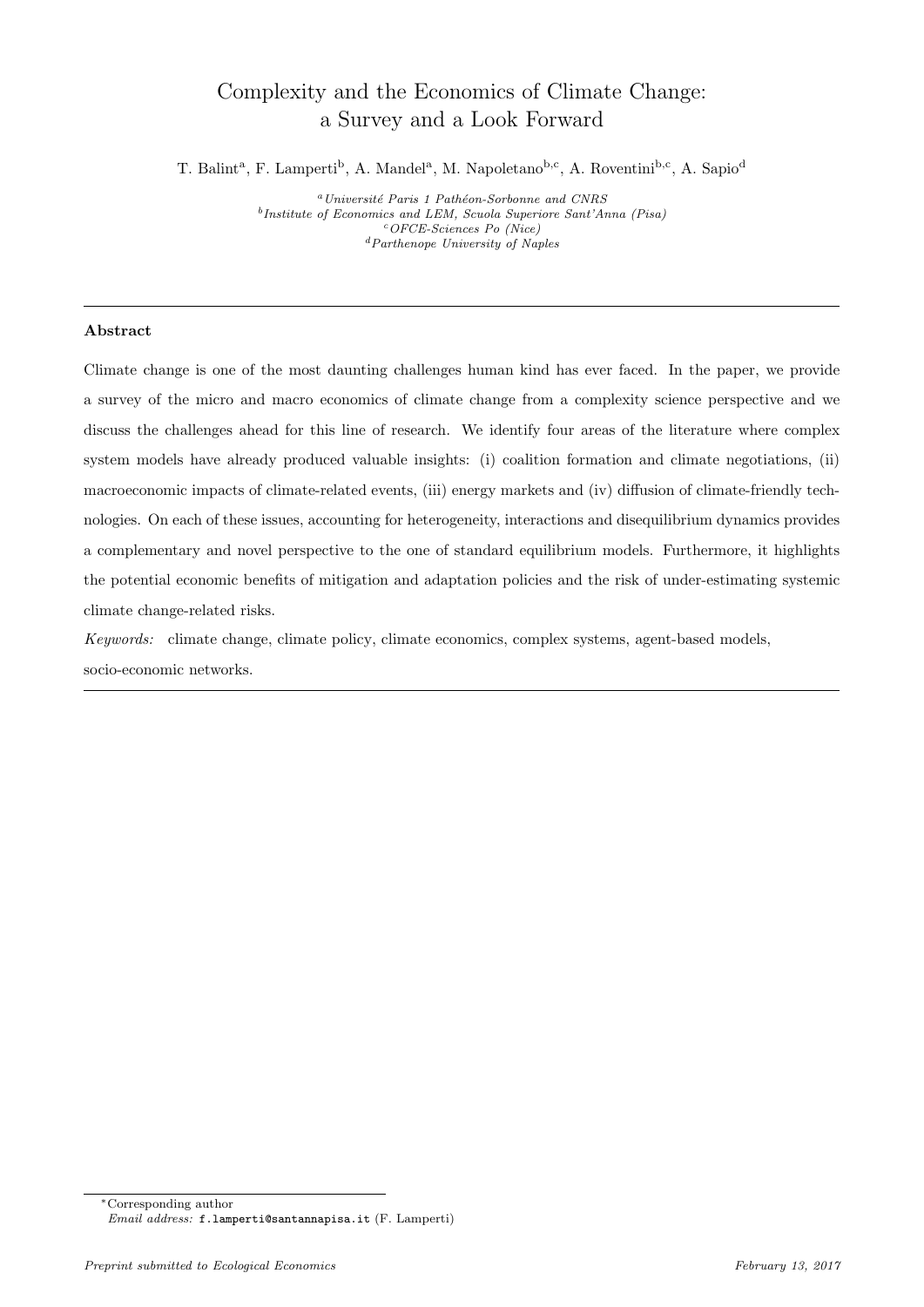## 1. Introduction

Climate change is one of the most daunting challenges human kind has ever faced. In the paper, we provide a survey of the economics of climate change from a complexity science perspective and underline the benefits and challenges ahead for this line of research.

- <sup>5</sup> Mitigation and adaptation to climate change represent governance challenges of an unprecedented scale because of their long-term horizon, their global nature and the massive uncertainties they involve. Against this background, equilibrium models generally embedded in Integrated Assessment Models (IAM) represent the economy as a system with a unique equilibrium, climate policy as an additional constraint in the optimization problem of the social planner and consider the uncertainty of climate-related damages to be predictable enough to be
- <sup>10</sup> factored out in the expected utility of a representative agent. There is growing concern in the literature that this picture may convey a false impression of control (see [Ackerman et al.,](#page-22-0) [2009;](#page-22-0) [Pindyck,](#page-27-0) [2013;](#page-27-0) [Stern,](#page-28-0) [2013;](#page-28-0) [Weitzman,](#page-29-0) [2013;](#page-29-0) [Revesz et al.,](#page-28-1) [2014;](#page-28-1) [Farmer et al.,](#page-24-0) [2015,](#page-24-0) among many contributions) and that IAMs may underestimate both the cost of climate change and the benefits resulting from the transition to a low carbon-emission economy [\(Stern,](#page-29-1) [2016\)](#page-29-1).Moreover, IAMs do not account for feedback loops from climate change to the economy
- <sup>15</sup> and finance, and for climate policy reflexivity as a result of both climate change impact and agents responses at the micro-level. This is due to both the structural characteristics of IAMs such as the lack of financial sector and key variables such as labour productivity, technology, resource use and population that are left exogenous, and to behavioural characteristics such as equilibrium paradigm, representative, utility maximizing agent, the rather arbitrary assumptions used to set the discount rates as well as the absence of distributional issues (inequality
- <sup>20</sup> formation).<sup>[1](#page-0-0)</sup> These are the main reasons to prefer complex systems approaches to IAM for the study of the economics of climate change.

Network and agent-based models (ABMs) have been increasingly advocated as alternatives fit to handle out[o](#page-29-2)f-equilibrium dynamics, tipping points and large transitions in socio-economic systems (see e.g. [Tesfatsion and](#page-29-2) [Judd,](#page-29-2) [2006;](#page-29-2) [Balbi and Giupponi,](#page-22-1) [2010;](#page-22-1) [Kelly et al.,](#page-26-0) [2013;](#page-26-0) [Smajgl et al.,](#page-28-2) [2011;](#page-28-2) [Farmer et al.,](#page-24-0) [2015;](#page-24-0) [Stern,](#page-29-1) [2016;](#page-29-1)

<sup>25</sup> [Mercure et al.,](#page-27-1) [2016;](#page-27-1) [Battiston et al.,](#page-22-2) [2016\)](#page-22-2). These classes of models consider the real world as a complex evolving system, wherein the interactions of many heterogeneous agents possibly reacting across different spatial and temporal scales give rise to the emergence of aggregate properties that cannot be deduced by the simple aggregation of individual ones [\(Flake,](#page-24-1) [1988;](#page-24-1) [Tesfatsion and Judd,](#page-29-2) [2006\)](#page-29-2). The development of agent-based integrated assessment model can overcome the shortfall of equilibrium models and consider the possible catastrophic effects <sup>30</sup> of climate change and the urgency and opportunities of policy responses. Moreover, ABMs can ease stakeholder participation and scenario exploration [\(Moss et al.,](#page-27-2) [2001;](#page-27-2) [Moss,](#page-27-3) [2002a\)](#page-27-3). Indeed, their higher degree of realism [\(Farmer and Foley,](#page-24-2) [2009;](#page-24-2) [Farmer et al.,](#page-24-0) [2015\)](#page-24-0) allows to involve policy makers in the process of the development of the model employed for policy evaluation [\(Moss,](#page-27-4) [2002b\)](#page-27-4).

In this paper we present a critical review of the existing literature about complex system approaches to the

 $1A$  relevant disclaimer applies. In the present discussion we refer to standard integrated assessment models as those used in the economics literature and pioneered by [Nordhaus](#page-27-5) [\(1992\)](#page-27-5). These models are mainly concerned with cost-benefit assessments. Differently, main models used for the IPCC reviews, despite being mostly CGE based, are employed to project socio-economic conditions under different scenarios and to assess different mitigation pathways. See [Clarke et al.](#page-23-0) [\(2009\)](#page-23-0) for an overview of main models and [Stanton et al.](#page-28-3) [\(2009\)](#page-28-3) for a critical discussion on their results.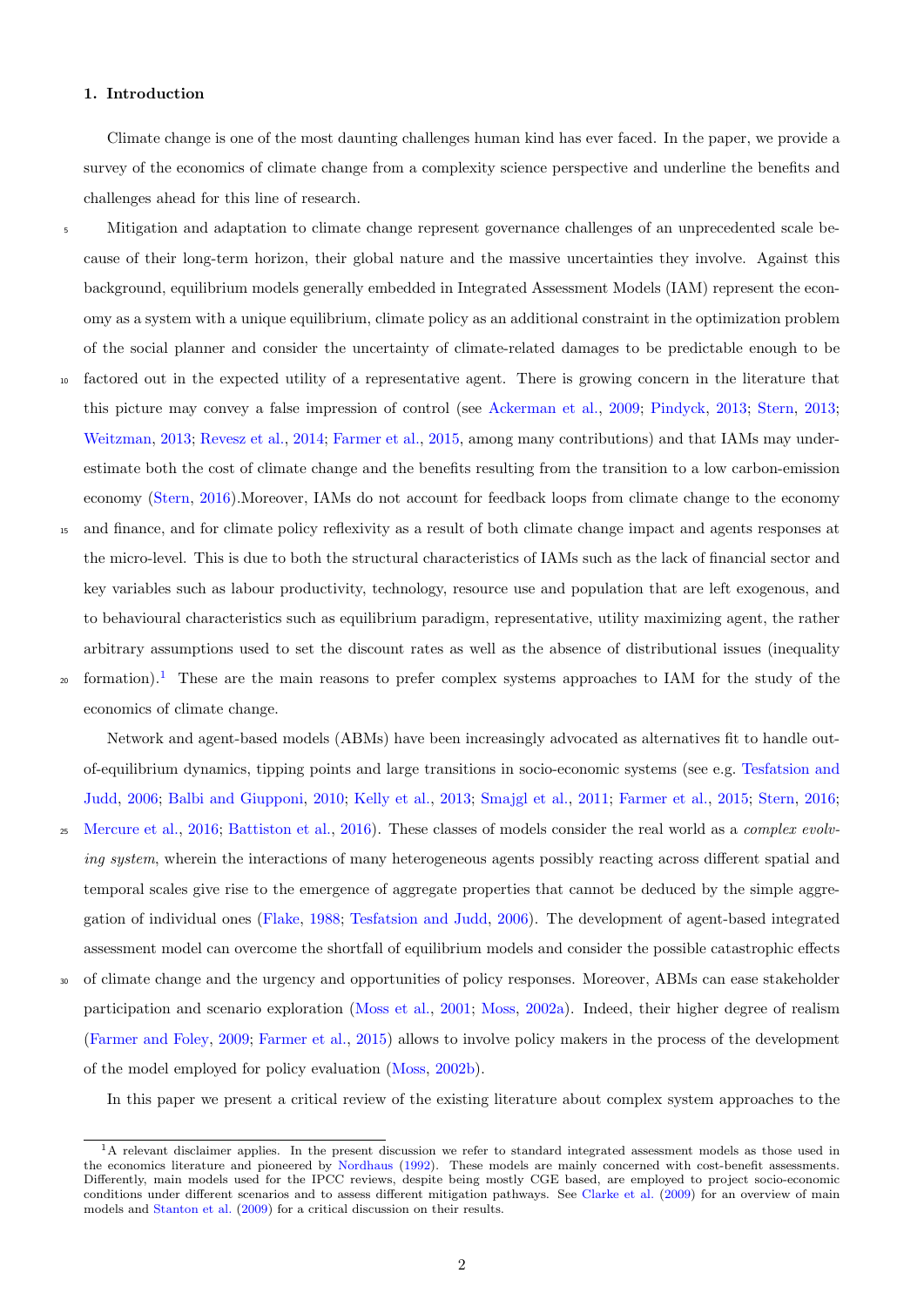- <sup>35</sup> economics of climate change, focusing in particular on agent-based, network and system dynamics models. Even if this research line is still in its infancy, it has already produced valuable insights into the functioning of economies facing climate and environment issues. We identify the main results, policy implications, limitations, and open issues that future research efforts should address. Moreover, we consider how the discussed contributions might serve as building blocks for a new generation of models.
- 

<sup>40</sup> We distinguish four main fields relevant to the economics of climate change in which complex system models have been fruitfully applied.<sup>[2](#page-0-0)</sup> The *first* consists in the analysis of climate negotiations and coalition formation (cf. Section [2\)](#page-3-0). There, we show that out-of-equilibrium dynamics, learning and influence among and within heterogeneous actors are pivotal to get a full understanding of the barriers and the potential paths to cooperation that are key concerns for international climate-policy negotiations like the recent Paris agreement.

<sup>45</sup> Second, we concentrate on agent-based models studying the macroeconomics of climate change (see Section [3\)](#page-6-0). These models study in particular how the interactions between heterogeneous agents affect the aggregate performance of an economy facing increasing climate risks. They have shed new light on the different role that micro-level climate and weather shocks have on macroeconomic dynamics, on the risk stemming from climate policy and the profound interconnectivity affecting the overall system. The next milestone in this field is the <sup>50</sup> development of the first generation of agent-based integrated assessment models.

Third, we consider the functioning of the energy sector, which is by far the largest emitter of green-house gases globally (see Section [4\)](#page-12-0). In this field, deregulation (especially in electricity market) has pushed modelers to shift their attention from monopoly and oligopoly settings to complex structures characterized by heterogenous players interacting in energy markets with different institutional settings. ABMs have been employed to study <sup>55</sup> pricing rules, market power in complex institutional settings, the evolution of financial networks and networks of influence in the energy industry. Finally, agent-based models have also been employed to analyze the comparative effects of climate policies on electricity prices, the energy technology mix and energy efficiency.

Fourth, agent-based models have been largely employed to study the process of technical change and innovation diffusion, which lie at the core of the structural change needed for the transition to a low-carbon economy (cf. <sup>60</sup> Section [5\)](#page-15-0). Herein, an adequate characterization of the Knightian uncertainty [\(Knight,](#page-26-1) [1921\)](#page-26-1) affecting search for innovations, a correct accounting of path dependencies in technological development and a strong emphasis on the role that interaction structures and institutions play on the selection landscape are essential to correctly analyze conditions that might favor (or impede) shifts from one technological paradigm to an alternative one (see [Dosi and Nelson,](#page-24-3) [2010,](#page-24-3) for a comprehensive discussion on innovation and technical change from an evolutionary <sup>65</sup> perspective).

Finally, we provide a general critical comparison of equilibrium and complex system models in studying the micro and macro economics of climate change (see Section [6\)](#page-18-0) in light of the four domains surveyed in the paper. Our general conclusion is that current equilibrium models are not fit to cope with the phenomena associated with an increasingly warming planet, such as non-linear effects, tipping points, irreversibilities, catastrophic

 $2$ We do not consider land-use agent-based models. This increasing stream of literature, where ABMs are largely applied, has its own specific features and would deserve a more extensive and autonomous treatment. See [Matthews et al.](#page-27-6) [\(2007\)](#page-27-6) for a survey on the topic and [Filatova et al.](#page-24-4) [\(2013\)](#page-24-4) for a recent discussion.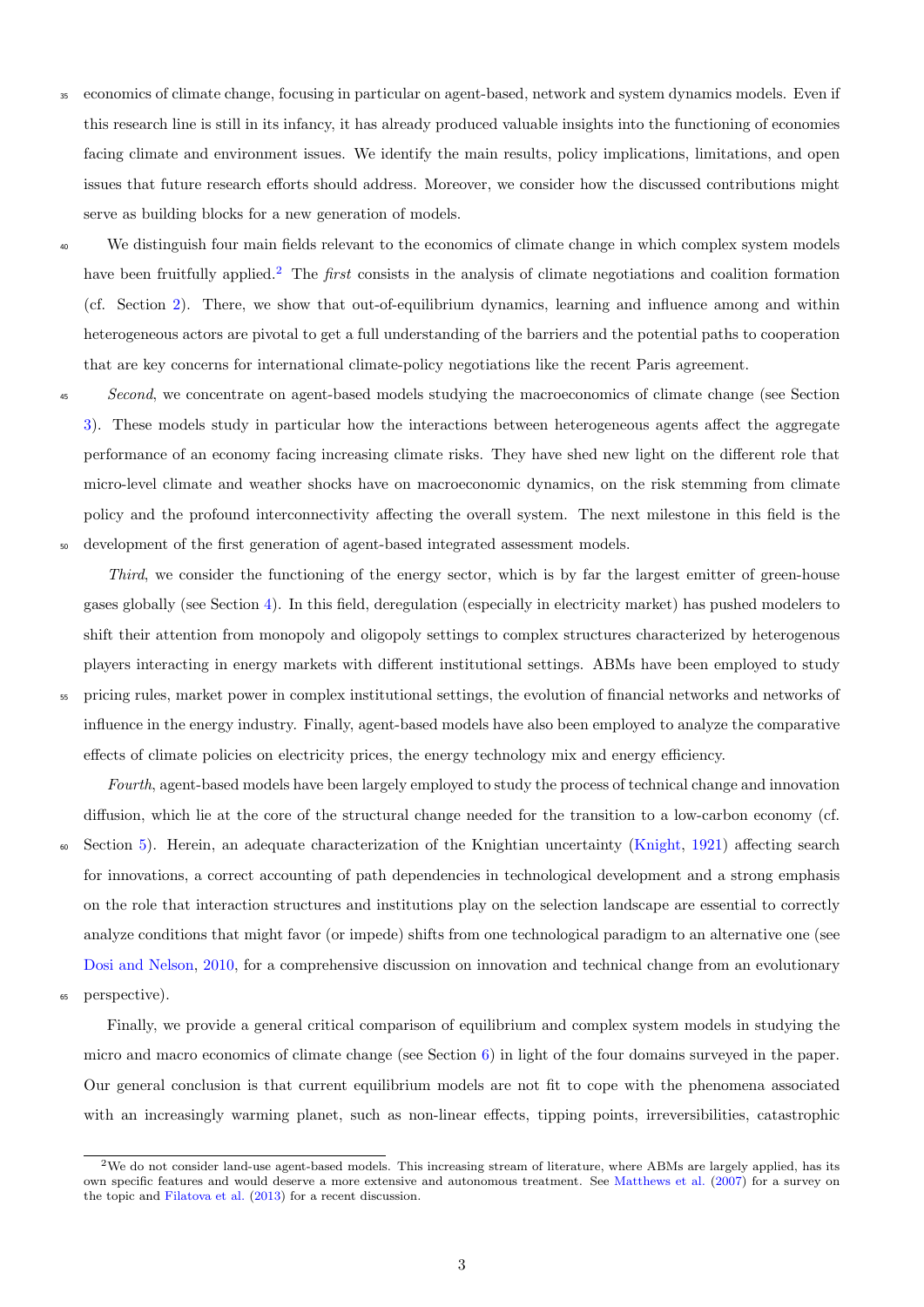Figure 1: Global emissions by country and sector.

<span id="page-3-1"></span>

Note: Panel [1a](#page-3-1) shows 2011 global  $CO<sub>2</sub>$  emissions from fossil fuel combustion and some industrial processes by country. Source: [Boden et al.](#page-22-3) [\(2015\)](#page-22-3). Panel [1b](#page-3-1) shows global greenhouse gas emissions by economic sector. Source: [IPCC](#page-25-0) [\(2014\)](#page-25-0).

<sup>70</sup> events. Given the ensuing formidable societal challenges posed by climate change, researchers should increasingly embrace agent-based and network models, which appear to be the most promising theoretical option. In Section [7,](#page-20-0) we suggest the potential research directions to further improve such models in order to address the complex interconnections between economic dynamics and climate change.

#### <span id="page-3-0"></span>2. Coalitions formation and climate negotiations

<sup>75</sup> Effectiveness and stability of international climate agreements are pivotal to the fulfilment of the long run objectives of decoupling output and emissions growth and, ultimately, containing rise in global mean surface temperature. Figure [1a](#page-3-1) shows that global emissions are quite fragmented overall but, on the other side, few large players account for more than half of the total value. This fact highlights the importance of international cooperation, where agreements between major players are required to get substantial effects in the short run. <sup>80</sup> In line with the seminal contribution of [Barrett](#page-22-4) [\(1994\)](#page-22-4), the main outcome of the game-theoretic literature on the formation of international environmental agreements has been that it is extremely difficult to sustain global cooperation among a large number of strategic actors solely on the grounds of environmental benefits. This negative result is somehow at odds with the mild successes obtained on climate change mitigation through the Kyoto protocol and, more recently, the Paris agreement. A commonly accepted explanation for the presence <sup>85</sup> of this gap in the theory is that a static one-shot game model with a large number of homogeneous players can possibly serve as a benchmark but does not account for the full complexity and the specific context of international agreements such as those pursued in climate negotiations. Therefore, the literature has developed in two complementary directions that tried to account respectively for (i) the multi-dimensional and heterogeneous aspects of actors' strategies and (ii) the dynamic, "local" and/or hierarchical nature of the interactions between <sup>90</sup> agents.

Within the equilibrium-centered game-theoretic literature, these developments have led to positive results about the stability of grand coalitions when effects due to networks (see e.g [Benchekroun and Claude,](#page-22-5) [2007\)](#page-22-5), heterogeneity (e.g [McGinty,](#page-27-7) [2006\)](#page-27-7) or more simply transfers (see e.g [Hoel and Schneider,](#page-25-1) [1997\)](#page-25-1) are accounted for. A wide literature that linked pay-offs in the "emissions game" to the outcome of integrated assessment models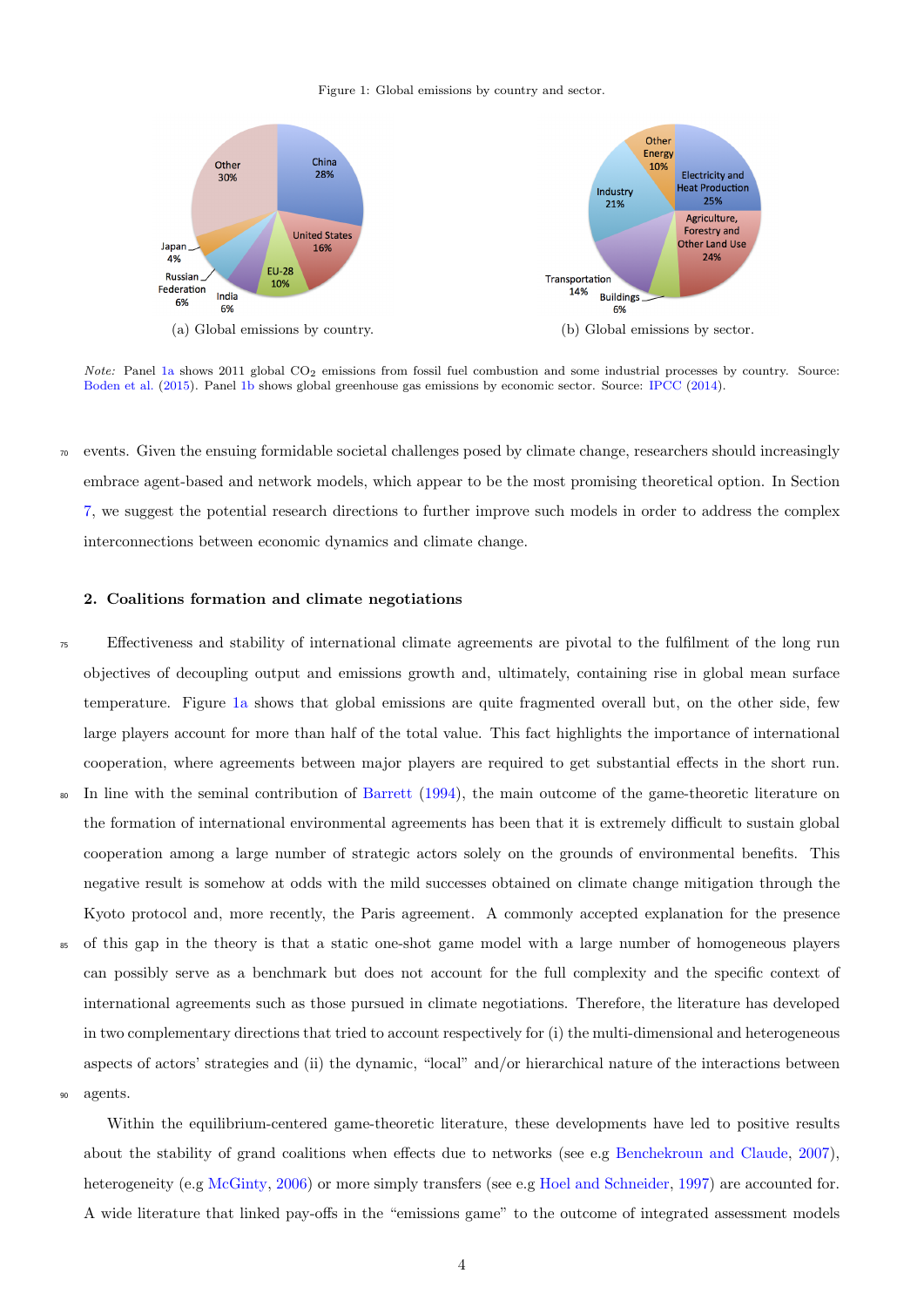<sup>95</sup> (IAMs) also developed. In particular, [Lessmann et al.](#page-27-8) [\(2015\)](#page-27-8) compare stability results for climate agreements from five different IAMs and find that, across all models, heterogeneity of regions improves incentives to participate.

The equilibrium-centered literature focused only on the stability issue relying on very strong assumptions about the rationality and the stationarity of preferences of state actors. As a consequence, it remained silent about the barriers and the potential paths to cooperation that are key concerns for policy applications. In order <sup>100</sup> to get a full understanding on them, one needs models accounting for out-of-equilibrium dynamics, learning and influence among and within state actors.

A first step in that direction has consisted in investigating behavioral and institutional aspects of learning

## 2.1. Learning and cooperation

and cooperation in game-theoretic settings. [Breton et al.](#page-23-1) [\(2010\)](#page-23-1) considers a set of countries that can be either <sup>105</sup> signatory or non-signatory of an emission reduction agreement. Non-signatory countries maximize their individual welfare, while signatory countries maximize their joint welfare and punish non-signatories (e.g through trade sanctions). The proportion of signatory countries is then assumed to follow a replicator dynamics. Numerical solutions show the emergence of multiple equilibria corresponding to no-cooperation and either partial or full cooperation. Phase transition mechanisms underline the existence of thresholds in terms of the stock of emission <sup>110</sup> and/or number of signatories above which the system eventually reaches full cooperation. [Smead et al.](#page-28-4) [\(2014\)](#page-28-4) represent negotiations as an N-player bargaining game where countries/players bargain about their percentage emission reduction. The agents are adaptive and update their pledges on the basis of expectations formed using a variant of fictitious play. Cooperation and disagreement are both equilibria of the underlying game as well as attractors of the ensuing dynamics. The authors argue that a potential obstacle to successful negotiations not <sup>115</sup> related to the stability of feasible solutions is "whether learners can find these solutions and avoid disagreement equilibria". They also point out that the larger the number of players, the less likely cooperation emerges. Interestingly, however, they show that prior/sequential agreements between subsets of countries increase the chance of reaching a global solution.

Both contributions put emphasis on the progressive formation of climate clubs as pathways for efficient <sup>120</sup> mitigation policy (see e.g. [Nordhaus et al.,](#page-27-9) [2015;](#page-27-9) [Heitzig et al.,](#page-25-2) [2011\)](#page-25-2). Yet, the focus on states as the only relevant actors as well as the uni-dimensionality of the perspective limit the new insights that can emerge from such models. They are also silent about the formation and the evolution of preferences and contrast with the emphasis put by [Putnam](#page-28-5) [\(1988\)](#page-28-5) on the linkages between national and international politics. Moreover, in the context of climate policy, they are at odds with [Jaeger and Jaeger](#page-26-2) [\(2011\)](#page-26-2), who argue that the consensus on <sup>125</sup> the objective of limiting global warming to 2 degrees resulted from a combination of physical, environmental, economic, diplomatic or ethical arguments, which let the 2 degrees target emerge as a focal point on the basis [o](#page-26-4)f which actors can anticipate and make decisions. As emphasized by [Janssen and Ostrom](#page-26-3) [\(2006\)](#page-26-3) and [Lempert](#page-26-4) [et al.](#page-26-4) [\(2009\)](#page-26-4), agent-based models are particularly well-fitted for such multilevel, multi-agents decision-making

problems.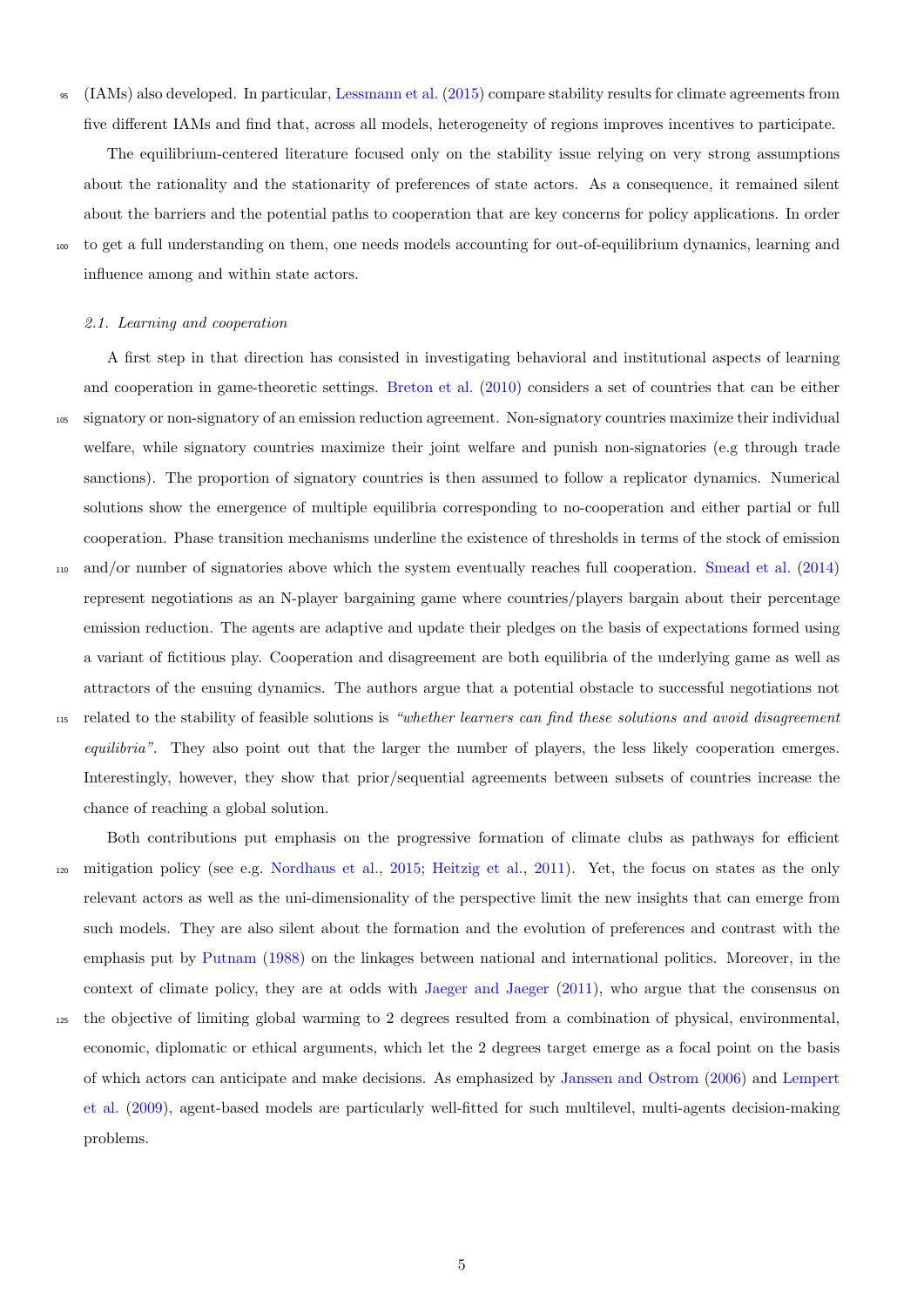#### <sup>130</sup> 2.2. The role of interactions

From a macro-level perspective, Courtois and Tazdaït [\(2007\)](#page-23-2) subsume the standard game-theoretic approach to international environmental agreements by considering that agents and countries employ the outcome of a game-theoretic analysis as an expert's recommendation, but actually determine their policy in a sequence of bargaining interactions with their peers. During such interactions, agents can either imitate, persuade or dissuade <sup>135</sup> each others to cooperate to climate change mitigation. Depending on the propensity of countries to imitate and on their bargaining power, different stable configurations emerge in the model corresponding to different levels of international collaboration. Such results extend the one of the standard game-theoretic literature, by shedding light on the behavioral determinants of failure and success in negotiations.

A second series of contributions has focused on the bottom-up formation of climate policies through the <sup>140</sup> interactions of micro-level agents. In the battle of perspectives of [Janssen and de Vries](#page-26-5) [\(1998\)](#page-26-5), three types of agents (Individualists, Hierarchists and Egalitarian) coexist. They differ in their "world-view", which captures their beliefs about climate sensitivity, the cost of mitigation and its climate-related impacts. They also have different preferences about macro-economic and climate policy objectives. The economy is actually governed according to a weighted average of the preferences of the population. As the system evolves through time, world-<sup>145</sup> views might turn out to be more or less accurate, and their share in the population evolves according to their fitness. The authors emphasize that these adaptive dynamics can yield trajectories that differ massively from those induced by "utopia" (in which there is a unique well-defined social preference and correct expectations) and therefore one needs to account for bias and errors in the definition of long-term emission scenarios.

[Isley et al.](#page-25-3) [\(2015\)](#page-25-3) consider firms that lobby a government for more or less stringent climate policies (e.g carbon <sup>150</sup> price or carbon tax). Beneath the strategically determined climate policy, the economic pathway is defined following the agent-based dynamics introduced in [Dosi et al.](#page-24-5) [\(2010\)](#page-24-5). In this framework, the authors investigate the efficiency of different institutional architectures for climate policy. They emphasize that a necessary condition for an effective policy is the emergence of a stable constituency in favor of a stringent climate policy which, in turn, requires a steady stream of technological innovation to maintain firm heterogeneity. This series of linkages <sup>155</sup> highlights the importance of accounting for the interdependencies between, inter alia, the economic, industrial and political spheres and how this is made possible by agent-based modeling.

Furthermore, [Earnest](#page-24-6) [\(2008\)](#page-24-6) and [Greeven](#page-25-4) [\(2015\)](#page-25-4) aim to provide a comprehensive perspective on the political issues linked to international negotiations by implementing an agent-based version of [Putnam](#page-28-5) [\(1988\)](#page-28-5) two-level games, with negotiators and their constituencies as agents. [Earnest](#page-24-6) [\(2008\)](#page-24-6) considers negotiators who ought <sup>160</sup> to coordinate on an international (environmental) agreement that is acceptable by their constituencies. Both negotiators and their constituencies have evolving preferences. Negotiators are sensitive to the preferences of other negotiators and of their own constituencies. Constituencies also influence each other transnationally. Such a model seems to better account for the complexity of climate negotiations and allows to study path histories that are important to multiple equilibria games. The main findings of the model are that factors favoring <sup>165</sup> coordination are (i) a large number of negotiating parties, (ii) dense transnational influence, (iii) fast-evolving preferences, (iv) sensitivity to constituencies preferences, and (v) relative independence from other negotiators' preferences. Similarly, [Greeven](#page-25-4) [\(2015\)](#page-25-4) uses the two-level game framework of Putnam, but further adds to the

6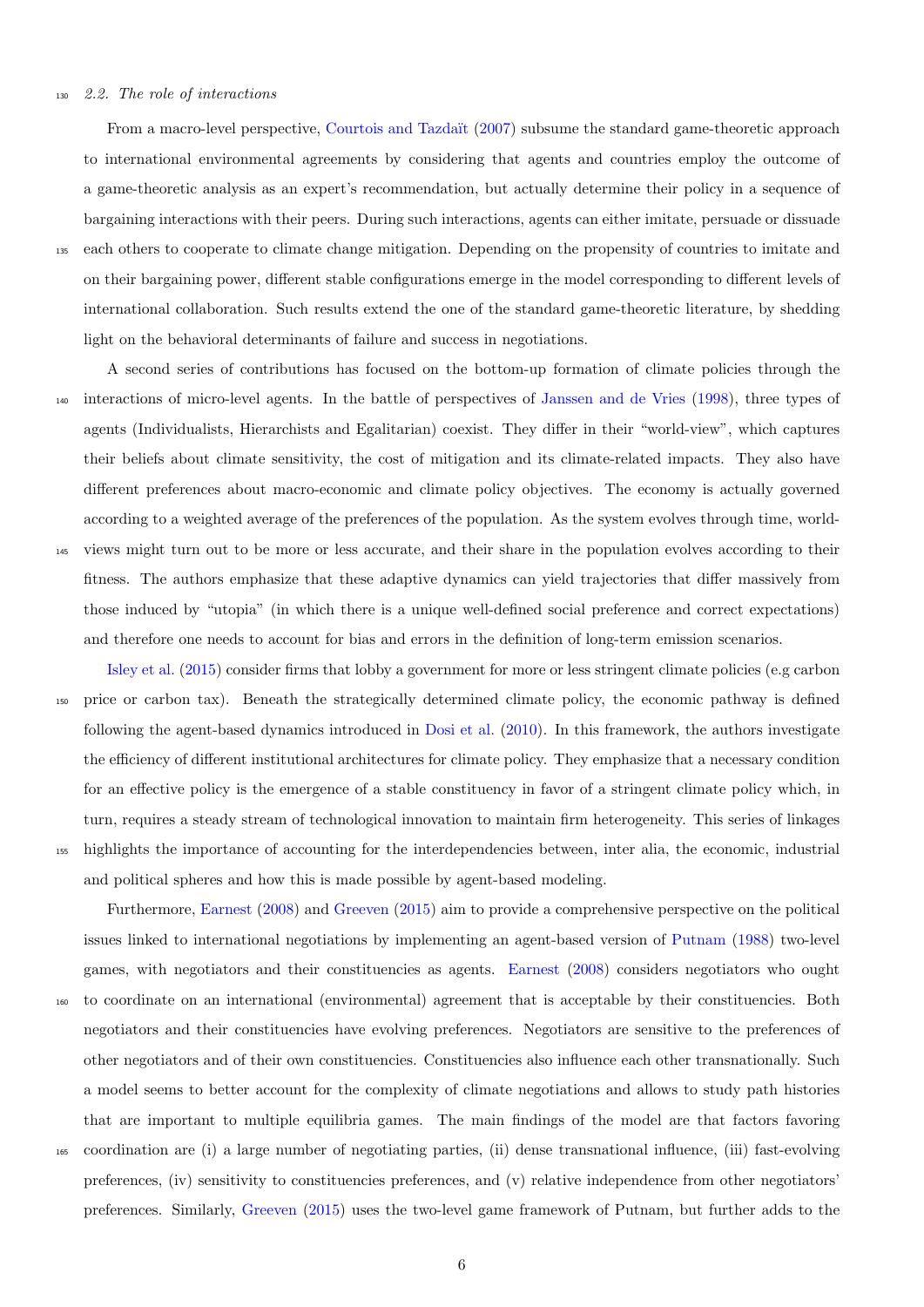model uncertainties about the probability of climate-related impacts and the awareness of the public about such risks. The model is then used to identify consistent and plausible narratives on the pathways leading to the <sup>170</sup> emergence of climate change mitigation. In that, it highlights the potential usage of agent-based modeling for scenario discovery (see also [Rozenberg et al.,](#page-28-6) [2014;](#page-28-6) [Gerst et al.,](#page-24-7) [2013\)](#page-24-7).

#### 2.3. Open issues

Adding to the insights about the workings of the international negotiation process which we have reviewed, [Downing et al.](#page-24-8) [\(2001\)](#page-24-8) put forward as a prototype ABM of water management for stakeholder engagement in the <sup>175</sup> design of climate policies, with an application to the Thames region of England (see also [Tesfatsion et al.,](#page-29-3) [2017](#page-29-3) for recent and promising developments). However, to be extended at a broader scale, this approach requires to integrate climate negotiation models with ABMs representing the evolution of the economy over the long term. In that, the macro agent-based models presented in the next Section could constitute a useful starting point to link climate negotiations and macroeconomic dynamics.

## <span id="page-6-0"></span><sup>180</sup> 3. Climate-change macroeconomics

Studying the co-evolution between climate change and macroeconomic dynamics poses non trivial challenges. First, the lack of long macroeconomic time series makes difficult to empirically explore the inter-dependences between the two systems.[3](#page-0-0) Second, climate and macroeconomic dynamics occur at different time scales. Third, the poor understanding of human responses to a warmer weather and to extreme weather events complicates the <sup>185</sup> characterization of climate damages.

From an aggregate perspective, System Dynamics (SD, [Forrester,](#page-24-9) [1958\)](#page-24-9) models provide a flexible tool to explore the complex interactions between climate and economic dynamics, helping to shed light on extreme events, catastrophes and regimes switches, which are at the core of climate change issues. SD models have the advantage of naturally embedding non-linear dynamics, multiple time scales and feedback loops in the toolbox. <sup>190</sup> As a complementary approach to modeling complex, out-of-equilibrium economies, macro ABMs allow for a micro-level representation of the interactions between climate change and economic dynamics (as emphasized in particular by [Moss,](#page-27-3) [2002a](#page-27-3) and, more recently, [Farmer et al.,](#page-24-0) [2015\)](#page-24-0).

We shall review how network and agent-based models manage to represent climate-related damages considering distributional issues and the role of system connectivity. In addition, we shall explore their applications to <sup>195</sup> study how climate change risks impact on financial market dynamics. Finally, the fast pace at which ABMs have blossoming in the last years has lead to the development of a new generation of agent-based integrated-assessment models [\(Lamperti et al.,](#page-26-6) [2016\)](#page-26-6).[4](#page-0-0)

<sup>3</sup>For example, in [Dell et al.](#page-23-3) [\(2012\)](#page-23-3), the authors are constrained to employ a relatively short sample of 50 years and find that temperature shocks seem not to affect developed countries.

 $4B$ eyond SD and ABMs, a complementary perspective is offered in this journal's special section on Ecological Macroeconomics [Rezai and Stagl](#page-28-7) [\(2016\)](#page-28-7).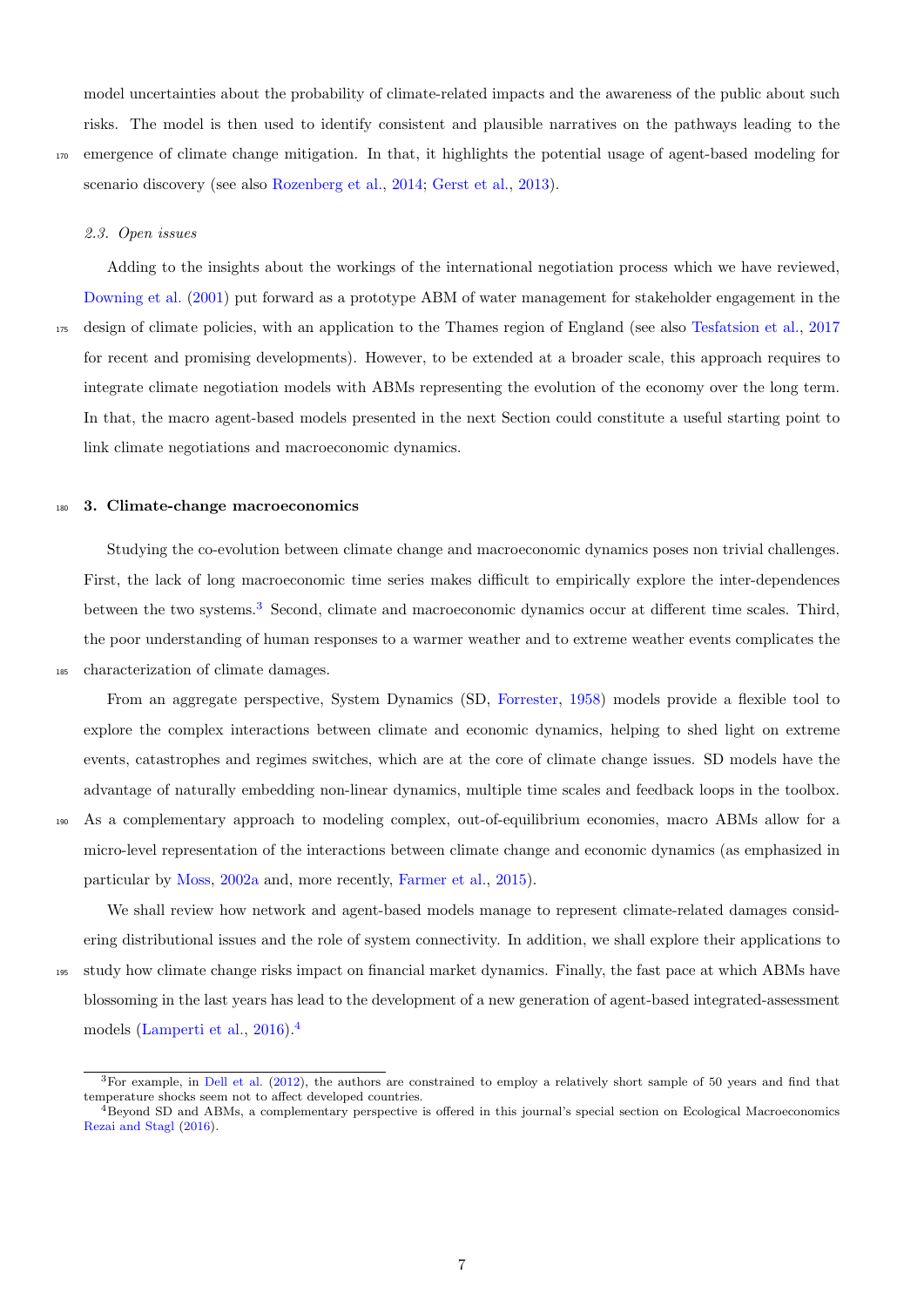## 3.1. System Dynamics models

SD models rely on computer simulations to project the behavior of non-linear systems characterized by the <sup>200</sup> presence of feedback loops.<sup>[5](#page-0-0)</sup> They study out-of-equilibrium dynamics of complex systems employing aggregate equations, without explicitly modeling agents' heterogeneity and interactions.

The first application of a SD-like model (called World3) to the issue of sustainable development can be traced back to the Limits to Growth report [\(Meadows et al.,](#page-27-10) [1972\)](#page-27-10).<sup>[6](#page-0-0)</sup> Despite the relative simplicity of the underlying model (the focus was on five main variables), the report has been able to highlight the risks stemming from <sup>205</sup> uncontrolled growth patterns, which could end up in global collapse scenario. However, the model does not include a climate side. This was introduced in [Fiddaman](#page-24-10) [\(1997\)](#page-24-10), which is amongst the first attempts to use a SD model for integrated assessment of complex climate-economy structures. In recent years, a variety of models have been developed to test policy intervention in a world characterized by non-linear dynamics within the climate system [\(Mastrandrea and Schneider,](#page-27-11) [2001;](#page-27-11) [Fiddaman,](#page-24-11) [2002;](#page-24-11) [Sterman et al.,](#page-28-8) [2012,](#page-28-8) [2013\)](#page-28-9), the economic system <sup>210</sup> [\(Monasterolo and Raberto,](#page-27-12) [2016\)](#page-27-12) or both [\(Akhtar et al.,](#page-22-6) [2013;](#page-22-6) [Siegel et al.,](#page-28-10) [2015\)](#page-28-10). Despite these modeling efforts account for feedbacks loops, non-smooth aggregate behavior and multiple equilibria, they are often coupled with microeconomic assumptions that are very closed to those embraced by standard CGE frameworks. For [i](#page-26-7)nstance, the MADIAMS family of model [\(Hasselmann,](#page-25-5) [2010;](#page-25-5) [Hasselmann and Kovalevsky,](#page-25-6) [2013;](#page-25-6) [Kovalevsky](#page-26-7) [and Hasselmann,](#page-26-7) [2014\)](#page-26-7) comprise a multi-actor SD-based integrated-assessment model for climate policy analysis, <sup>215</sup> which allows for different industries, actors, regions and for their interactions, but assume agent homogeneity

We think that the cross-fertilization between SDs and ABMs is very promising as it could give the opportunity to gradually introduce heterogeneity, network structures and boundedly-rational behavior and to separately identify the impact of such additions on macro level phenomena (e.g. likelihood of green transition or emissions' 220 growth rate).<sup>[7](#page-0-0)</sup> This is even more urgent if one considers that as SD models are naturally rooted in catastrophe theory [\(Thom,](#page-29-4) [1976,](#page-29-4) [1977;](#page-29-5) [Zeeman,](#page-29-6) [1977\)](#page-29-6), they allow to study the "catastrophic" features of the coupled climatesocietal system, which might be subsequently used to inform the development of ABMs adding heterogeneity

#### 3.2. Macro-climate ABMs

and interactions to the initial aggregate picture.

and utility maximization.

<sup>225</sup> With respect to the analysis of the energy transition, a pioneering contribution is this of [Robalino and Lempert](#page-28-11) [\(2000\)](#page-28-11) (see also [Brouwers et al.,](#page-23-4) [2001\)](#page-23-4), which use a simple ABM to test the effectiveness of "carrots" (incentives to technology adoption) vis-à-vis that of "sticks" (carbon taxes and emissions trading, which increase the price of high-emitting technologies for all users) in pushing the economy towards a low-carbon development path. They show that coupling carbon taxes and technology incentives is the best approach to cut greenhouse gas emissions. <sub>230</sub> Their result is mainly driven by the heterogeneity of consumers' preferences and expectations.<sup>[8](#page-0-0)</sup> Notwithstanding

<sup>5</sup>System dynamics simulation approach originates from the pioneering work of [Forrester](#page-24-9) [\(1958\)](#page-24-9) in the field of business management. Today, SD simulation is employed in various disciplines of natural, social and health sciences.

<sup>6</sup>The analysis has been subsequently updated in [Meadows et al.](#page-27-13) [\(1992\)](#page-27-13) and [Meadows et al.](#page-27-14) [\(2004\)](#page-27-14). See also [Pasqualino et al.](#page-27-15) [\(2015\)](#page-27-15) and [Bardi](#page-22-7) [\(2011\)](#page-22-7) for more recent developments.

<sup>7</sup>For a discussion on ABM and SD models in the context of integrated assessment, see also [Kelly et al.](#page-26-0) [\(2013\)](#page-26-0) and [de Vries](#page-23-5) [\(2010\)](#page-23-5). <sup>8</sup>The superiority of combining taxes and subsidies with respect to solutions based on a single policy prescription has also been obtained in a general equilibrium model by [Acemoglu et al.](#page-22-8) [\(2012\)](#page-22-8).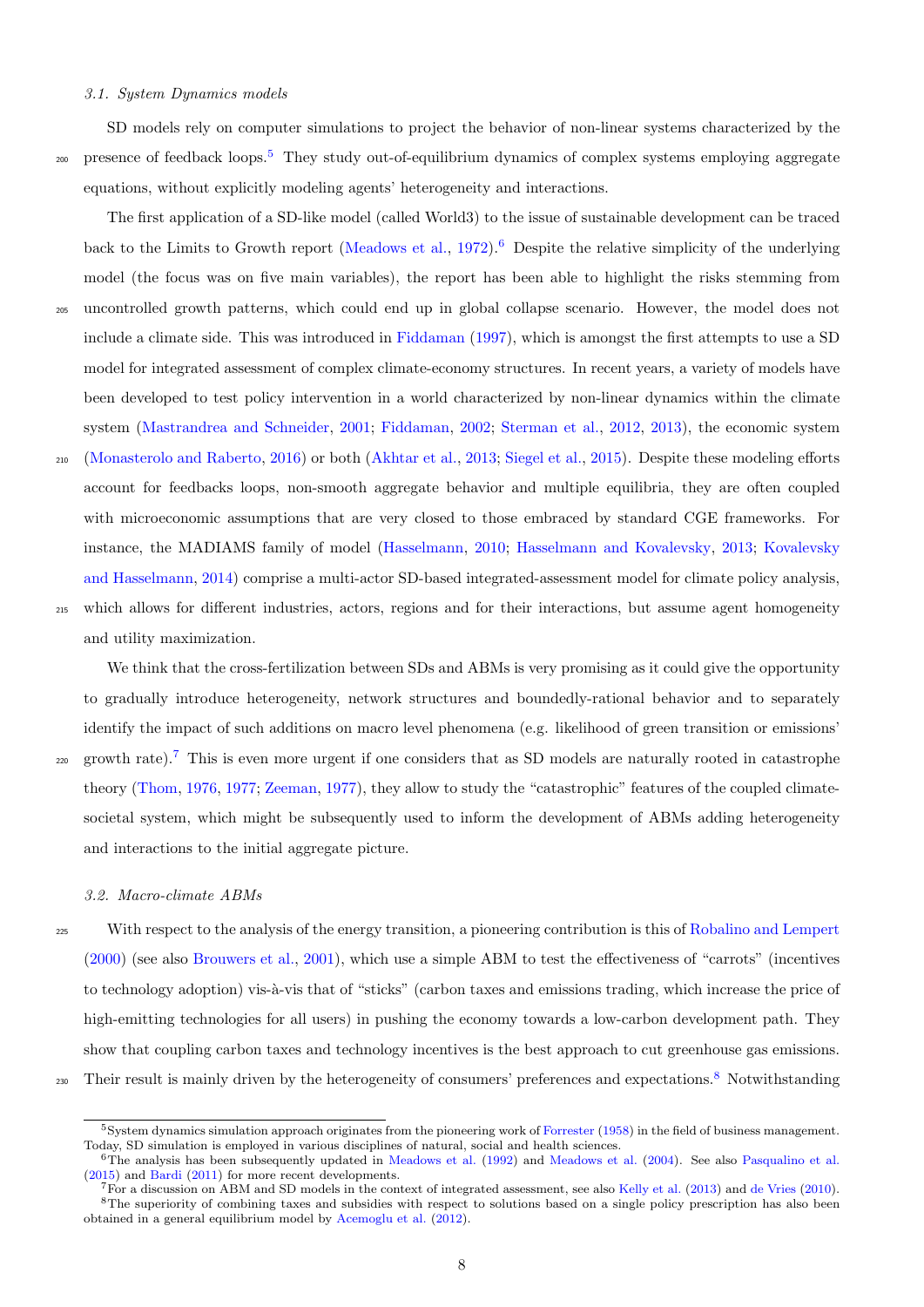these interesting insights, the model is too simple to account for multiple equilibria and endogenous growth. This limitation might be particularly relevant in the design of climate policy. As suggested by [Jaeger et al.](#page-26-8) [\(2013\)](#page-26-8), policy makers should reframe the problem of climate change from a zero-sum game to win-win solutions, i.e. designing mitigation measures that are beneficial for the economy. In a framework where several equilibria are <sup>235</sup> possible, the mitigation problem is not linked to scarcity but rather to a coordination issue [\(Jaeger,](#page-26-9) [2012\)](#page-26-9).

One of the first attempts to dynamically model a complex economy together with a climate module can be traced back to the LAGOM model family [\(Haas and Jaeger,](#page-25-7) [2005\)](#page-25-7). Heterogeneous households and producers face the risk of climate-related damages and are offered insurance contracts. An "expectation manager" helps insurers and households to up-date their expectations on the basis of new observations. Finally, the model is <sup>240</sup> characterized by the presence of a market module where interactions involving households and insurers determine weather insurance prices through. LAGOM operates at multiple time scales: market interchanges occur much faster than climate change, and industrial production takes place at intermediate frequencies. The flexible accounting for different time scales is an advantage of ABMs vis- $\acute{a}$ -vis traditional IAMs, which usually consider yearly equilibrium adjustments both in the economic and climate system.[9](#page-0-0) [Mandel et al.](#page-27-16) [\(2009\)](#page-27-16) and, more <sup>245</sup> recently, [Wolf et al.](#page-29-7) [\(2013\)](#page-29-7) have further extended the LAGOM model to simulate a growing economy with the possibility of specifying different interacting economic areas and to study the properties of economic growth as emerging from spatially explicit production networks. In each region, energy is produced within specific sectors with carbon emissions as a by-product. The model could then be used to test different mitigation policies.

Economic dynamics mainly affects climate change via the degree of environmental friendliness of production <sup>250</sup> technologies, i.e. the amount of GHG emissions stemming from production. In general, production might involve goods, capital and energy. There are few sufficiently sophisticated agent-based models to deal with all these three aspects. [Beckenbach and Briegel](#page-22-9) [\(2010\)](#page-22-9), for example, limit themselves to the study of a generic production process, which is decomposed across different but not well-specified sectors. In a Schumpeterian setting, growth is triggered by firms' innovation and imitation strategies, and emission dynamics depends on two exogenous <sup>255</sup> parameters governing the diffusion of low-carbon innovations and their quality. [Gerst et al.](#page-24-7) [\(2013\)](#page-24-7) propose an agent-based model that completely endogenizes the process of technical change leading to the diffusion of less emission-intense machines. Drawing on the Keynes+Schumpeter model (K+S, cf. [Dosi et al.,](#page-24-5) [2010\)](#page-24-5), they study a complex economy composed of two vertically related industrial sectors and an energy production module, where competing technologies can be used to generate energy that is subsequently distributed through the system. The <sup>260</sup> model is calibrated on US macroeconomic data and simulated until the end of the century to study different carbon tax recycling schemes. They find that only a policy focused on subsidies to carbon-free technology oriented R&D allows a swift transition away from "dirty" energy technologies, and, in turns, to higher economic growth. Similar results are found in the ABM developed by [Rengs et al.](#page-28-12) [\(2015\)](#page-28-12).

The major issues addressed in the contributions described so far is the identification of possible growth <sup>265</sup> trajectories for both the economy and aggregate emissions, and in the adoption of fiscal policy (mainly carbontaxes and subsidies) to direct the system towards some of these directions. The value added consists in the analysis

<sup>9</sup>Or, in a variety of cases, adjustment periods of 5 years (see e.g. [Nordhaus,](#page-27-5) [1992;](#page-27-5) [Bosetti et al.,](#page-23-6) [2006\)](#page-23-6).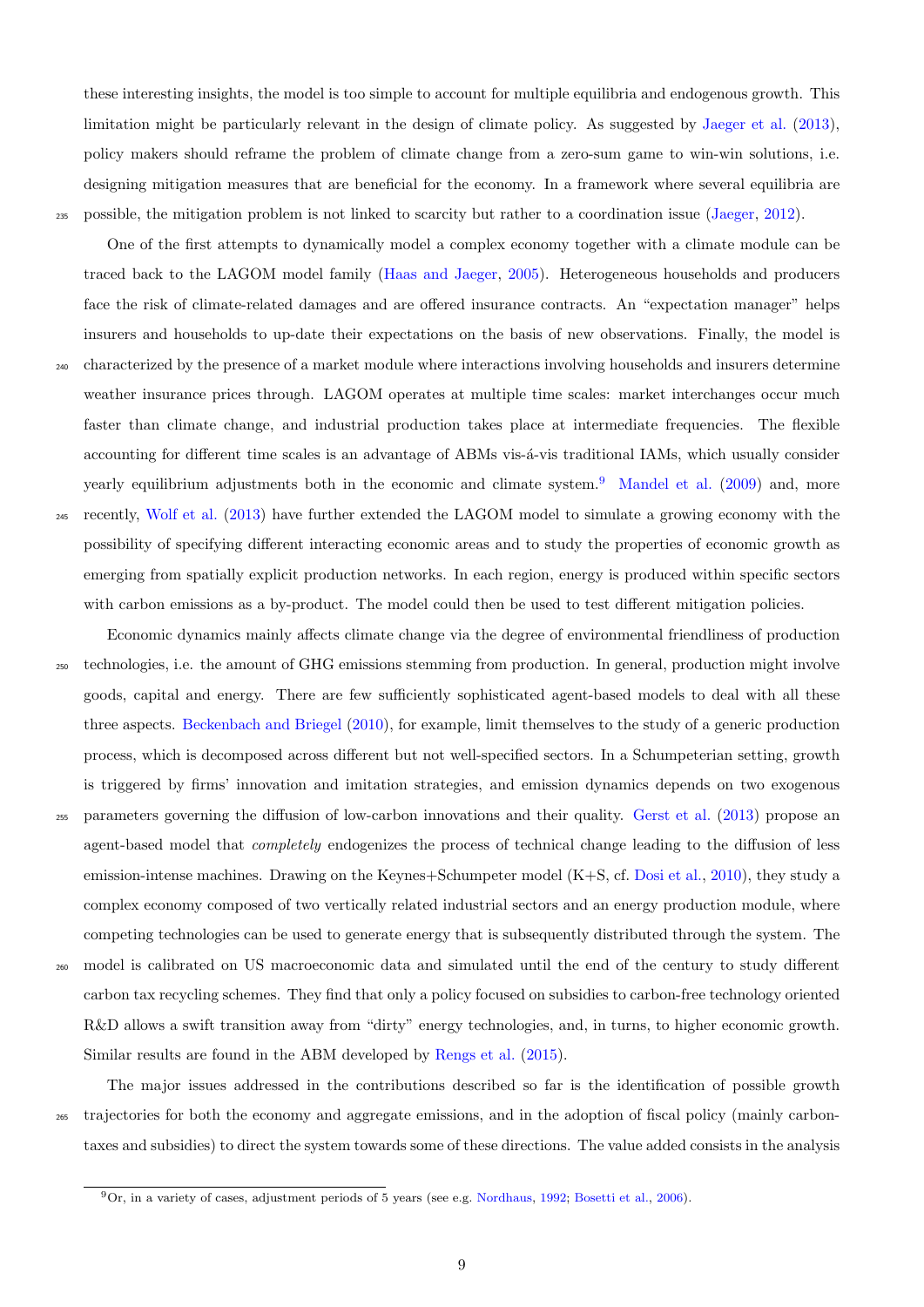of growth as a stable phenomenon emerging from an ecology of heterogeneous agents, whose different reactions to policies and uncertain environments can move the economy along trajectories that cannot be deduced otherwise. However, a key element is missing the picture. Indeed, the relationship between macroeconomic properties <sup>270</sup> and the climate is explored in a single direction. The feedbacks that agents (firms, energy-production plants, households, etc.) receive from increasing and possibly more volatile temperatures have been generally ignored. Building on the baseline setting provided by [Dosi et al.](#page-24-5) [\(2010\)](#page-24-5), [Isley et al.](#page-25-8) [\(2013\)](#page-25-8) construct a prototype for a hybrid agent-based integrated assessment model that could support the design of a government's regulatory climate policies. The authors underline the usefulness of the approach in analyzing transformative solutions, that <sup>275</sup> is, in examining how measures intended to reduce GHG emissions can trigger market-induced transformations, which, in turn, affect the government's ability to maintain its policy in an environment where agents affect the climate and receive back climate-related damages. However, in the latter framework, the climate system is left out of the picture and damages are linked to emissions, not to the average surface temperature. Moreover, environmental damages are modeled like in standard IAM (see e.g. [Nordhaus,](#page-27-5) [1992,](#page-27-5) [2008;](#page-27-17) [Tol,](#page-29-8) [1997\)](#page-29-8) as aggregate <sup>280</sup> cuts to potential GDP levels.

## 3.3. Climate shocks, damages and system connectivity

In most Integrated Assessment Models, climate damages are accounted for by an ad hoc damage function that impacts output (at the sectoral or the macro level) as a function of temperature increases brought about by GHG emissions (see the discussion in [Pindyck,](#page-27-0) [2013\)](#page-27-0). This approach ignores the propagation of shocks and <sup>285</sup> the feedbacks that might relate damages to different sectors. Moreover, as most IAMs do not allow for agent heterogeneity, they entirely overlook distributional issues linked to climate damages.

300

Against this background, works in the complex system approach have modeled the emergence of aggregate damages as resulting from micro shocks in production, procurement or finance propagating across network structures where households, firms, banks and the government interact. For example, [Hallegatte](#page-25-9) [\(2008\)](#page-25-9) provides a <sup>290</sup> model of shock propagation within Louisiana after the impact of hurricane Katrina. In the model, firms adapt their behavior in an input-output network.<sup>[10](#page-0-0)</sup> The model has also been employed to assess the risks of coastal floods in a climate change framework and extended to examine the role of inventories in production dynamics and supply shortages [\(Hallegatte et al.,](#page-25-10) [2010;](#page-25-10) [Hallegatte,](#page-25-11) [2014\)](#page-25-11). Simulation results show that propagation mechanisms are essential for the assessment of the consequences of disasters, and that taking into account residual <sup>295</sup> production capacities is necessary not to overestimate the positive economic effects of reconstruction. A straightforward consequence is the central role played by the topology of the production network, which determines how firms are linked each other and how (intermediate) goods flow though these links. Similarly, [Henriet et al.](#page-25-12) [\(2012\)](#page-25-12) disaggregate industry input-output tables to represent the production structure of regional economies at firm level. They show that aggregate damages stemming from exogenous disasters are deeply affected by the network structure and the final outcomes depend especially on network concentration and clustering.<sup>[11](#page-0-0)</sup>

<sup>&</sup>lt;sup>10</sup>Input-output are powerful tools to assess how a shock on one or several sectors propagates into the economy through intermediate consumption and demand [Haimes and Jiang](#page-25-13) [\(2001\)](#page-25-13); [Okuyama](#page-27-18) [\(2004\)](#page-27-18); [Cochrane](#page-23-7) [\(2004\)](#page-23-7).

 $11$ In particular, concentration (degree of redundancy of suppliers and clients) acts as a risk sharing feature and clustering (degree of geographically dense interactions) allows small groups of interconnected firms to positively react to shocks happening outside the community they belong to.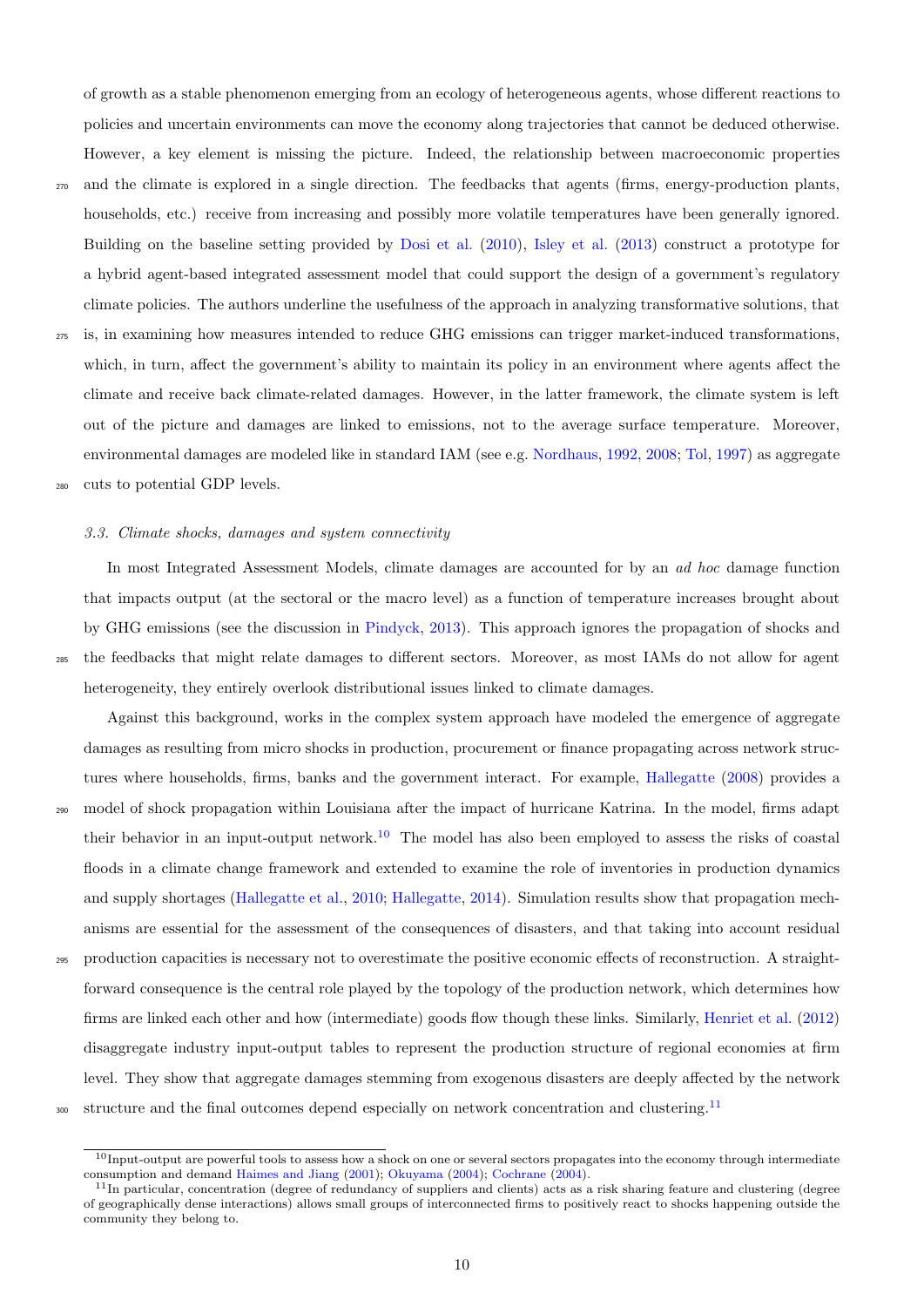Systems' connectivity increases dramatically the complexity of studying the impact of climate events, and the impossibility to reduce the problem through simple aggregation or to impede failures at all scales calls for a re-design of how modeling climate and weather damages (see also, [Helbing,](#page-25-14) [2013\)](#page-25-14).

Moving from a relatively restricted geographical focus to a global perspective, [Bierkandt et al.](#page-22-10) [\(2014\)](#page-22-10) introduce 305 Acclimate, a model designed to evaluate the consequences of extreme climate events through the global supply chain. The model nests agent-based features (consumption and production sites are treated as agents) in an input-output network employed to track flows of goods in the system (taking also into account transportation). Acclimate is particularly well suited to study the propagation of shocks and it has been extended to better explore the differences between top-down cascades promoted by forwards linkages and demand-induced backward <sup>310</sup> dynamics [\(Wenz et al.,](#page-29-9) [2014\)](#page-29-9). However, as it runs at very short-time scales (from days to some weeks), price adjustment mechanisms are nearly absent at the current stage and technical change is overlooked.

#### 3.4. Integrated assessment agent-based models

Despite the methodological advantages that agent-based models offer to the representation of production networks, the study of system resilience and its reaction to different kind of shocks, there have been little efforts  $_{315}$  in employing these tools to investigate the effects of climate change on the aggregate economy.<sup>[12](#page-0-0)</sup> To the best of our knowledge, [Lamperti et al.](#page-26-6) [\(2016\)](#page-26-6) introduces the first attempt to bridge a fully-fledged agent-based integrated assessment model with a representation of climate-economic feedbacks, which take the form of stochastic shocks hitting agents with probability and size depending on the dynamics of the global mean surface temperature. The model, called DSK, builds on [Dosi et al.](#page-24-5) [\(2010,](#page-24-5) [2013\)](#page-24-12) and is composed by two industries populated by heterogenous <sup>320</sup> firms, a financial sector, an energy module and, a climate box grounded on [Sterman et al.](#page-28-9) [\(2013\)](#page-28-9). The model replicates a wide range of macro and micro stylized facts as well empirical regularities concerning climate change and economic dynamics (e.g. cointegration among energy consumption, GDP and GHG emissions). Given its satisfying explanatory power, the model can be employed as a laboratory to study the short (transitions) and long-run (development trajectory) effects of a wide ensemble of climate, energy, innovation, fiscal and monetary <sup>325</sup> policies. The model can also be extended to account for heterogenous banks, financial markets and population growth. The latter element, often overlooked in climate-macroeconomic modeling, can play a determinant role in shaping future scenarios and it has been previously included within an agent-based model in [Castesana et al.](#page-23-8) [\(2013\)](#page-23-8).

#### 3.5. Finance and climate risks

<sup>330</sup> The financing of the transition towards a low-carbon economy has still not been accurately explored in the economic literature. Indeed, as discussed above, the vast majority of modeling efforts focuses on government's fiscal policy. Recently, the role that financial and banking systems might play in inducing "green" investments and "green" entrepreneurship has received increasing attention[\(Mazzucato,](#page-27-19) [2015;](#page-27-19) [Campiglio,](#page-23-9) [2016\)](#page-23-9). Different types of green fiscal (carbon tax, tax relief and breaks on investment in renewable energy) and targeted monetary policies

 $12$ On the contrary, [Okuyama and Santos](#page-27-20) [\(2014\)](#page-27-20) discuss and devote a special issue of *Economic Systems Research* to combine the treatment of climate-related disasters within standard input-output or computable general equilibrium models.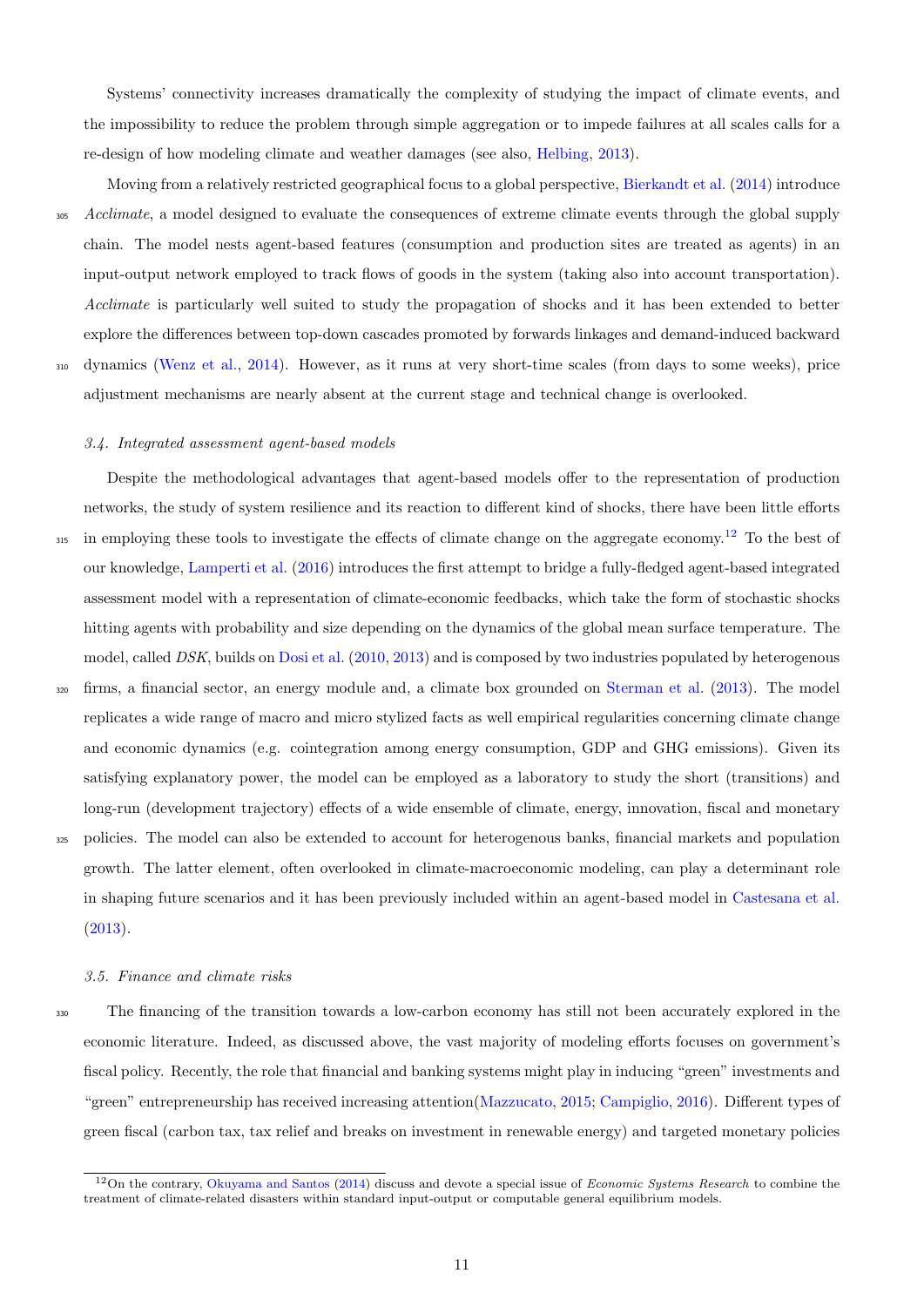- <sup>335</sup> (green bonds and quantitative easing) are simulated in the Eirin model [\(Monasterolo and Raberto,](#page-27-12) [2016\)](#page-27-12), which combines system dynamics and agent-based features. The authors find that green policy measures allow to improve economic performance without creating pressures on the financial system vis- $\grave{a}$ -vis a business-as-usual scenario. In such a context, the relation between fast de-carbonization policies and financial stability is emerging [a](#page-24-13)s a prominent concern on the climate policy agenda [\(Lazarus and Tempest,](#page-26-10) [2014;](#page-26-10) [Carney,](#page-23-10) [2015;](#page-23-10) [Fulton and](#page-24-13) <sup>340</sup> [Weber,](#page-24-13) [2015\)](#page-24-13). On one side the financial system can foster the transition to a green development path. On the other side, it is increasingly exposed to climate risks.
- 

Within this setting, the structure of the relationships among financial institutions might be crucial for the stability of the whole system. Focusing on this issue from a network perspective, [Battiston et al.](#page-22-11) [\(2016\)](#page-22-11) analyze the exposure of different classes of actors in the system using a well known macro-network stress testing model <sup>345</sup> [\(Battiston et al.,](#page-22-12) [2012;](#page-22-12) [Bardoscia et al.,](#page-22-13) [2015\)](#page-22-13). They find that the direct exposure to fossil fuel and energyintensive sectors, while limited overall, is relevant for investment and pension funds, which in turns are highly connected with the banking system. Further, the housing sector can potentially trigger shocks which can be amplified by the financial system. Given the empirically well-documented degree of interdependences between actors in the financial, production and energy sides of the economy [\(Buldyrev et al.,](#page-23-11) [2010;](#page-23-11) [Beale et al.,](#page-22-14) [2011;](#page-22-14) <sup>350</sup> [Battiston et al.,](#page-22-15) [2012;](#page-22-15) [Homer-Dixon et al.,](#page-25-15) [2015\)](#page-25-15), the role of such relationships with respect to climate policy and their response to a changing climate, is likely to be a challenge for future macro-oriented agent-based and network models.

## 3.6. Open issues

Our understanding of the aggregate effects produced by climate change on the economic system is still limited. <sup>355</sup> From a macroeconomic perspective, there are three main issues that the future developments of agent-based and network models should account for. The first concerns inequality and the distributional effects of climate change. While standard models (e.g. DSGE rooted on the representative agent paradigm) require ad-hoc [a](#page-23-12)ssumptions to deal with heterogeneity and typically confine it to a single side of the economy [\(Bosetti and](#page-23-12) [Maffezzoli,](#page-23-12) [2013;](#page-23-12) [Dennig et al.,](#page-23-13) [2015\)](#page-23-13), agent-based models provide a "natural" framework to answer questions <sup>360</sup> like what are the income classes that will be more adversely affected by climate change? Does inequality affect system resilience to climate change?. However, to provide adequate answer, models rooted in complexity theory need to better account for social welfare and policy evaluation.

The second issue concerns the relationships between financial and interbank markets and the transition to a low carbon economy. While transitions are usually modeled from the real side, i.e. as self-financing structural process <sup>365</sup> driven by technical change (see also section [5\)](#page-15-0), better understanding the role of finance and its interrelations with innovation is the challenge ahead.

The third issue is intimately linked to both the second and the first. While most general equilibrium models find a smooth, optimal growth path for our economy, agent-based ones endogenously generate crises, fluctuations and growth instability. Relevant questions for future research concern the investigation of what kind of climate <sup>370</sup> and weather events mostly affect system's stability and how financial markets might deal with associated climate and climate-policy risks.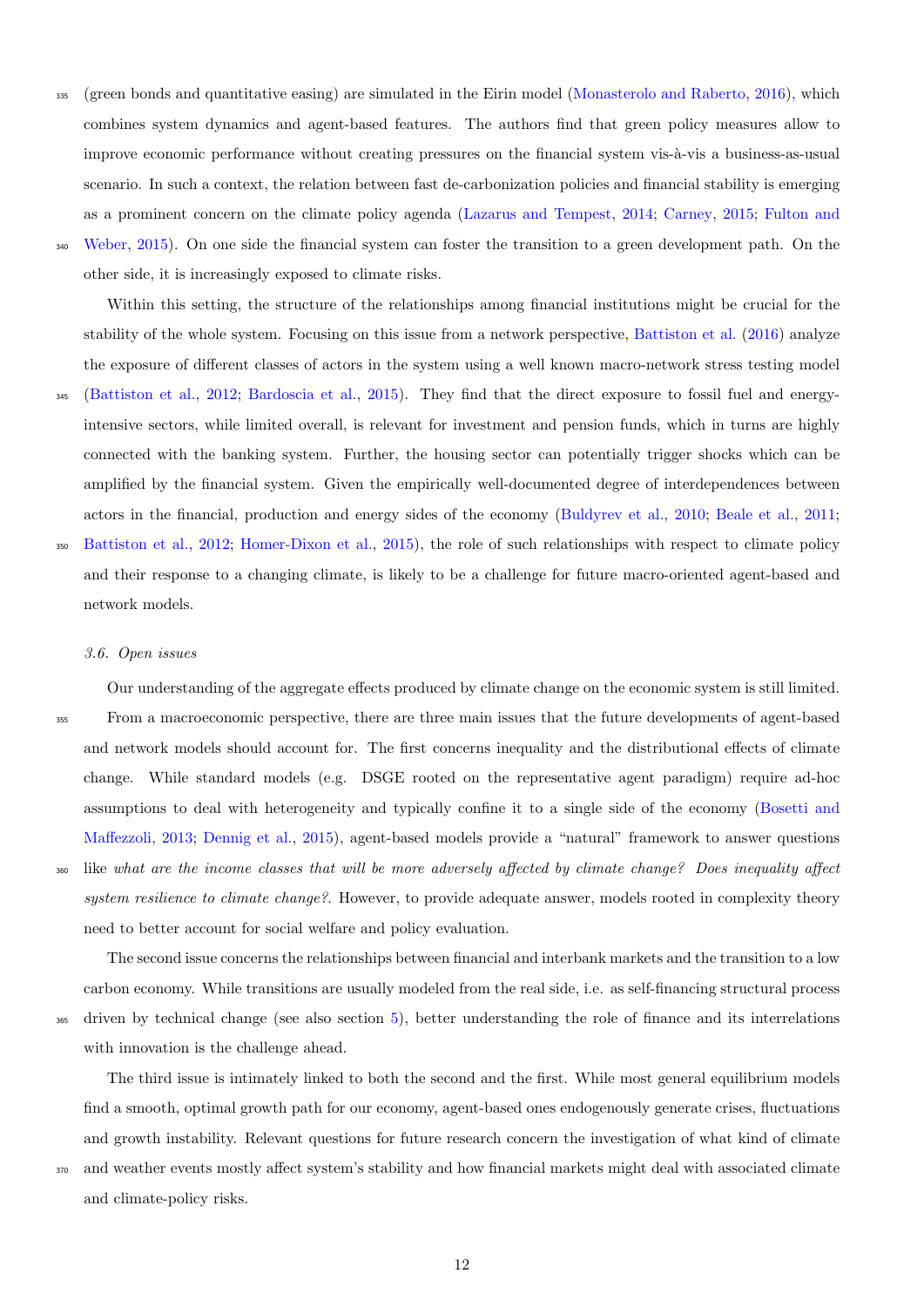## <span id="page-12-0"></span>4. Energy markets

As the the energy sector is the main producer of  $CO<sub>2</sub>$  emissions (cf. Figure [1\)](#page-3-1), it has a pivotal role in the transition to a low-carbon economy.

<sup>375</sup> Prior to deregulation, the dispatch program was solved through optimization methods by regulated or Stateowned vertically integrated utilities, whose goal was to minimize the system-wide cost of electricity generation and transmission. The adequacy of optimization models in depicting how electricity markets work has declined after the deregulation of energy markets, a process that has unfolded in many countries in the last 20 years (see e.g. [Borenstein et al.,](#page-22-16) [2000](#page-22-16) or [Jamasb and Pollitt,](#page-26-11) [2005\)](#page-26-11). With the intended consequence of lower electricity <sup>380</sup> prices for end users, competition has been introduced in a market characterized by technological entry barriers. [O](#page-29-10)ligopoly models assuming optimizing producers have been crafted to analyse the new scenario (see [Ventosa](#page-29-10) [et al.,](#page-29-10) [2005\)](#page-29-10), yet they often neglect the complexity of setting bids and offers for power on a physical network subject to load balancing constraints and spatial externalities. Cognitive biases of market participants cannot be neglected, either (see [Rothkopf,](#page-28-13) [1999;](#page-28-13) [Denton et al.,](#page-23-14) [2001;](#page-23-14) [Rassenti et al.,](#page-28-14) [2003\)](#page-28-14).

- <sup>385</sup> Electricity markets are thus perfect candidates for the application of computational methods, see e.g. [Tesfat](#page-29-11)[sion](#page-29-11) [\(2003\)](#page-29-11), [Sun and Tesfatsion](#page-29-12) [\(2007\)](#page-29-12), or overviews in [Weidlich and Veit](#page-29-13) [\(2008\)](#page-29-13) and [Guerci et al.](#page-25-16) [\(2010\)](#page-25-16). ABMs have entered the policy-making process as decision-support tools (e.g., [Nicolaisen et al.,](#page-27-21) [2001,](#page-27-21) [Guerci et al.,](#page-25-17) [2005](#page-25-17) and [Li and Tesfatsion,](#page-27-22) [2009\)](#page-27-22). Through ABMs, scholars have explored issues such as pricing rules and market power exercise [\(Bower and Bunn,](#page-23-15) [2001,](#page-23-15) [Bunn and Oliveira,](#page-23-16) [2003,](#page-23-16) [Bunn and Martoccia,](#page-23-17) [2005,](#page-23-17) [Guerci et al.,](#page-25-18) [2008,](#page-25-18)
- <sup>390</sup> [Kowalska-Pyzalska et al.,](#page-26-12) [2014\)](#page-26-12) and, closer to our interests, the comparative effects of climate policies on the diffusion of renewables and on energy efficiency, that in turn affect electricity prices. Few works have compared the explanatory power of optimizing models and ABMs with respect to electricity market dynamics, concluding in favor of ABMs (see [Saguan et al.,](#page-28-15) [2006](#page-28-15) and [Guerci and Sapio,](#page-25-19) [2011\)](#page-25-19).<sup>[13](#page-0-0)</sup>

# 4.1. Support to renewables and its effects

<sup>395</sup> The influence of climate policy on electricity markets can work through several channels. Climate policy can stimulate the diffusion of energy efficiency and renewable energy technologies, which in turn impact upon the properties of electricity price series by changing the shape and dynamics of electricity demand and supply. The pattern of effects closely depends on the policy mix that has been implemented.

The integration of a large number of micro-generators, characterized by unpredictable generation profiles, in <sup>400</sup> the existing transmission and distribution networks represents an important challenge for transmission system operators [\(Bruckner et al.,](#page-23-18) [2005,](#page-23-18) [Anaya and Pollitt,](#page-22-17) [2015](#page-22-17) in the special issue edited by [Boffa and Sapio,](#page-22-18) [2015\)](#page-22-18), given that the existing grids were conceived under the so-called centralized generation paradigm [\(Kunneke,](#page-26-13) [2008\)](#page-26-13). In a recent attempt to study a 100% renewable scenario in the Australian market, [Elliston et al.](#page-24-14) [\(2012\)](#page-24-14) try to match the actual hourly electricity demand of five selected states and one territory of Australia. The 100% <sup>405</sup> renewable supply scenario is shown to be technically feasible, but the challenge is to cover winter evenings in the days when the sun-powered supply is low, i.e. overcast days, and wind speed is too low. Biomass fueled gas

<sup>&</sup>lt;sup>13</sup>Applications of the ABM methodology to other energy markets are less frequent, e.g. [Voudouris et al.](#page-29-14) [\(2011\)](#page-29-14) on crude oil markets.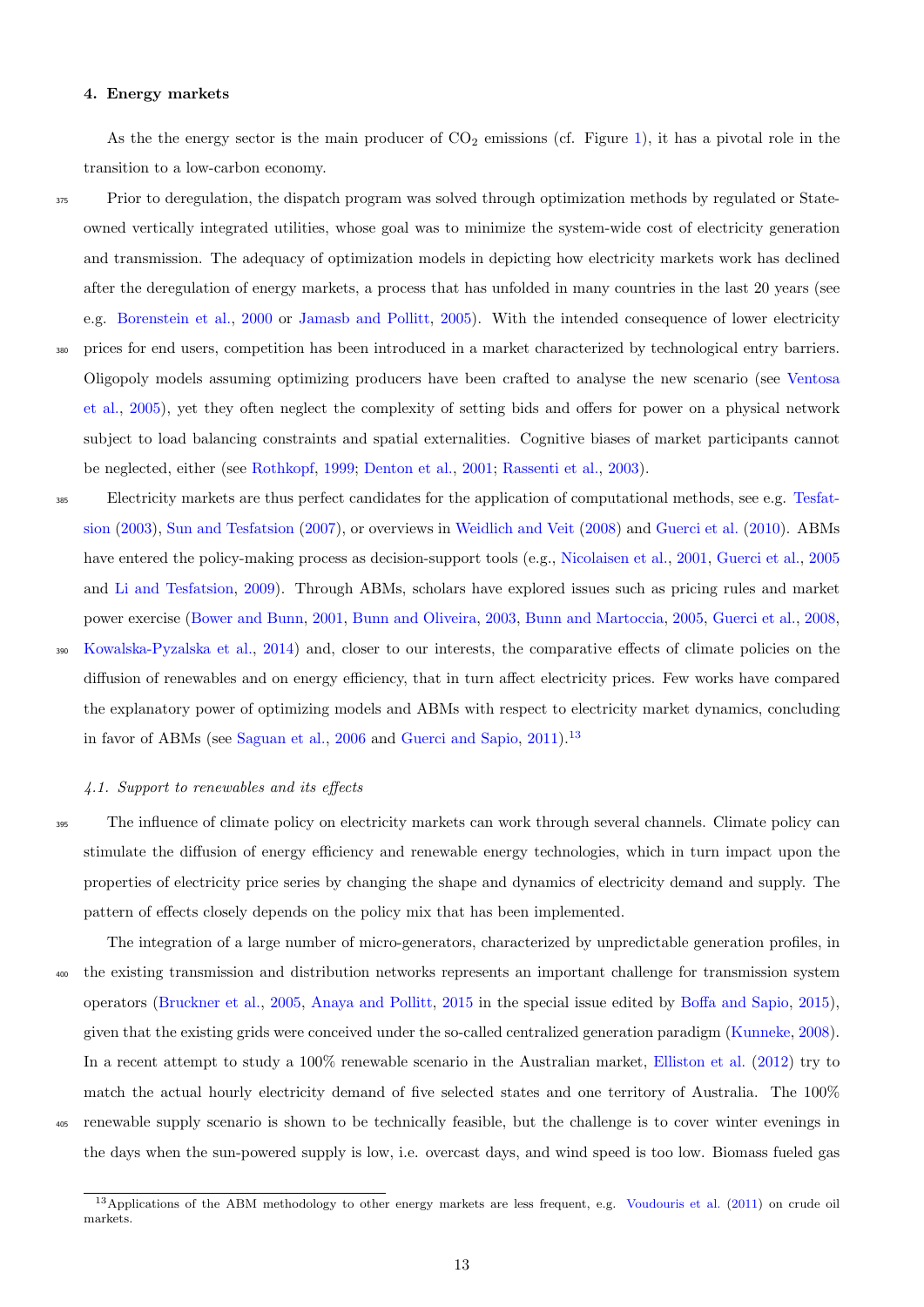turbines coupled with the efforts to increase the winter peak demand are necessary to solve this issue. The need to rely on gas fueled micro-generation is consistent with the results in [Faber et al.](#page-24-15) [\(2010\)](#page-24-15), whose ABM indicates that gas prices, as primary fuel of this technology, are a critical component in the success of the decentralized <sup>410</sup> paradigm.

Is the cost of large renewable penetration rates worth it? In the short run, lower electricity prices ensue because fossil fuel sources, characterized by relatively high marginal costs, are displaced (the so-called merit order effect). [de Miera et al.](#page-23-19) [\(2008\)](#page-23-19) simulated the power market solution based on Spanish data, to find that the [m](#page-22-19)erit order effect was stronger than the cost of renewable energy support arising from feed-in-tariffs. In [Banal-](#page-22-19)<sup>415</sup> [Estanol and Ruperez Micola](#page-22-19) [\(2011\)](#page-22-19), the merit order effect is not enough to lead to competitive pricing. This is the outcome of a simulation model in which two symmetric high-cost plants compete with a low-cost wind power plant. Intermittency in wind power generation gives rise to uncertainty on the market-clearing solution, which is hedged by generating companies by means of positive price-cost margins. In the above cited works, power plant capacities were given. [Browne et al.](#page-23-20) [\(2015\)](#page-23-20) explore the merit order effect in a model wherein capacity <sup>420</sup> investments are instead endogenized. In such a long-term scenario, simulations show that the merit order effect

One reason behind the persistence of market power in the long-run concerns the network configurations arising in an increasingly decarbonized electricity industry. Along these lines, [Guerci and Sapio](#page-25-20) [\(2012\)](#page-25-20) investigate the impact of increasing wind power capacity on the Italian wholesale electricity prices and on power grid <sup>425</sup> configurations. The simulation outputs show that electricity prices decrease in response to increasing wind power generation, but remain above marginal costs due to the increasing frequency of grid congestion, calling for investments in transmission infrastructures. The simulations in [L'Abbate et al.](#page-26-14) [\(2014\)](#page-26-14) aimed to assess the prospective effects of interconnections between Northern Africa and Italy, which could exploit the immensely rich potential of the Sahara desert for solar thermal power production, as envisaged by the Mediterranean Solar Plan <sup>430</sup> (see also [Sapio,](#page-28-16) [2014](#page-28-16) and the book by [Cambini and Rubino,](#page-23-21) [2014](#page-23-21) on this issue). The authors found that Italy would become a net importer of renewables from Africa, leading to electricity price reduction. The endogenous adaptation of grid infrastructures, though, is missing from both models.

is counteracted by market power exercise, which is also causing an inefficient electricity dispatch.

Taking steps forward from the above literature, [Mureddu et al.](#page-27-23) [\(2015\)](#page-27-23) develop an hybrid agent based and network model, which uses grid topology as an input and simulates the behaviour of heterogeneous plants. The <sup>435</sup> model allows to forecast the energy price and to disentangle the contribution of each primary energy source to the downward and upward electricity balancing markets. As a significant result, the authors show that market shares in the balancing market do not depend only on energy costs but stem from the a blend of dynamic response, energy costs, geographical position (which constitute the network element of the model) and interactions among the different energy sources.

# 4.2. Energy efficiency

A simulation study of the impact of climate policies on households energy use is performed via a domestic stock agent-based model by [Lee et al.](#page-26-15) [\(2014\)](#page-26-15), focusing on the UK. They investigate multiple scenarios (e.g. taxes, subsidies, and decarbonisation) for the evaluation of domestic energy efficiency policies. Simulation results show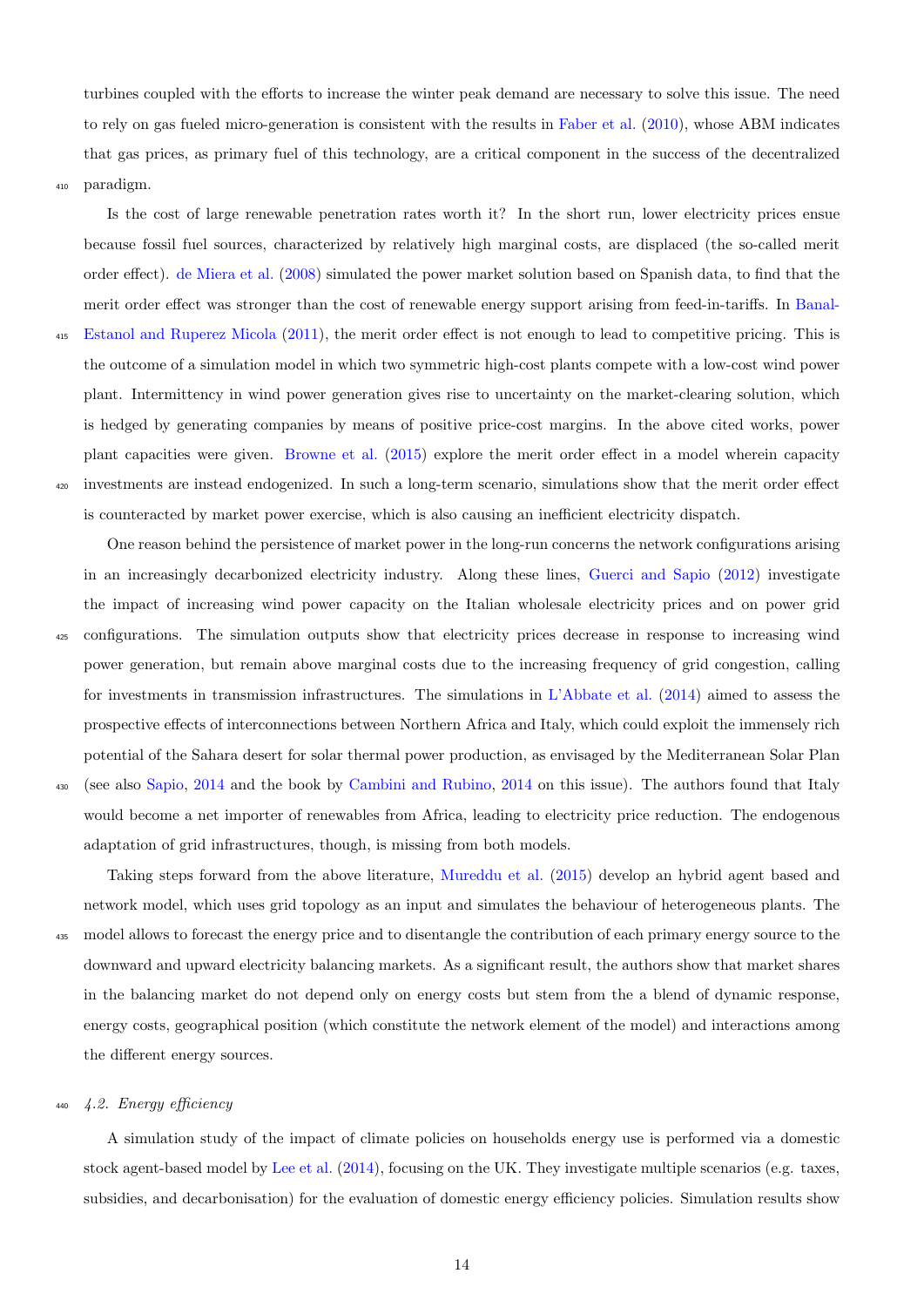that the current goals (80% reduction of energy consumption by 2050) will not be completely achieved. In the <sup>445</sup> most favourable scenario, a 60% reduction may be achieved from 2008 to 2050. The study briefly analyses another policy, namely the introduction of a carbon tax, that has a significant impact in the energy demand reduction in a long-term horizon, but with many political obstacles such as the risk of fuel poverty (i.e. households spend more than 10% of their income for heating and hot water) and the increase of electricity prices. The ABM in [Jackson](#page-25-21) [\(2010\)](#page-25-21) rather highlights the benefits of coordinating energy efficiency and smart grid policies, by showing <sup>450</sup> through simulations that peak hour electricity demand can be reduced by one third when energy efficiency and smart grids policies are considered together.

455

# 4.3. Carbon trading and green certificates

Most literature on climate policy frames the discussion on how to achieve the emission reduction targets through market-based tools, such as carbon trading. For recent overview of the current carbon trading schemes, the reader is referred to [Perdan and Azapagic](#page-27-24) [\(2011\)](#page-27-24) and [Sorrell and Sijm](#page-28-17) [\(2003\)](#page-28-17).<sup>[14](#page-0-0)</sup>

In [Wang et al.](#page-29-15) [\(2012\)](#page-29-15), energy generating companies are modeled as adaptive agents that are bidding in an electricity market with cap-and-trade emission systems in place. Q-learning is used to model the process of strategy updating by agents trading on different time horizons (year, week, dynamic). The results show that generating companies can receive higher profits through higher frequency of trading, raising questions on the <sup>460</sup> adequate market micro-structure for emission trading with respect to the ultimate policy objective. Such an intuition is further strengthened by [Zhang et al.](#page-29-16) [\(2011\)](#page-29-16), where an ABM is used to model the Chinese market for emissions, highlighting that transaction costs can decrease total emission trading amount and market efficiency remarkably.

Recently, the ABM developed by [Zhang et al.](#page-29-17) [\(2016\)](#page-29-17) shows that an emissions trading system influences obso-<sup>465</sup> lete power generating technologies with lower abatement levels, but does not promote the adoption of the most advanced technology. Furthermore, national emissions trading encourages power plants to adopt technologies with relatively higher removal rates compared with separate regional emissions trading systems, but a national program also decreases the adoption of the most advanced technologies. [Bunn and Munoz](#page-23-22) [\(2016\)](#page-23-22), instead, have focused on the comparative role of targeting capacity versus energy markets. Their simulations show that the <sup>470</sup> replacement of coal with wind imposes extra costs related to reserve capacity, and have compared alternative policies to face this challenge, namely capacity payments funded by customers and a reliability requirement on wind generators with capital cost or energy feed-in subsidies. They find that support through capital grants is more cost-effective than through green certificates.

# 4.4. Open issues

<sup>475</sup> Few attempts have been made to analyze the interlinkages between different markets or, more generally, to embed the energy sector in the broader economic and financial landscape. Recent insights on the network structure behind the European emission trading system (EU-ETS, see [Karpf et al.,](#page-26-16) [2016\)](#page-26-16) suggest that the shape of the network structure itself is an important issue, possibly shedding light on the increasing financialisation

 $14$ An investigation of personal carbon trading as a future evolution of emission trading policies is discussed by [Fawcett](#page-24-16) [\(2010\)](#page-24-16).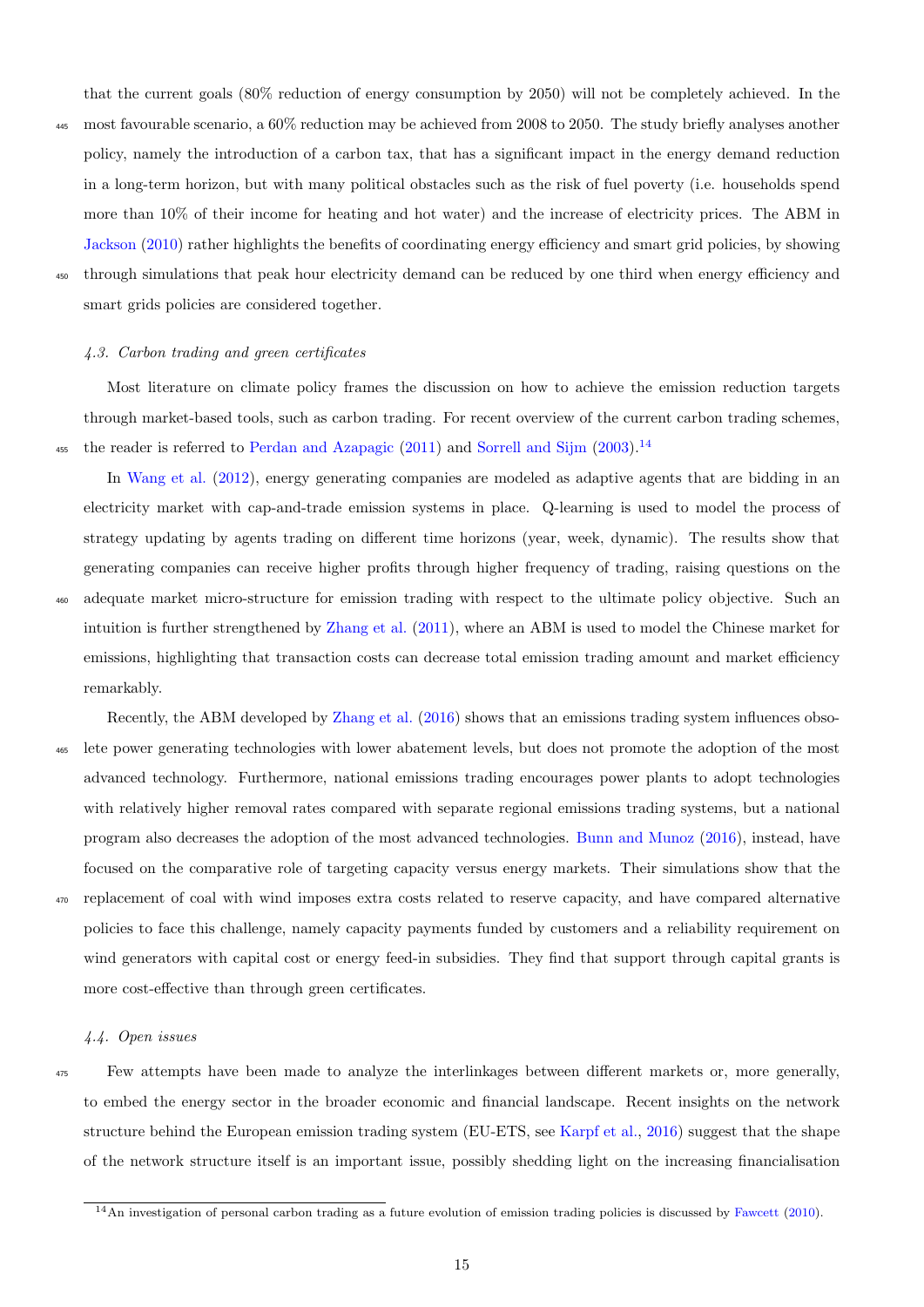of the energy sector and its long-term effects under different climate scenarios. Relatedly, as far as the authors

know, the interconnectedness of producers with their parent companies and the underlying systemic risks within energy markets has not received an in-depth exploration, as it has been done for financial markets (for example see the DebtRank measure in [Battiston et al.,](#page-22-12) [2012\)](#page-22-12). The financial interdependence of electricity markets players represents a promising field for further study. Similarly for the dynamics of mergers and acquisitions between energy companies reacting to merit order effects. Finally, while the effects of climate policies on energy markets <sup>485</sup> have long been under scrutiny, not enough is known about the direct effects of climate change on energy use and on the availability of renewable energy sources.

#### <span id="page-15-0"></span>5. Eco-innovation and climate-friendly technology diffusion

There is a growing academic interest in eco-innovation, $15$  defined, rather broadly, as "the creation or implementation of new, or significantly improved, products, processes, marketing methods, organizational structures, <sup>490</sup> and institutional arrangements which lead to environmental improvements compared to relevant alternatives" [\(Kemp,](#page-26-17) [2010\)](#page-26-17). By fostering eco-innovation, society and policy makers can tackle a number of pressing problems, such as the depletion of natural resources,  $16$  security of energy supply in countries depending on fossil fuel imports, and climate change due to greenhouse gas emissions. However, innovation is not a sufficient condition for adaptation to and mitigation of climate change: it is ineffective without diffusion and adoption. By technology <sup>495</sup> diffusion one means, following [Rogers](#page-28-18) [\(1983\)](#page-28-18), "the process by which an innovation is communicated through certain channels over time among the members of a social system".

Climate-friendly technologies are characterized by several specificities, which need to be taken into account in any robust approach to modelling diffusion of green innovation [\(Allan et al.,](#page-22-20) [2014\)](#page-22-20). First, one needs to consider that no single technology can stop global warming, unless one believes in climate engineering [\(Keith,](#page-26-18) <sup>500</sup> [2013\)](#page-26-18). Second, both climate change and technical change are highly cumulative processes. The full benefits of technology diffusion for the climate are only attained with a delay of several years, which also complicates policy assessments. Third, diffusion of climate-friendly technologies typically occurs in industries organized as large technical systems (e.g. the electricity industry, see Künneke et al., [2010;](#page-26-19) [Markard et al.,](#page-27-25) [2012\)](#page-27-25), and this renders the diffusion of new technologies a highly unstable, inertial, and path dependent process.[17](#page-0-0) Recent evidence on <sup>505</sup> the diffusion of environmentally-friendly technologies can be found in [Narbel](#page-27-26) [\(2013\)](#page-27-26).

In standard neoclassical economics, knowledge is nearly synonymous to codified information and assumed to almost immediately spread within the economy as well as across economies. This probably explains why, after acknowledging that diffusion has received little attention in the literature on green technology, [Pizer and Popp](#page-28-19) [\(2008\)](#page-28-19) conclude that simplistic representations that ignore diffusion may be sufficient, since most innovations <sup>510</sup> exert their main impact within a decade. The issue of diffusion has not been neglected in empirical works (also

<sup>15</sup>Also known as green innovation, environmental innovation, environmentally-friendly innovation, or sustainable innovation.

<sup>&</sup>lt;sup>16</sup>See the literature spawned by *The Limits to Growth* [\(Meadows et al.,](#page-27-10) [1972\)](#page-27-10), as summarized e.g. by [Turner](#page-29-18) [\(2008\)](#page-29-18) and [Dosi and](#page-24-17) [Grazzi](#page-24-17) [\(2009\)](#page-24-17).

 $17$ The history of new technology diffusion in the electricity industry is enlightening in this respect. The diffusion of nuclear power, highly compatible with existing technologies, due to similar plant size and incorporating existing turbines, was relatively fast, as it would have been the diffusion of combined-cycle gas turbines, if not hampered by oil crises in the 1970s. On the contrary, wind power is based on new technical principles and equipment, and has little compatibility with the existing infrastructure, as the output of wind farms is hardly predictable. Hence, it finds a formidable barrier to its diffusion.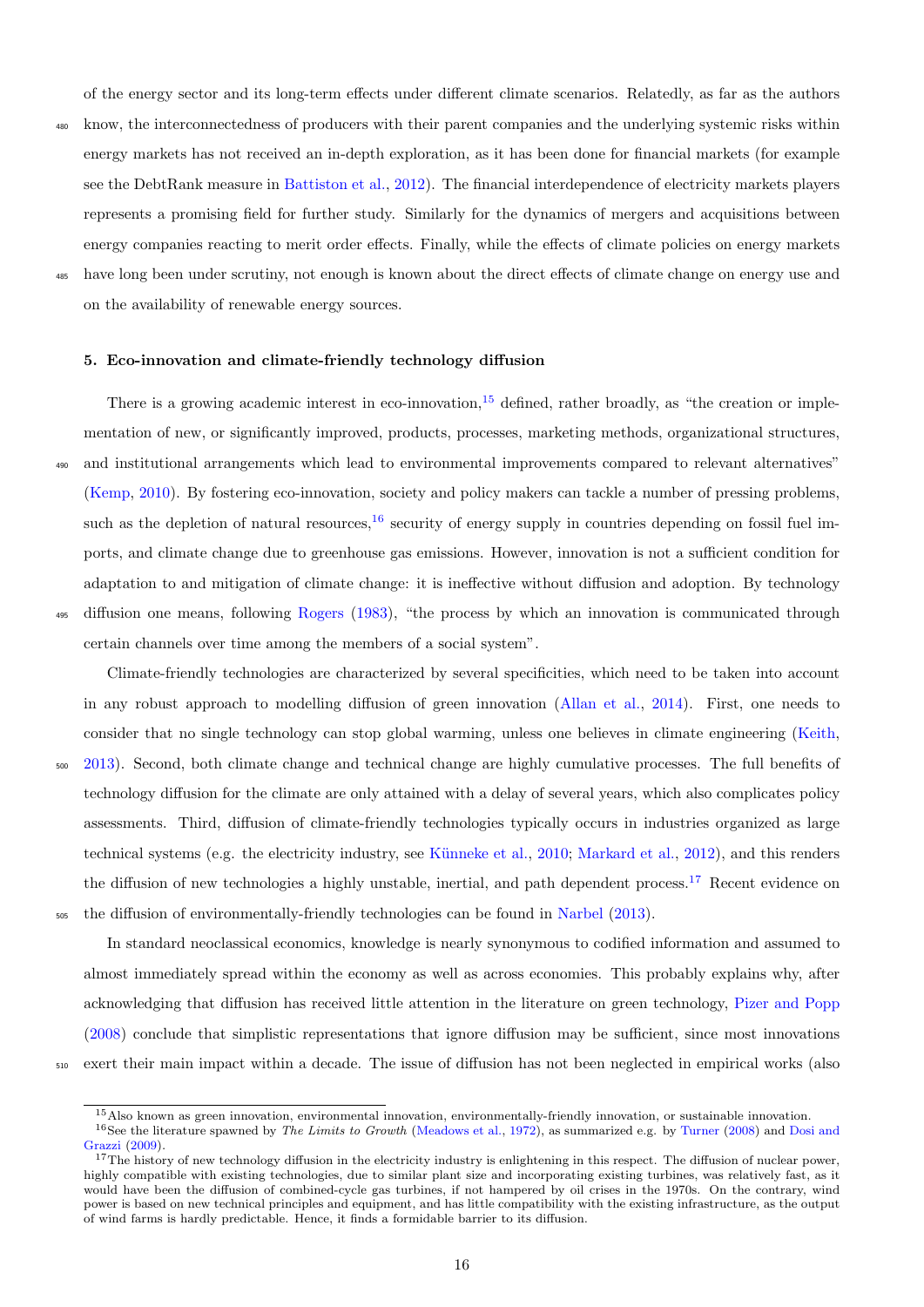by Popp himself, see [Popp et al.,](#page-28-20) [2011\)](#page-28-20) and neoclassical models are able to reproduce the empirically observed S-shape of technological diffusion paths, but fundamental issues such as the role of uncertainty, or the role of agents' heterogeneity and the structures of interaction networks are not adequately taken into account.<sup>[18](#page-0-0)</sup>

In what follows, we briefly survey ABMs of diffusion in climate economics, by classifying them according to <sup>515</sup> the issues they have addressed.

## 5.1. Behavioral heterogeneity and income inequality

Time and agent heterogeneity have long been recognized as two central features of all technology diffusion processes [\(Silverberg et al.,](#page-28-21) [1988,](#page-28-21) see e.g.). Agents have indeed different incentives and/or face different constraints in the adoption of innovations. Adoption decisions by agents following heuristics may be characterized by <sup>520</sup> various degrees of inertia, implying longer adoption lags than with a homogenous optimizing population. Also, since early adopters are typically in the top quantiles of the income distribution, income inequality may stimulate the introduction of a new technology but it may slow down further diffusion. It follows that, in the context of green technology diffusion, the extent of agents' heterogeneity may accelerate regime transitions or, alternatively, contribute to lock the system in the existing state. The need to account for agents' heterogeneity in its various <sup>525</sup> instances, such as income inequality is increasingly recognized in climate change economics and policy (see e.g. [Dennig et al.,](#page-23-13) [2015\)](#page-23-13). ABMs exploring how green technology adoption paths are affected by the heterogeneity in individual behaviors and preferences have been proposed by [Windrum et al.](#page-29-19) [\(2009\)](#page-29-19), which we summarize in what follows, as well as by [Janssen and Jager](#page-26-20) [\(2002\)](#page-26-20) and [Schwoon](#page-28-22) [\(2006\)](#page-28-22).

In particular, [Windrum et al.](#page-29-19) [\(2009\)](#page-29-19) study how heterogeneous consumer preferences affect the incentives <sup>530</sup> of firms to explore technological paradigms characterized by different levels of eco-friendliness. In their model, firms innovate by searching in a fully modular NK technological landscape (see [Frenken et al.,](#page-24-18) [1999\)](#page-24-18), and the landscape fitness is inversely related to environmental pollution. Consumers have hedonic preferences and are heterogeneous in the importance they give to environmental quality or to other attributes of the good. They can also revise their preferences, and in particular imitate those of consumers in classes having better fitness. <sup>535</sup> The paper shows that higher dispersion of preferences for environmental quality lowers global pollution. This is because more dispersion implies a higher fraction of consumers who are heavily concerned with climate issues. These "eco-warriors" provide firms with the incentives to explore the technological landscape towards goods with a better environmental content, further triggering imitation of consumers from other preferences classes.

Behavioral heterogeneity may also stem from inequality in endowments across agents. Recent experimental <sup>540</sup> studies (e.g. [Tavoni et al.,](#page-29-20) [2011\)](#page-29-20) focusing on public goods games provide evidence that excessive inequality across agents may undermine the provision of the total effort necessary to avoid catastrophic climate change outcomes. Likewise, excessive income inequality may create a serious gap in adoption times between the rich and the poor [t](#page-29-21)hat is difficult to bridge, unless appropriate policies are designed. The latter is the take home message from [Vona](#page-29-21) [and Patriarca](#page-29-21) [\(2011\)](#page-29-21), who assess the effects of environmental taxation and income inequality on the diffusion of <sup>545</sup> energy efficiency technologies. In the model, a fall in the relative price of the green good stimulates adoption,

<sup>&</sup>lt;sup>18</sup>The workhorses of technology diffusion in the neoclassical camp are the "probit models" [\(Geroski,](#page-24-19) [2000\)](#page-24-19), and the "epidemic models" [\(Kiesling et al.,](#page-26-21) [2012;](#page-26-21) [Bass,](#page-22-21) [1969\)](#page-22-21).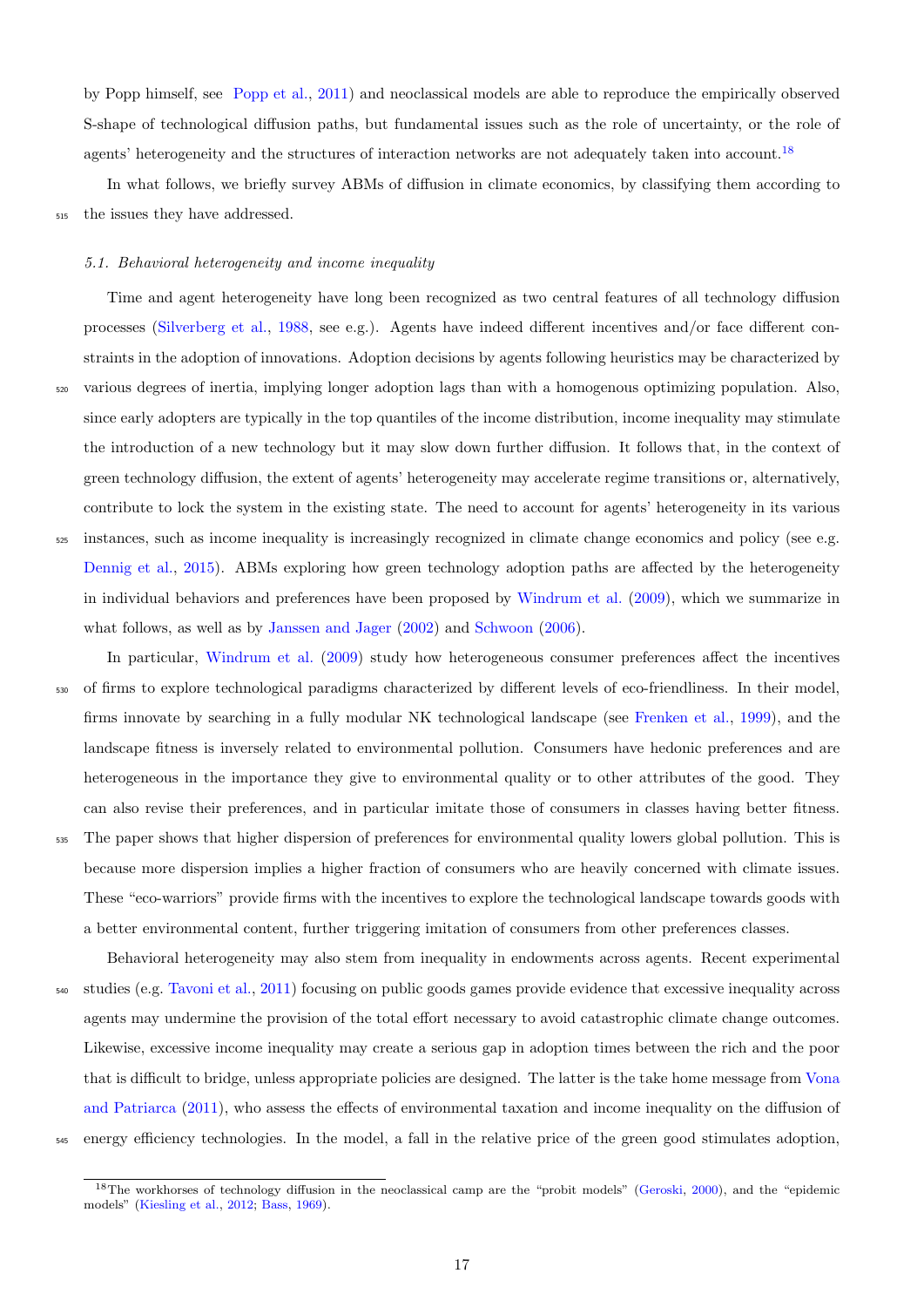which in turn feeds back into further price decrease via learning. An environmental tax can foster the above dynamics, as it affects the relative price of green goods. The effects of the tax are moderated by the average income level, by income inequality, and by the rate of technological learning. The paper shows that, in a high income country with sufficiently fast learning, income inequality slows down the diffusion of the green technology, <sup>550</sup> because of the mentioned gap between pioneers and the other potential adopters. Reforms that aim to achieve a more equal income distribution can also improve the effectiveness of carbon taxes in stimulating the diffusion of green technologies.

5.2. Learning and information spread

One of the key parameters in [Vona and Patriarca](#page-29-21) [\(2011\)](#page-29-21) is the learning rate. A debated issue in climate <sup>555</sup> policy concerns the adequacy of the phase-out period for subsidies as compared to the learning rate that an unsubsidized industry would attain (e.g. the grid parity debate on renewable energy). Subsidies to technologies that are able to "stand on their own legs" would be wasteful. [Cantono and Silverberg](#page-23-23) [\(2009\)](#page-23-23) tackle this issue by modeling an economy populated by consumers who are heterogeneous in their willingness to pay for green goods and in their social network positions. Consumers receive information on a new green technology from <sup>560</sup> their neighbors. As the number of adopters grows, the price of the new green good declines, fostering further adoption. The model is simulated under various scenarios, with and without a short-term subsidy, and tinkering with the subsidy phase-out period. Simulations show that subsidies are effective if the phase-out parameter is higher than a threshold. Moreover, both very slow and very fast learning may neutralize the subsidy effects either because it takes too much to attain the critical diffusion level, or because technology would be adopted <sup>565</sup> even without subsidies.

For consumer learning to be triggered, information on the new technologies is essential. Information spread [p](#page-28-23)olicies, though, seem to deliver their effects only under certain conditions. One of the implications from [Sopha](#page-28-23) [et al.](#page-28-23) [\(2011\)](#page-28-23) is that policies based on moral suasion (e.g. through education) are ineffective. Eco-labeling is examined by [Bleda and Valente](#page-22-22) [\(2009\)](#page-22-22), who compare how two implementations of this policy (binary eco-<sup>570</sup> labels, graded eco-labels) impact on green technology diffusion. Consumers scan the market in search of the highest quality product. Yet, quality is a bi-dimensional concept in the model: it concerns user quality as well as environmental quality. Consumers discard products with quality below a given threshold and choose randomly among the remaining products. Environmental quality can only be inferred through eco-labels. Firms invest cumulated profits in R&D in response to technology diffusion patterns, under the assumption that user <sup>575</sup> and environmental quality are negatively correlated. Three scenarios are compared: without eco-labeling, with binary eco-labels, and with graded eco-labels. Simulation results show that an upward trend in environmental quality is only achieved with graded eco-labels.

# 5.3. Open issues

The reviewed ABMs take account of agent heterogeneity and direct non-price interactions, but are still <sub>580</sub> unable to fully meet the *systems approach challenge* by [Soete and Arundel](#page-28-24) [\(1993\)](#page-28-24), according to whom the speed of diffusion of a new technology depends not only on the market for the innovation itself, but also on markets for related technologies, on the internal structure of the adopting firms (including the flexibility of its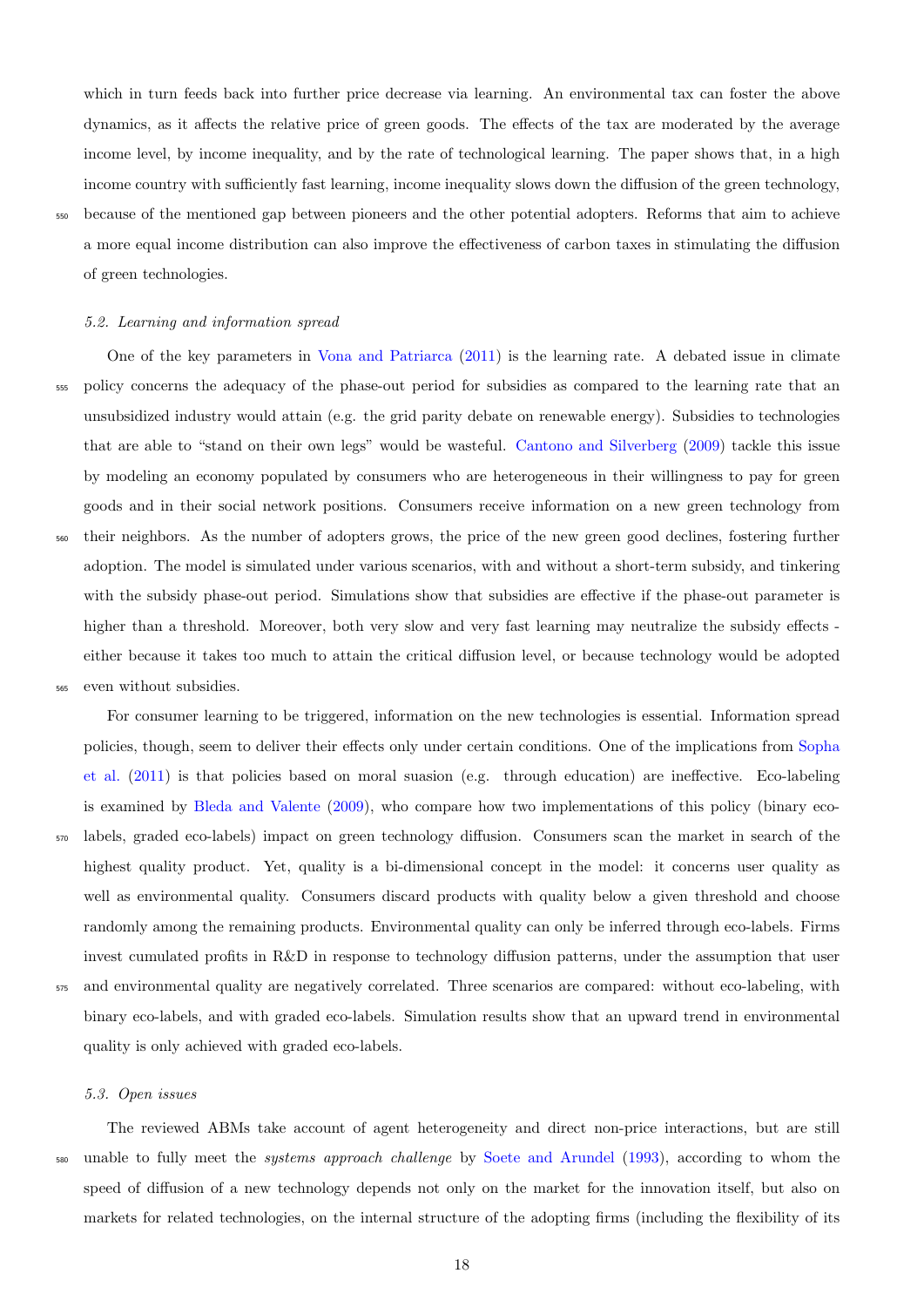organization), and on its current knowledge base and capability to learn. To our knowledge, ABMs of green technology diffusion have not addressed this challenge yet. As an instance of this, no attention has been paid

<sup>585</sup> so far to the firm-level strategies employed to reduce emissions, and in particular to the choice between "end-ofpipe" clean-up technologies and "process redesign" (see e.g. the discussion in [Allan et al.,](#page-22-20) [2014\)](#page-22-20).[19](#page-0-0) Secondly, ABMs still do not capture some other important specificities of climate-friendly technologies, such as the global nature of the climate externalities. Concerning policy assessments, it is worth noting that it is unclear from the existing ABMs whether diffusion benefits more from market-based policies or from command-and-control ones. <sup>590</sup> ABMs have so far mainly focused on how single policies affect the introduction and diffusion of climate-friendly technologies. An extensive policy exploration approach would, instead, assess the effect of policy portfolios and of varying the weights of the various policies in the portfolio.

#### <span id="page-18-0"></span>6. Discussion

A strong contrast between equilibrium- and complexity-based models emerges from our survey of the literature <sup>595</sup> on the economics of climate change. Such differences are summarized in Table [1,](#page-19-0) which provides a comparison between the structural characteristics and the domain of application of the equilibrium-based, agent-based and System Dynamics models.

The equilibrium-based literature takes the structural elements of the economy as given and in such a setting computes the optimal response to climate policy and impacts. The instantaneous adjustment of prices guarantees <sup>600</sup> that the economy is always on the optimal pathway. As the current economic structure has been built around fossil-based supply of energy and without concern for greenhouse gases emissions, equilibrium models lead to impossibility results when it comes to the implementation of climate policy: impossibility to reach an international climate agreement, to shift massively to renewable energy sources or, more broadly, to move to greener paths of economic growth. On the contrary, considering the decentralized interactions of heterogenous individuals, <sup>605</sup> ABMs take climate policy objectives as given and then study how climate policies could be implemented at the micro-level and which evolution of the economic structure they could trigger. This approach allows to identify potential pathways and barriers towards the implementation of climate policy objectives in a variety of context: international negotiations, energy policy, industrial policy, monetary and fiscal policy. SD models offer a similar perspective, but from the macro-level. In that, they do not allow to analyze in details the implementation of <sup>610</sup> policies or their distributional impacts.

As for climate impacts, equilibrium-based integrated assessment models have been fiercely criticized for averaging out climate impacts and hence discarding the low-probability and high-risk impacts that constitute the main socio-economic threat from climate change [\(Pindyck,](#page-27-0) [2013\)](#page-27-0). On the contrary, agent-based models are fit to address this critique as they allow to consider arbitrary distributions of shocks hitting agents at the micro-level <sup>615</sup> and to simulate their possible catastrophic impact via economic and financial networks. Similarly, SD models

 $19$ End-of-pipe technologies are the traditional target of environmental regulation and reduce emissions and/or mitigate their adverse impacts by treating an effluent stream and either neutralising the emissions or redirecting them to less harmful disposals. In contrast, pollution prevention can be enacted by means of a re-design of production processes. However, whereas end-of-pipe pollution control entails explicit and large capital outlays, related to the installation of new equipment, the costs of process re-design are more subtle and hard to calculate, which then poses several hurdles to the diffusion of more eco-friendly production processes.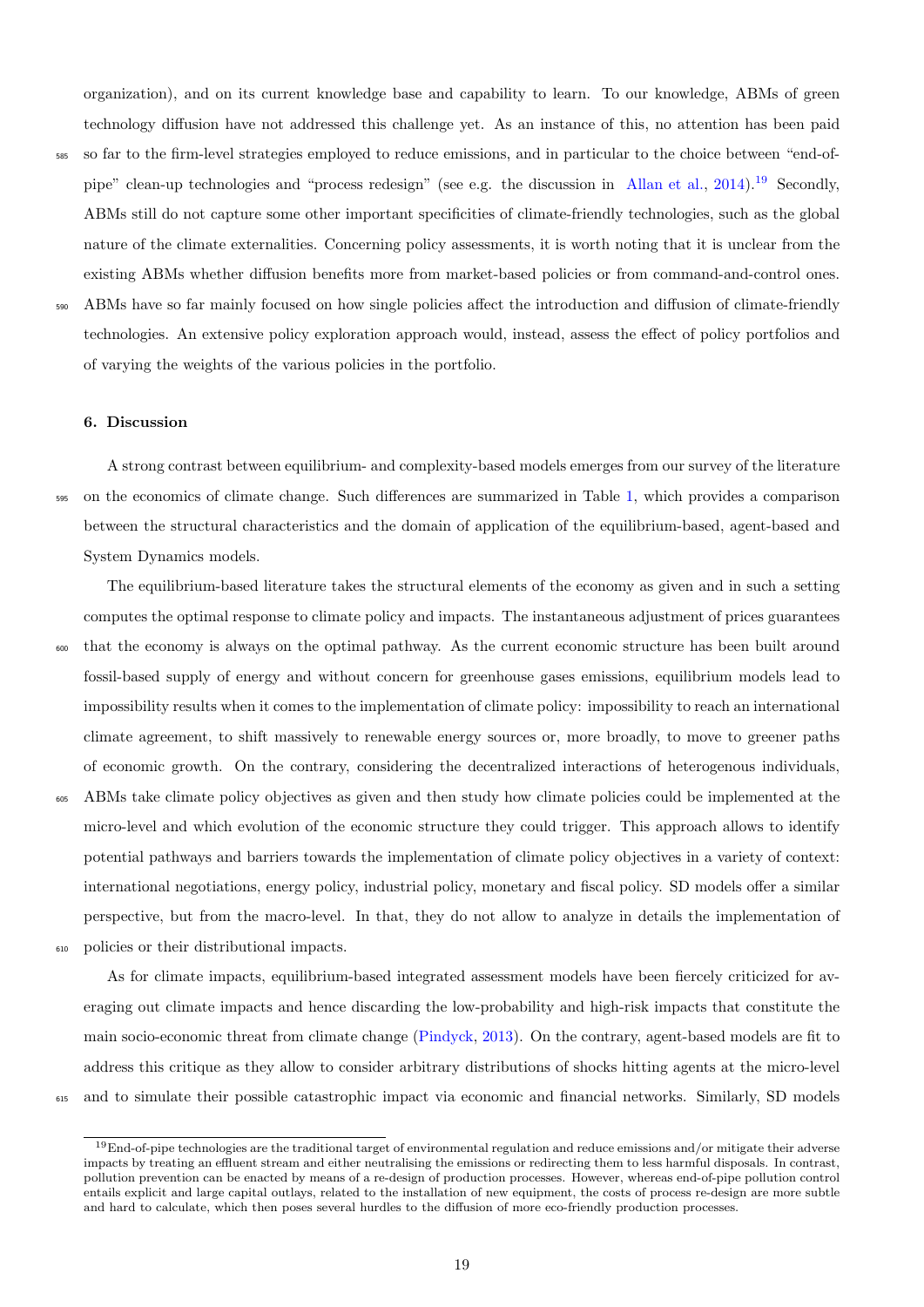allows for disasters and non-linear feedback loops, but only in an aggregate framework.

The economic assessment of climate shocks and policies is carried out in equilibrium-based model computing the social well-being of a representative agent with debatable assumption concerning e.g. the discount rate [\(Pindyck,](#page-27-0) [2013\)](#page-27-0). Such an assessment occur at the macroeconomic level as in system dynamics models. Agent-<sup>620</sup> based models allow instead to assess both the macro- and micro-economic impact of climate events, taking also into account the possible distributional consequences. Moreover, they endogenously account for technological and structural change processes.

Equilibrium-based model are calibrated according to social accounting matrices and exogenous scenarios. The complex system perspective of ABM imply that they are difficult to calibrate or estimate [\(Fagiolo and Roventini,](#page-24-20) <sup>625</sup> [2017\)](#page-24-20). However, efforts directed at improving these models' empirical validation toolbox are rapidly increasing

[\(Gilli and Winker,](#page-24-21) [2003;](#page-24-21) [Franke and Westerhoff,](#page-24-22) [2012;](#page-24-22) [Barde,](#page-22-23) [2016;](#page-22-23) [Grazzini et al.,](#page-25-22) [2015;](#page-25-22) [Guerini and Moneta,](#page-25-23) [2016;](#page-25-23) [Lamperti,](#page-26-22) [2016,](#page-26-22) [2017\)](#page-26-23), and the results appear promising. Given their relatively simpler macroeconomic structure, SD models are instead easier to calibrate.

Such differences between equilibrium and agent-based model is mirrored in the way they relate to the climate  $\epsilon_{500}$  $\epsilon_{500}$  $\epsilon_{500}$  policy domains considered in Sections [2-](#page-3-0)5 above (cf. Table [2\)](#page-20-1).<sup>[20](#page-0-0)</sup> The comparison suggests that agent-based models provide a richer toolbox to support the implementation and assessment of different ensembles of climate policies. For instance, in contrast with equilibrium models, which consider the economic structure as given, ABMs reserve an important role for finance, they consider barriers in achieving international environmental agreement, they account for institutional and technical complexity of electricity markets, and they study how technological <sup>635</sup> innovation and diffusion interact with climate change. In that respect, system dynamics models can be a useful companion.

<span id="page-19-0"></span>

|                                                           | Equilibrium-based models                                                                                                                                                                                     | <b>System Dynamics</b>                                                                                                                                                                                            | <b>Agent-Based Models</b>                                                                                                                                                                                                            |
|-----------------------------------------------------------|--------------------------------------------------------------------------------------------------------------------------------------------------------------------------------------------------------------|-------------------------------------------------------------------------------------------------------------------------------------------------------------------------------------------------------------------|--------------------------------------------------------------------------------------------------------------------------------------------------------------------------------------------------------------------------------------|
| Modeling paradigms                                        | Coordination<br>via.<br>instan-<br>price<br>adjustment<br>taneous<br>rational<br>expectations<br>and<br>generates a unique equilib-<br>rium path defining the only<br>possible pathway<br>for the<br>economy | Set of non-linear dynamic<br>describing<br>equations<br>the<br>$climate$ -economy<br>system at<br>the macro-level.<br>Sensitivity<br>to policy and coupling define<br>a set of potential economic<br>trajectories | coordination<br>Decentralized<br>of<br>interactions<br>het-<br>via.<br>A set of<br>erogenous agents.<br>potential<br>climate-economic<br>from<br>trajectories<br>emerge<br>micro-level<br>behaviors<br>in<br>Monte-Carlo experiments |
| Representation of climate im-<br>pacts and feedback loops | Impacts are averaged out<br>at sectorial or macro-level,<br>through a (sublinear) dam-<br>age function. Feedback effects<br>only via prices                                                                  | Macro-level impacts governed<br>by non-linear feedback loops<br>with delays                                                                                                                                       | Distribution of impacts at the<br>micro-level and propagation<br>through socio-economic net-<br>works with delays in the ad-<br>justment of process                                                                                  |
| Economic assessment                                       | Macro-economic impacts and<br>"social well-being" of a repre-<br>sentative agent                                                                                                                             | Macro-economic impacts                                                                                                                                                                                            | Macro-economic and distribu-<br>tional impacts.<br>Structural<br>and technological change                                                                                                                                            |
| Calibration and estimation                                | Calibration based on social ac-<br>counting matrices and exoge-<br>nous scenarios about future<br>economic dynamics                                                                                          | Calibration based on macro-<br>level data                                                                                                                                                                         | Calibration requires<br>large<br>micro-economic<br>dataset.<br>Estimation might be highly<br>demanding<br>in<br>terms<br><sub>of</sub><br>computational power                                                                        |

Table 1: Methodological comparison of different modeling approaches

<sup>&</sup>lt;sup>[2](#page-20-1)0</sup>We do not include system dynamics model in Table 2 as their aggregate structure allows them to be employed only in macroeconomic assessment of climate change and policies.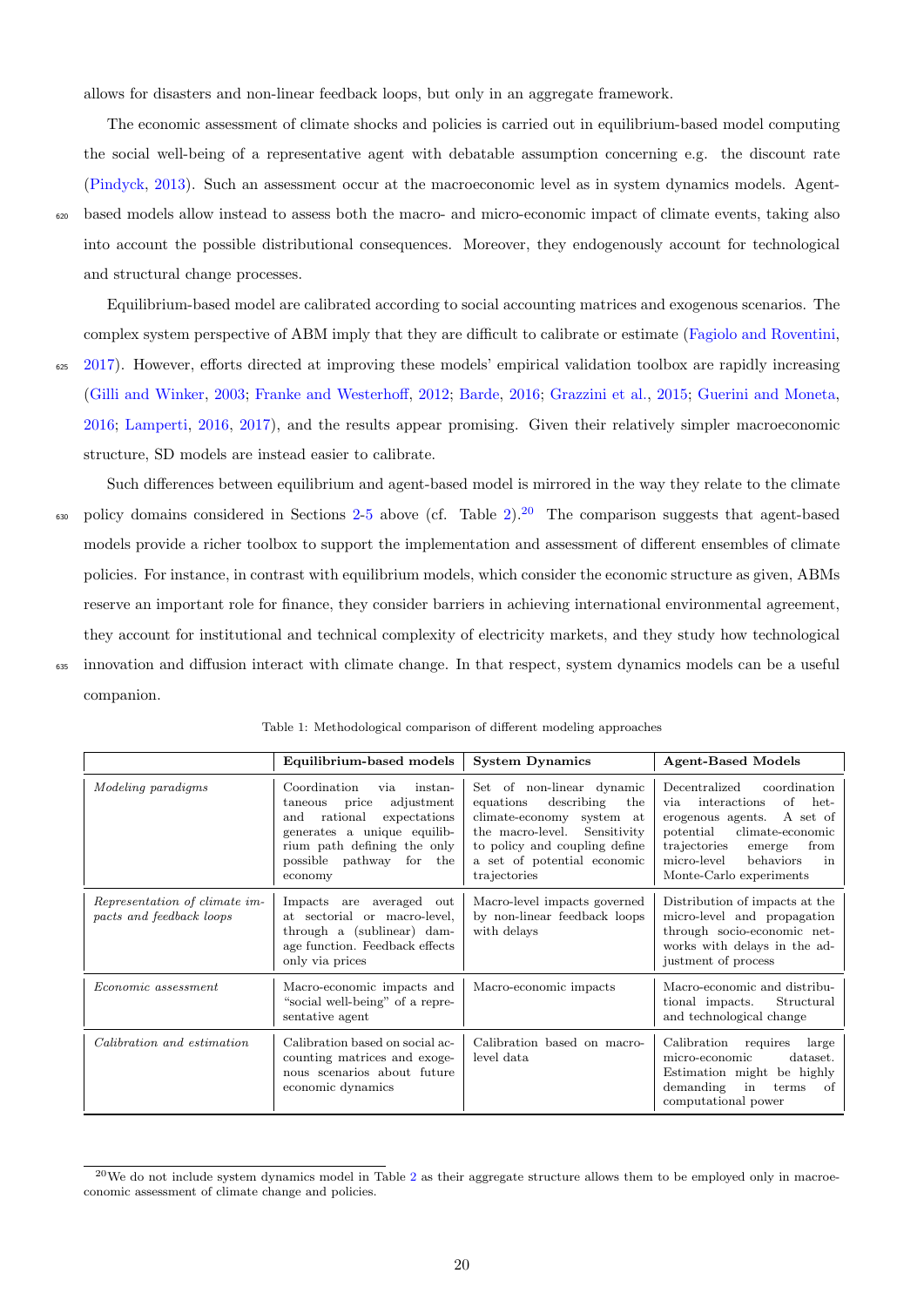<span id="page-20-1"></span>

|                                              | Equilibrium-based models                                                        | <b>Agent-Based Models</b>                                                                                                                                    |
|----------------------------------------------|---------------------------------------------------------------------------------|--------------------------------------------------------------------------------------------------------------------------------------------------------------|
| Credit and finance                           | Irrelevant as markets are complete and infor-<br>mation is perfect.             | Information asymmetries and regulatory con-<br>straints affect investment and production de-<br>cisions. Emergence of network-based financial<br>accelerator |
| International<br>environmental<br>agreements | Only global agreements given the public good<br>nature of climate protection    | Identify barriers and leverage points in the dy-<br>namics of the political process that could foster<br>(or hamper) broader cooperation                     |
| Macro policy assessment                      | Climate policy as an additional cost on the sin-<br>gle equilibrium growth path | Climate policy as an opportunity. Multiple<br>equilibria with the possibility of green growth<br>paths                                                       |
| Energy markets                               | Characterization of optimal, equilibrium be-<br>havior in a stylized settings   | Models accounting for the institutional and<br>technical complexity of the electricity market                                                                |
| Technological innovation and<br>diffusion    | Irrelevant or represented as an externality                                     | Analyzed through learning, imitation and in-<br>formation diffusion models                                                                                   |

# <span id="page-20-0"></span>7. Conclusions

The consequences of climate change for human welfare are likely to be enormous, and the intellectual challenges presented by the economics of climate change are daunting. Complex systems science offers flexible tools to <sup>640</sup> analyze the relationship between the physical and the socio-economic system. By accounting for heterogeneous agents and their interactions, agent-based and network models allow one to isolate mechanisms and effects that would otherwise be missing in the picture. This is fundamental to single out the possible catastrophic events of climate change and design an ensemble of policies to put the economy on a sustainable steady growth path. Not surprisingly, agent-based models are increasingly considered as a prominent alternative to standard general-<sup>645</sup> [e](#page-27-1)quilibrium models, which overlook many of the risks of climate change [\(Farmer et al.,](#page-24-0) [2015;](#page-24-0) [Stern,](#page-29-1) [2016;](#page-29-1) [Mercure](#page-27-1) [et al.,](#page-27-1) [2016\)](#page-27-1).

In this paper, we reviewed the existing literature on complex system approaches to climate-related issues. We identified four major areas of contribution and, for each of them, we compare complex system models with equilibrium ones, and discussed the open challenges. The surveyed fields encompass climate negotiations and the <sup>650</sup> formation of coalitions, macroeconomic and financial aspects linked to climate change, which include (but are not limited to) integrated assessment, energy sector dynamics, and the innovation in climate-friendly technologies and their diffusion.

Various challenges remain to be met. One of them concerns the relationship between inequality and climate damages. Another deals with the effects of agents' interconnectivity on climate policies and on the systemic <sup>655</sup> stability of production and financial networks. These are major issues that complexity theory models of climate change are starting to investigate, and that would be extremely difficult to analyze in any other framework. At the same time, as the adoption of agent-based and network models to study the economics of climate change is quite recent, there are still high margins of improvements and issues to be addressed. In particular, the next generation of ABMs should try to bridge the different research areas discussed in this survey. Fully-fledged <sup>660</sup> integrated-assessment agent-based model should provide a more detailed description of energy markets, "green" technological innovation and diffusion along the lines of the micro and meso models presented in Sections [4](#page-12-0) and [5.](#page-15-0) Similarly, climate coalition formation and negotiations should be studied in macro ABMs. Finally, both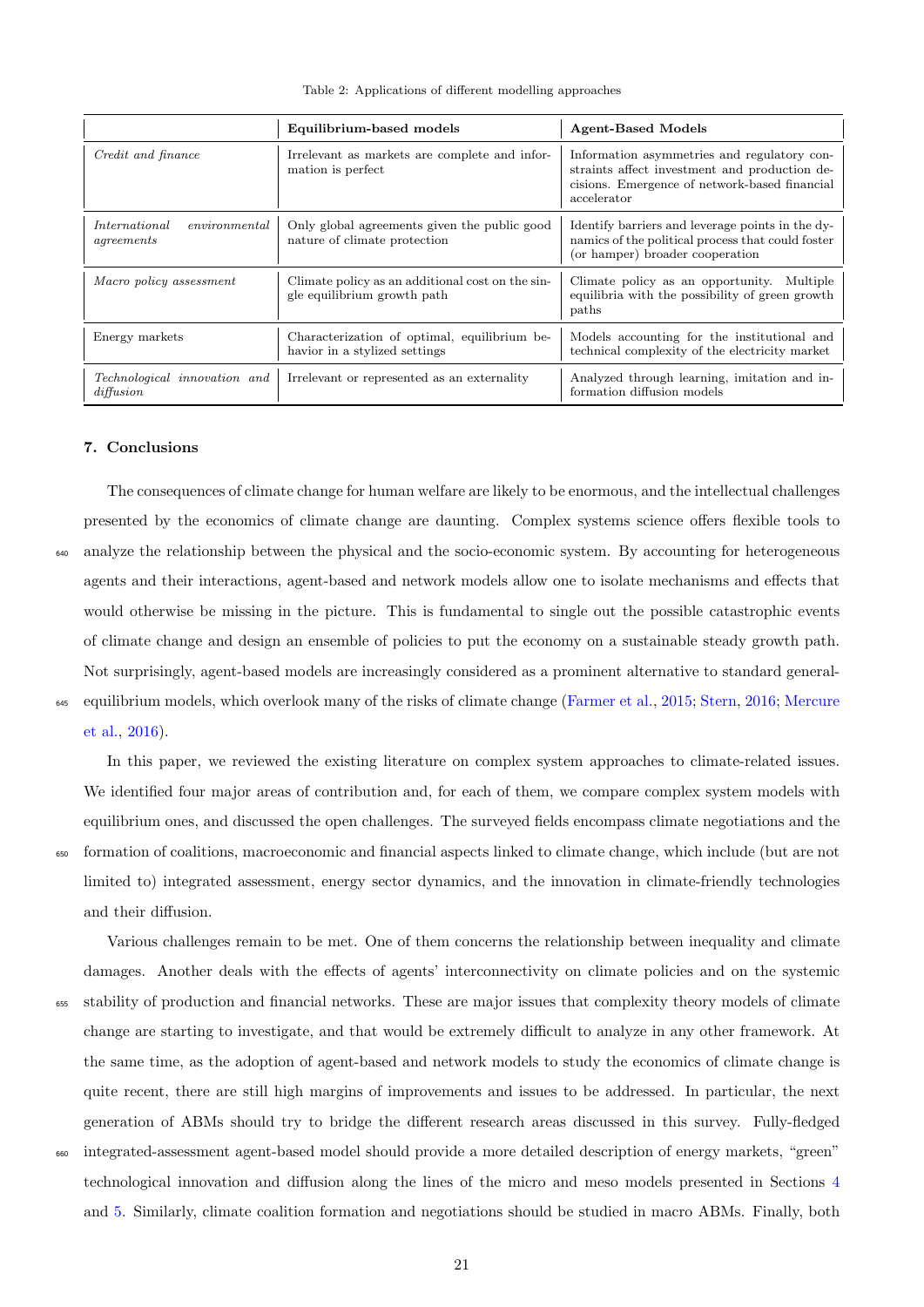micro and macro ABMs should provide a better account of the interrelations between financial markets, the real economy and climate change. How can financial markets promote or

#### <sup>665</sup> Acknowledgments

The authors would like to acknowledge financial support from different European Projects. Francesco Lamperti, Antoine Mandel, Mauro Napoletano, Andrea Roventini and Alessandro Sapio acknowledge financial support from European Union  $7<sup>th</sup>$  FP grant agreement No. 603416 - IMPRESSIONS. Tomas Balint and Antoine Mandel acknowledge financial support from European Union  $7<sup>th</sup>$  FP grant agreement No. 610704 - SIMPOL.

<sup>670</sup> Antoine Mandel, Mauro Napoletano and Andrea Roventini acknowledge financial support from the European Union's Horizon 2020 research and innovation programme under grant agreement No. 640772 - DOLFINS and No. 649186 - ISIGrowth. All the usual disclaimers apply.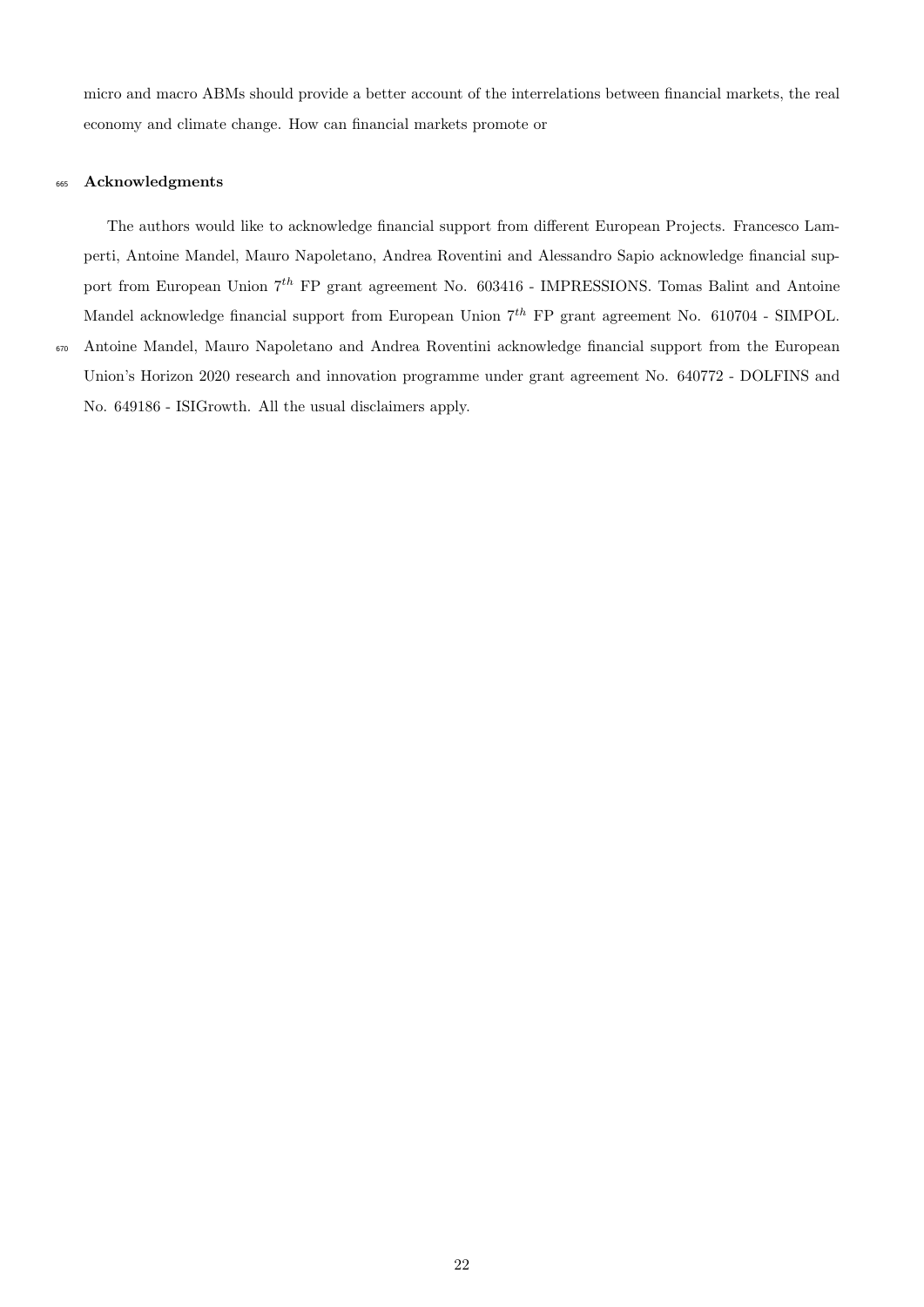<span id="page-22-8"></span>Acemoglu, D., P. Aghion, L. Bursztyn, and D. Hemous (2012). The environment and directed technical change. American Economic Review 102 (1), 131–66.

- <span id="page-22-6"></span><span id="page-22-0"></span><sup>675</sup> Ackerman, F., S. J. DeCanio, R. B. Howarth, and K. Sheeran (2009). Limitations of integrated assessment models of climate change. Climatic change 95 (3), 297–315.
	- Akhtar, M. K., J. Wibe, S. P. Simonovic, and J. MacGee (2013). Integrated assessment model of society-biosphere-climateeconomy-energy system. Environmental modelling  $\mathcal C$  software 49, 1–21.
- <span id="page-22-20"></span><span id="page-22-17"></span>Allan, C., A. B. Jaffe, and I. Sin (2014). Diffusion of green technology: a survey. International Review of Environmental 680 and Resource Economics  $\gamma(1)$ , 1–33.
	- Anaya, K. L. and M. G. Pollitt (2015). Integrating distributed generation: Regulation and trends in three leading countries. Energy Policy 85, 475–486.
	- Balbi, S. and C. Giupponi (2010). Agent-based modelling of socio-ecosystems: A methodology for the analysis of adaptation to climate change. International Journal of Agent Technologies and Systems 2 (4), 17–38.
- <span id="page-22-23"></span><span id="page-22-19"></span><span id="page-22-1"></span>685 Banal-Estanol, A. and A. Ruperez Micola (2011). Behavioural simulations in spot electricity markets. European Journal of Operational Research 214 (1), 147–159.
	- Barde, S. (2016). A practical, accurate, information criterion for Nth order markov processes. Computational Economics, 1–44.

Bardi, U. (2011). The limits to growth revisited. Springer Science & Business Media.

<span id="page-22-13"></span><span id="page-22-7"></span><sup>690</sup> Bardoscia, M., S. Battiston, F. Caccioli, and G. Caldarelli (2015). Debtrank: A microscopic foundation for shock propagation. *PloS* one  $10(6)$ , e0130406.

<span id="page-22-4"></span>Barrett, S. (1994). Self-enforcing international environmental agreements. Oxford Economic Papers 46, 878–894.

- <span id="page-22-21"></span>Bass, F. M. (1969). A simultaneous equation regression study of advertising and sales of cigarettes. Journal of Marketing Research  $6(3)$ , 291-300.
- <span id="page-22-15"></span><span id="page-22-2"></span><sup>695</sup> Battiston, S., J. D. Farmer, A. Flache, D. Garlaschelli, A. G. Haldane, H. Heesterbeek, C. Hommes, C. Jaeger, R. May, and M. Scheffer (2016). Complexity theory and financial regulation. Science 351 (6275), 818–819.
	- Battiston, S., D. D. Gatti, M. Gallegati, B. Greenwald, and J. E. Stiglitz (2012). Liaisons dangereuses: Increasing connectivity, risk sharing, and systemic risk. Journal of Economic Dynamics and Control  $36(8)$ , 1121 – 1141. Quantifying and Understanding Dysfunctions in Financial Markets.
- <span id="page-22-12"></span><span id="page-22-11"></span><sup>700</sup> Battiston, S., A. Mandel, I. Monasterolo, F. Schuetze, and G. Visentin (2016). A climate stress-test of the eu financial system. mimeo, available at SSRN.
	- Battiston, S., M. Puliga, R. Kaushik, P. Tasca, and G. Caldarelli (2012, 08). Debtrank: Too central to fail? financial networks, the fed and systemic risk. Scientific Reports 2, 541 EP –.
- <span id="page-22-14"></span><span id="page-22-9"></span>Beale, N., D. G. Rand, H. Battey, K. Croxson, R. M. May, and M. A. Nowak (2011). Individual versus systemic risk and <sup>705</sup> the regulator's dilemma. Proceedings of the National Academy of Sciences 108 (31), 12647–12652.
	- Beckenbach, F. and R. Briegel (2010). Multi-agent modeling of economic innovation dynamics and its implications for analyzing emission impacts. International Economics and Economic Policy  $\gamma(2)$ , 317–341.
	- Benchekroun, H. and D. Claude (2007). Tax differentials and the segmentation of networks of cooperation in oligopoly. The BE Journal of Theoretical Economics  $\mathcal{I}(1)$ , 1–11.
- <span id="page-22-10"></span><span id="page-22-5"></span><sup>710</sup> Bierkandt, R., L. Wenz, S. N. Willner, and A. Levermann (2014). Acclimate—a model for economic damage propagation. part 1: basic formulation of damage transfer within a global supply network and damage conserving dynamics. Environment Systems and Decisions 34 (4), 507–524.
	- Bleda, M. and M. Valente (2009). Graded eco-labels: a demand-oriented approach to reduce pollution. Technological Forecasting and Social Change 76 (4), 512–524.
- <span id="page-22-22"></span><span id="page-22-3"></span><sup>715</sup> Boden, T., G. Marland, and R. Andres (2015). National CO2 emissions from fossil-fuel burning, cement manufacture, and gas flaring: 1751-2011. Technical report, Carbon Dioxide Information Analysis Center, Oak Ridge National Laboratory, U.S. Department of Energy.
	- Boffa, F. and A. Sapio (2015). Introduction to the special issue "The regional integration of energy markets". Energy Policy 85, 421–425.
- <span id="page-22-18"></span><span id="page-22-16"></span><sup>720</sup> Borenstein, S., J. Bushnell, and S. Stoft (2000, Summer). The Competitive Effects of Transmission Capacity in A Deregulated Electricity Industry. RAND Journal of Economics 31 (2), 294–325.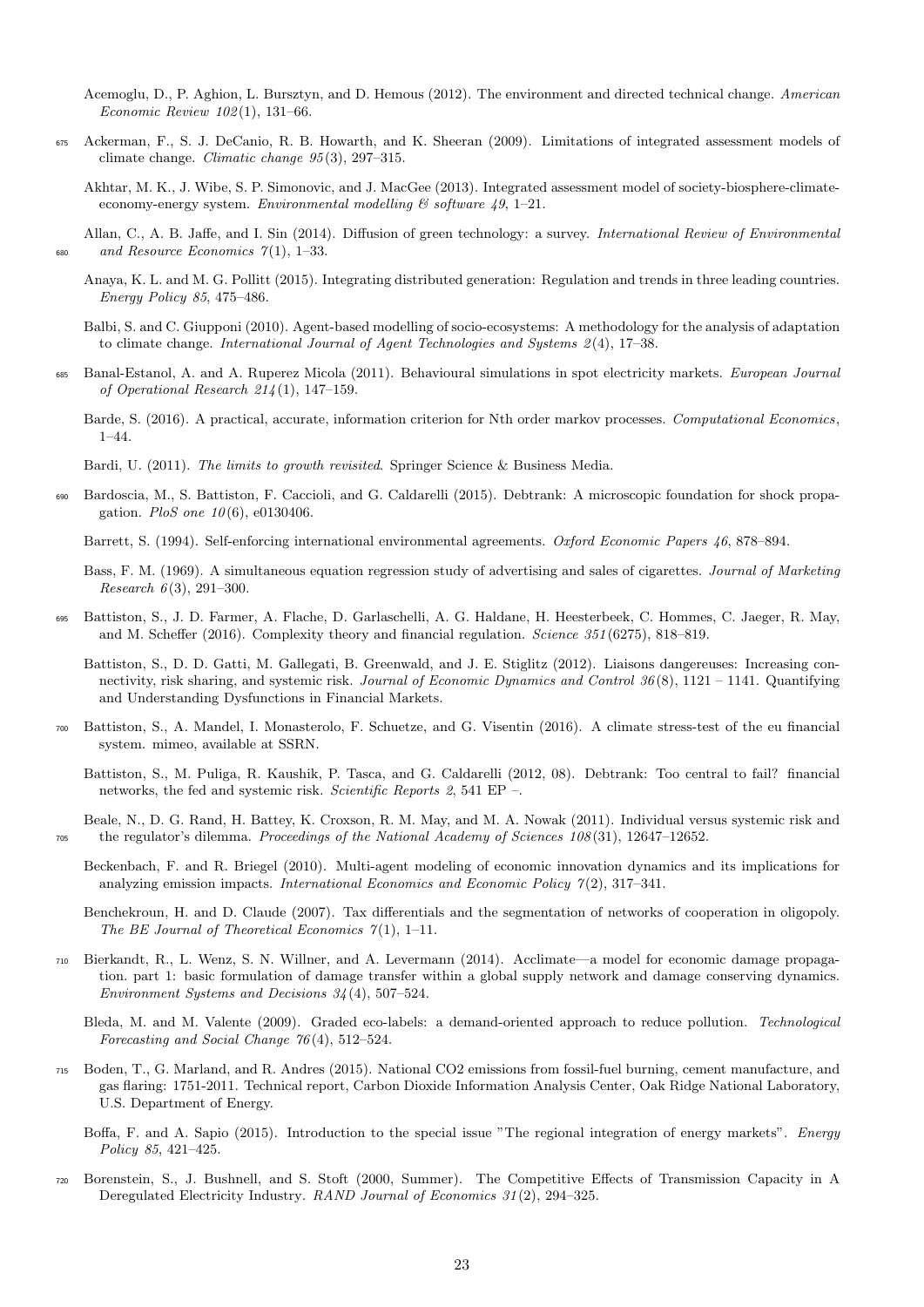<span id="page-23-6"></span>Bosetti, V., C. Carraro, M. Galeotti, E. Massetti, and M. Tavoni (2006). WITCH a world induced technical change hybrid model. The Energy Journal 27, 13–37.

- <span id="page-23-15"></span><span id="page-23-12"></span>Bosetti, V. and M. Maffezzoli (2013, September). Taxing Carbon under Market Incompleteness. Working Papers 2013.72, <sup>725</sup> Fondazione Eni Enrico Mattei.
	- Bower, J. and D. Bunn (2001). Experimental analysis of the efficiency of uniform-price versus discriminatory auctions in the england and wales electricity market. Journal of Economic Dynamics and Control  $25(3-4)$ , 561 – 592. Agent-based Computational Economics (ACE).
- <span id="page-23-4"></span><span id="page-23-1"></span>Breton, M., L. Sbragia, and G. Zaccour (2010). A dynamic model for international environmental agreements. Environ $mental$  and Resource Economics  $45(1)$ , 25–48.
	- Brouwers, L., K. Hansson, H. Verhagen, and M. Boman (2001). Agent models of catastrophic events. In Modelling Autonomous Agents in a Multi-Agent World, 10th European workshop on Multi Agent Systems.

<span id="page-23-20"></span>Browne, O., S. Poletti, and D. Young (2015). How does market power affect the impact of large scale wind investment in 'energy only' wholesale electricity markets? Energy Policy 87, 17–27.

- <span id="page-23-18"></span><sup>735</sup> Bruckner, T., R. Morrison, and T. Wittmann (2005). Public policy modeling of distributed energy technologies: strategies, attributes, and challenges. Ecological Economics 54 (2–3), 328 – 345. Technological Change and the EnvironmentTechnological Change.
	- Buldyrev, S. V., R. Parshani, G. Paul, H. E. Stanley, and S. Havlin (2010, 04). Catastrophic cascade of failures in interdependent networks. Nature 464 (7291), 1025–1028.
- <span id="page-23-22"></span><span id="page-23-17"></span><span id="page-23-11"></span>Bunn, D. W. and M. Martoccia (2005). Unilateral and collusive market power in the electricity pool of england and wales. Energy Economics  $27(2)$ , 305-315.
	- Bunn, D. W. and J. I. Munoz (2016). Supporting the externality of intermittency in policies for renewable energy. Energy Policy 88, 594–602.
- <span id="page-23-21"></span><span id="page-23-16"></span>Bunn, D. W. and F. S. Oliveira (2003). Evaluating individual market power in electricity markets via agent-based <sup>745</sup> simulation. Annals of Operations Research 121 (1), 57–77.
	- Cambini, C. and A. Rubino (2014). Regional energy initiatives in the mediterranean basin. In C. Cambini and A. Rubino (Eds.), Regional Energy Initiatives: MedReg and the Energy Community, pp. 1–10. London: Routledge.
	- Campiglio, E. (2016). Beyond carbon pricing: The role of banking and monetary policy in financing the transition to a low-carbon economy. Ecological Economics 121, 220 – 230.
- <span id="page-23-23"></span><span id="page-23-10"></span><span id="page-23-9"></span><sup>750</sup> Cantono, S. and G. Silverberg (2009). A percolation model of eco-innovation diffusion: The relationship between diffusion, learning economies and subsidies. Technological Forecasting  $\mathcal C$  Social Change 76(4), 487–496.
	- Carney, M. (2015). Breaking the tragedy of the horizon-climate change and financial stability.
	- Castesana, P., S. Puliafito, et al. (2013). Development of an agent-based model and its application to the estimation of global carbon emissions. Low Carbon Economy  $4(4)$ , 24–34.
- <span id="page-23-8"></span><span id="page-23-7"></span><span id="page-23-0"></span><sup>755</sup> Clarke, L., J. Edmonds, V. Krey, R. Richels, S. Rose, and M. Tavoni (2009). International climate policy architectures: Overview of the emf 22 international scenarios. Energy Economics suppl. 2 (31), S64–S81.
	- Cochrane, H. (2004). Economic loss: myth and measurement. Disaster Prevention and Management: An International Journal  $13(4)$ , 290-296.
- <span id="page-23-19"></span><span id="page-23-2"></span>Courtois, P. and T. Tazdaït (2007). Games of influence in climate change negotiations: Modelling interactions. Ecological <sup>760</sup> modelling 204 (3), 301–314.
	- de Miera, G. S., P. d. R. Gonzalez, and I. Vizcaino (2008). Analysing the impact of renewable electricity support schemes on power prices: The case of wind electricity in Spain. Energy Policy  $36(9)$ , 3345–3359.
	- de Vries, B. (2010). Interacting with complex systems: models and games for a sustainable economy. Netherlands Environmental Assessment Agency (PBL).
- <span id="page-23-13"></span><span id="page-23-5"></span><span id="page-23-3"></span><sup>765</sup> Dell, M., B. F. Jones, and B. A. Olken (2012). Temperature shocks and economic growth: Evidence from the last half century. American Economic Journal: Macroeconomics 4 (3), 66–95.
	- Dennig, F., M. B. Budolfson, M. Fleurbaey, A. Siebert, and R. H. Socolow (2015). Inequality, climate impacts on the future poor, and carbon prices. Proceedings of the National Academy of Sciences 112 (52), 15827–15832.

<span id="page-23-14"></span>Denton, M. J., S. J. Rassenti, and V. L. Smith (2001). Spot market mechanism design and competitivity issues in electric 770 power. Journal of Economic Behavior & Organization  $44(4)$ , 435-453.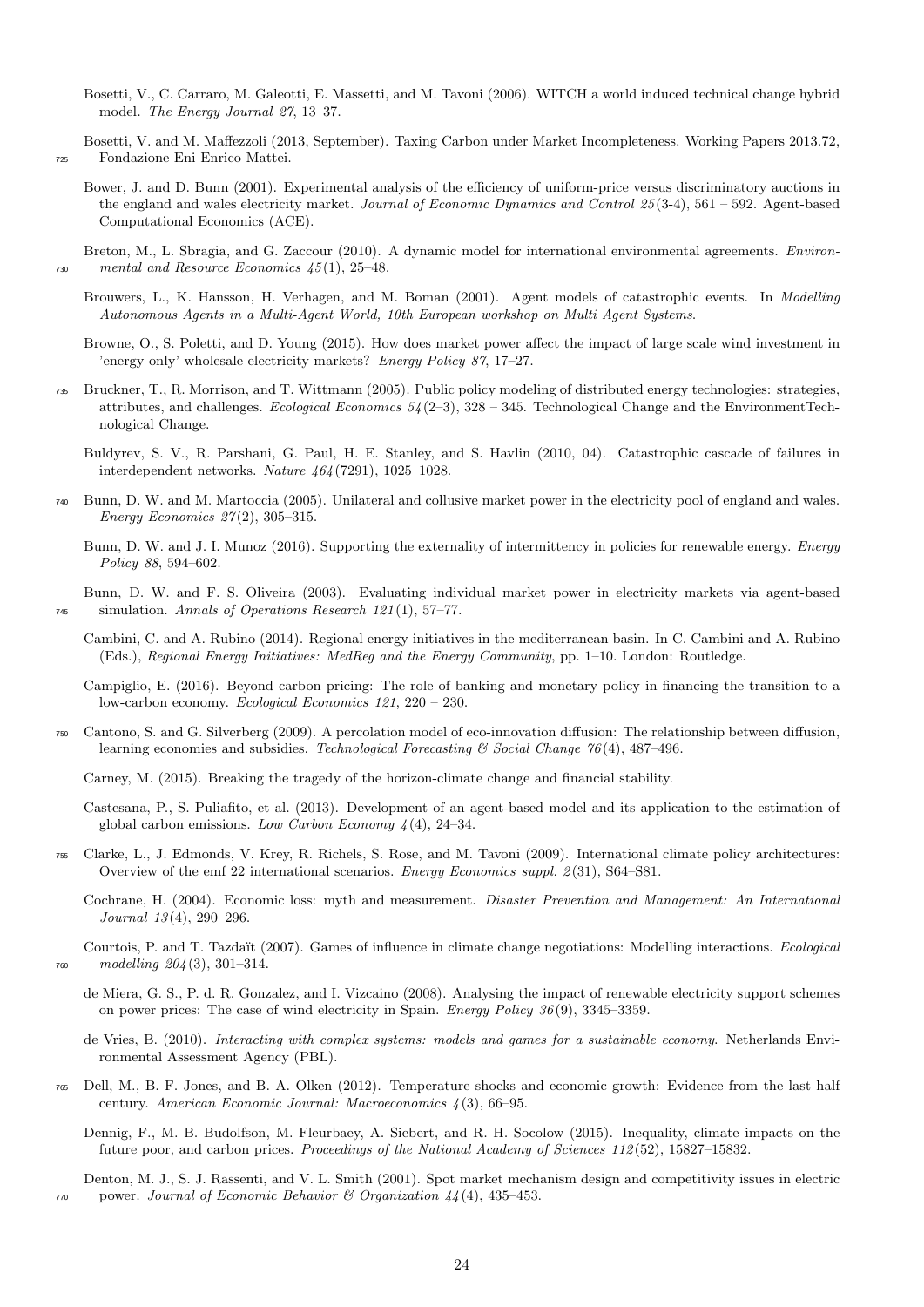- <span id="page-24-12"></span>Dosi, G., G. Fagiolo, M. Napoletano, and A. Roventini (2013). Income distribution, credit and fiscal policies in an agentbased keynesian model. Journal of Economic Dynamics and Control 37 (8), 1598 – 1625. Rethinking Economic Policies in a Landscape of Heterogeneous Agents.
- <span id="page-24-17"></span><span id="page-24-5"></span>Dosi, G., G. Fagiolo, and A. Roventini (2010). Schumpeter meeting Keynes: A policy-friendly model of endogenous growth <sup>775</sup> and business cycles. Journal of Economic Dynamics and Control 34 (9), 1748–1767.
	- Dosi, G. and M. Grazzi (2009). Energy, development and the environment: an appraisal three decades after the limits to growth debate. In A. Pyka, U. Cantner, A. Greiner, and T. Kuhn (Eds.), Recent Advances in Neo-Schumpeterian Economics. Edward Elgar.
- <span id="page-24-3"></span>Dosi, G. and R. R. Nelson (2010). Chapter 3 - technical change and industrial dynamics as evolutionary processes. In <sup>780</sup> B. H. Hall and N. Rosenberg (Eds.), Handbook of The Economics of Innovation, Vol. 1, Volume 1 of Handbook of the Economics of Innovation, pp. 51 – 127. North-Holland.
	- Downing, T. E., S. Moss, and C. Pahl-Wostl (2001). Understanding climate policy using participatory agent-based social simulation. In Multi-Agent-Based Simulation, pp. 198–213. Springer.
- <span id="page-24-14"></span><span id="page-24-8"></span><span id="page-24-6"></span>Earnest, D. C. (2008). Coordination in large numbers: An agent-based model of international negotiations. International  $55$  Studies Quarterly  $52(2)$ , 363-382.
	- Elliston, B., M. Diesendorf, and I. MacGill (2012). Simulations of scenarios with 100% renewable electricity in the Australian National Electricity Market. Energy Policy 45, 606 – 613.
- <span id="page-24-15"></span>Faber, A., M. Valente, and P. Janssen (2010). Exploring domestic micro-cogeneration in the Netherlands: An agent-based demand model for technology diffusion. Energy Policy  $38(6)$ ,  $2763 - 2775$ . The Role of Trust in Managing Uncertainties <sup>790</sup> in the Transition to a Sustainable Energy Economy, Special Section with Regular Papers.

<span id="page-24-20"></span>Fagiolo, G. and A. Roventini (2017). Macroeconomic policy in DSGE and agent-based models redux: New developments and challenges ahead. Journal of Artificial Societies and Social Simulation  $20(1)$ , 1.

Farmer, D. J. and D. Foley (2009). The economy needs agent-based modeling. Nature 460, 685–686.

- <span id="page-24-16"></span><span id="page-24-2"></span><span id="page-24-0"></span>Farmer, J. D., C. Hepburn, P. Mealy, and A. Teytelboym (2015). A third wave in the economics of climate change. <sup>795</sup> Environmental and Resource Economics 62 (2), 329–357.
	- Fawcett, T. (2010). Personal carbon trading: A policy ahead of its time? Energy Policy 38(11), 6868 6876. Energy Efficiency Policies and Strategies with regular papers.
	- Fiddaman, T. S. (1997). Feedback complexity in integrated climate-economy models. Ph. D. thesis, Massachusetts Institute of Technology.
- <span id="page-24-11"></span><span id="page-24-10"></span><span id="page-24-4"></span>800 Fiddaman, T. S. (2002). Exploring policy options with a behavioral climate–economy model. System Dynamics Review 18(2), 243-267.
	- Filatova, T., P. H. Verburg, D. C. Parker, and C. A. Stannard (2013). Spatial agent-based models for socio-ecological systems: Challenges and prospects. *Environmental Modelling & Software 45*, 1–7. Thematic Issue on Spatial Agent-Based Models for Socio-Ecological Systems.
- <span id="page-24-9"></span><span id="page-24-1"></span><sup>805</sup> Flake, G. W. (1988). The Computational Beauty of Nature. The MIT Press.
	- Forrester, J. W. (1958). Industrial dynamics: a major breakthrough for decision makers. *Harvard business review* 36(4), 37–66.
- <span id="page-24-22"></span><span id="page-24-18"></span>Franke, R. and F. Westerhoff (2012). Structural stochastic volatility in asset pricing dynamics: Estimation and model contest. Journal of Economic Dynamics and Control  $36(8)$ , 1193 – 1211. Quantifying and Understanding Dysfunctions <sup>810</sup> in Financial Markets.
	- Frenken, K., L. Marengo, and M. Valente (1999). Interdependencies, nearly-decomposability and adaptation. In Computational techniques for modelling learning in economics, pp. 145–165. Springer.
	- Fulton, M. and M. Weber (2015). Carbon asset risk: Discussion framework. Technical report, WRI and UNEP-FI Portfolio Carbon Initiative.
- <span id="page-24-19"></span><span id="page-24-13"></span><span id="page-24-7"></span><sup>815</sup> Geroski, P. A. (2000). Models of technology diffusion. Research Policy 29 (4), 603–625.
	- Gerst, M., P. Wang, A. Roventini, G. Fagiolo, G. Dosi, R. Howarth, and M. Borsuk (2013). Agent-based modeling of climate policy: An introduction to the ENGAGE multi-level model framework. Environmental Modelling  $\&$  Software  $44$ , 62 – 75. Thematic Issue on Innovative Approaches to Global Change Modelling.

<span id="page-24-21"></span>Gilli, M. and P. Winker (2003). A global optimization heuristic for estimating agent based models. Computational 820 Statistics & Data Analysis  $\frac{42(3)}{3}$ , 299–312.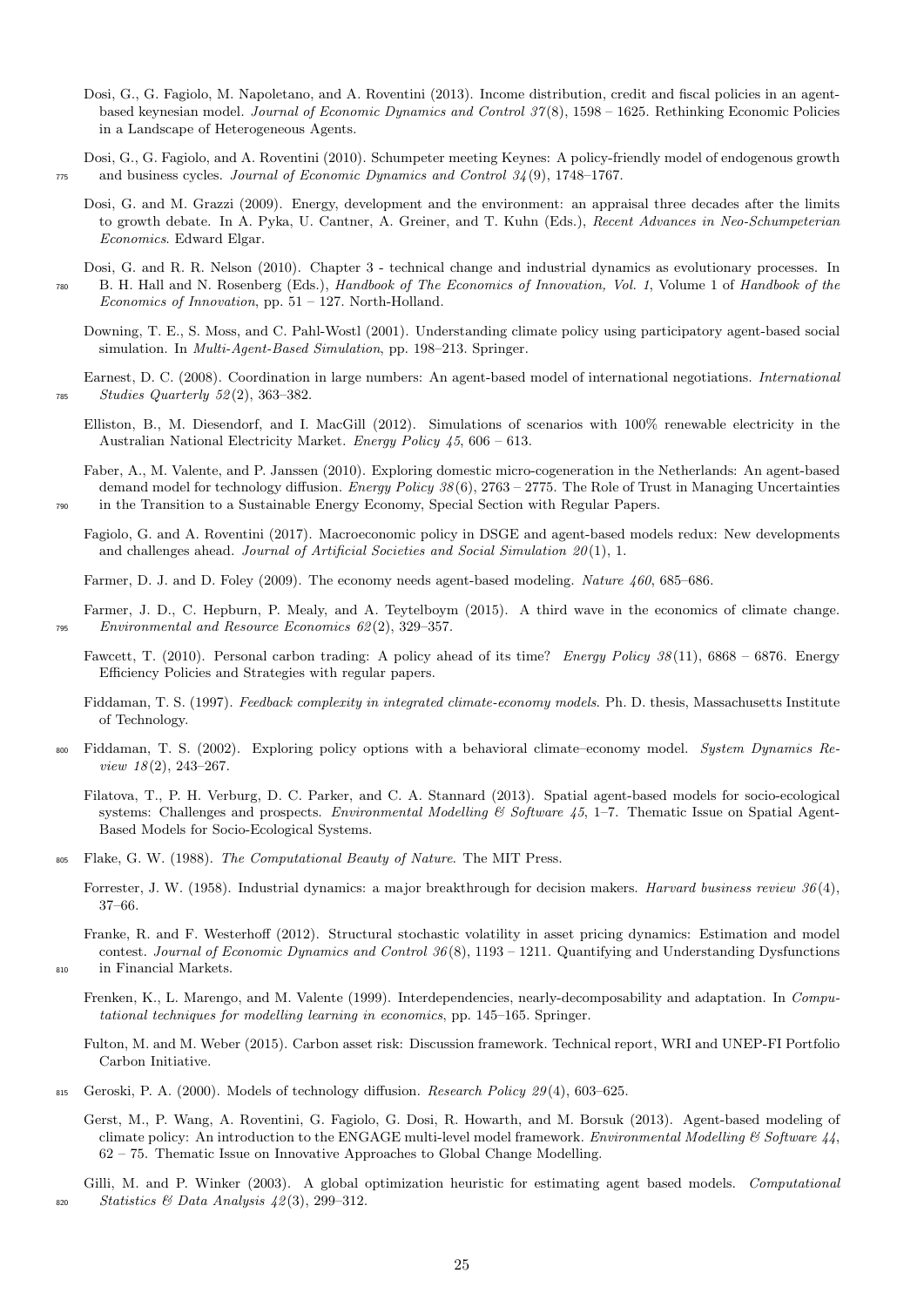- <span id="page-25-22"></span>Grazzini, J., M. Richiardi, and M. Tsionas (2015). Bayesian estimation of agent-based models. Technical Report W12, Nuffield College Economic Working Papers Series.
- <span id="page-25-4"></span>Greeven, S. (2015). Society's response to climate change-A scenario discovery study using agent-based modelling. Ph. D. thesis, TU Delft, Delft University of Technology.
- <span id="page-25-18"></span><span id="page-25-17"></span><sup>825</sup> Guerci, E., S. Ivaldi, and S. Cincotti (2005). Modeling and implementation of an artificial electricity market using agent-based technology. Physica A: Statistical Mechanics and its Applications  $355(1)$ , 69–76.
	- Guerci, E., S. Ivaldi, and S. Cincotti (2008). Learning agents in an artificial power exchange: Tacit collusion, market power and efficiency of two double-auction mechanisms. Computational Economics 32 (1-2), 73–98.
- <span id="page-25-20"></span><span id="page-25-16"></span>Guerci, E., M. A. Rastergar, and S. Cincotti (2010). Agent-based modeling and simulation of competitive wholesale 830 electricity markets. In Handbook of Power Systems II, pp. 241-286. Springer Berlin Heidelberg.
	- Guerci, E. and A. Sapio (2012). High wind Penetration in an Agent-Based Model of the Electricity Market. The Case of Italy. Revue de l'OFCE  $0(5)$ , 415–447.
	- Guerci, E. and S. Sapio (2011). Comparison and empirical validation of optimizing and agent-based models of the italian electricity market. In 2011 8th International Conference on the European Energy Market (EEM), pp. 849–856.
- <span id="page-25-23"></span><span id="page-25-19"></span><span id="page-25-7"></span>835 Guerini, M. and A. Moneta (2016, December). A Method for Agent-Based Models Validation. LEM Papers Series 2016/16, Laboratory of Economics and Management (LEM), Sant'Anna School of Advanced Studies, Pisa, Italy.
	- Haas, A. and C. Jaeger (2005). Agents, bayes, and climatic risks-a modular modelling approach. Advances in Geosciences  $4(4)$ , 3-7.
- <span id="page-25-13"></span><span id="page-25-9"></span>Haimes, Y. and P. Jiang (2001). Leontief-based model of risk in complex interconnected infrastructures. Journal of 840 Infrastructure Systems  $7(1)$ , 1–12.
	- Hallegatte, S. (2008). An adaptive regional input-output model and its application to the assessment of the economic cost of katrina. Risk Analysis 28 (3), 779–799.
	- Hallegatte, S. (2014). Modeling the role of inventories and heterogeneity in the assessment of the economic costs of natural disasters. Risk Analysis  $34(1)$ , 152-167.
- <span id="page-25-11"></span><span id="page-25-10"></span>845 Hallegatte, S., N. Ranger, O. Mestre, P. Dumas, J. Corfee-Morlot, C. Herweijer, and R. M. Wood (2010). Assessing climate change impacts, sea level rise and storm surge risk in port cities: a case study on copenhagen. Climatic Change  $104(1)$ , 113–137.

Hasselmann, K. (2010). The climate change game. Nature Geoscience 3(8), 511–512.

- <span id="page-25-6"></span><span id="page-25-5"></span><span id="page-25-2"></span>Hasselmann, K. and D. V. Kovalevsky (2013). Simulating animal spirits in actor-based environmental models. Environ-850 mental modelling  $\mathcal{B}$  software  $\mathcal{A}$ , 10–24.
	- Heitzig, J., K. Lessmann, and Y. Zou (2011). Self-enforcing strategies to deter free-riding in the climate change mitigation game and other repeated public good games. Proceedings of the National Academy of Sciences 108 (38), 15739–15744.

Helbing, D. (2013, 05). Globally networked risks and how to respond. Nature  $497(7447)$ , 51–59.

- <span id="page-25-14"></span><span id="page-25-12"></span><span id="page-25-1"></span>Henriet, F., S. Hallegatte, and L. Tabourier (2012). Firm-network characteristics and economic robustness to natural 855 disasters. Journal of Economic Dynamics and Control  $36(1)$ ,  $150 - 167$ .
	- Hoel, M. and K. Schneider (1997). Incentives to participate in an international environmental agreement. Environmental and Resource economics  $9(2)$ , 153-170.
- <span id="page-25-15"></span><span id="page-25-0"></span>Homer-Dixon, T., B. Walker, R. Biggs, A.-S. Crépin, C. Folke, E. F. Lambin, G. D. Peterson, J. Rockström, M. Scheffer, W. Steffen, et al. (2015). Synchronous failure: the emerging causal architecture of global crisis. Ecology and 860 Society  $20(3)$ , 6.
	- IPCC (2014). Climate change working group III contribution to the IPCC Fifth Assessment Report. In O. Edenhofer, R. Pichs-Madruga, Y. Sokona, E. Farahani, S. Kadner, K. Seyboth, A. Adler, I. Baum, S. Brunner, P. Eickemeier, et al. (Eds.), Climate change 2014: Mitigation of climate change. Cambridge (UK) and New York (US): Cambridge University Press.
- <span id="page-25-8"></span><span id="page-25-3"></span><sup>865</sup> Isley, S., R. Lempert, S. Popper, and R. Vardavas (2013). An evolutionary model of industry transformation and the political sustainability of emission control policies. Technical report, RAND Corporation - TR-1308-NSF.
	- Isley, S. C., R. J. Lempert, S. W. Popper, and R. Vardavas (2015). The effect of near-term policy choices on long-term greenhouse gas transformation pathways. Global Environmental Change 34, 147–158.
- <span id="page-25-21"></span>Jackson, J. (2010). Improving energy efficiency and smart grid program analysis with agent-based end-use forecasting 870 models. Energy Policy 38(7), 3771 – 3780. Large-scale wind power in electricity markets with Regular Papers.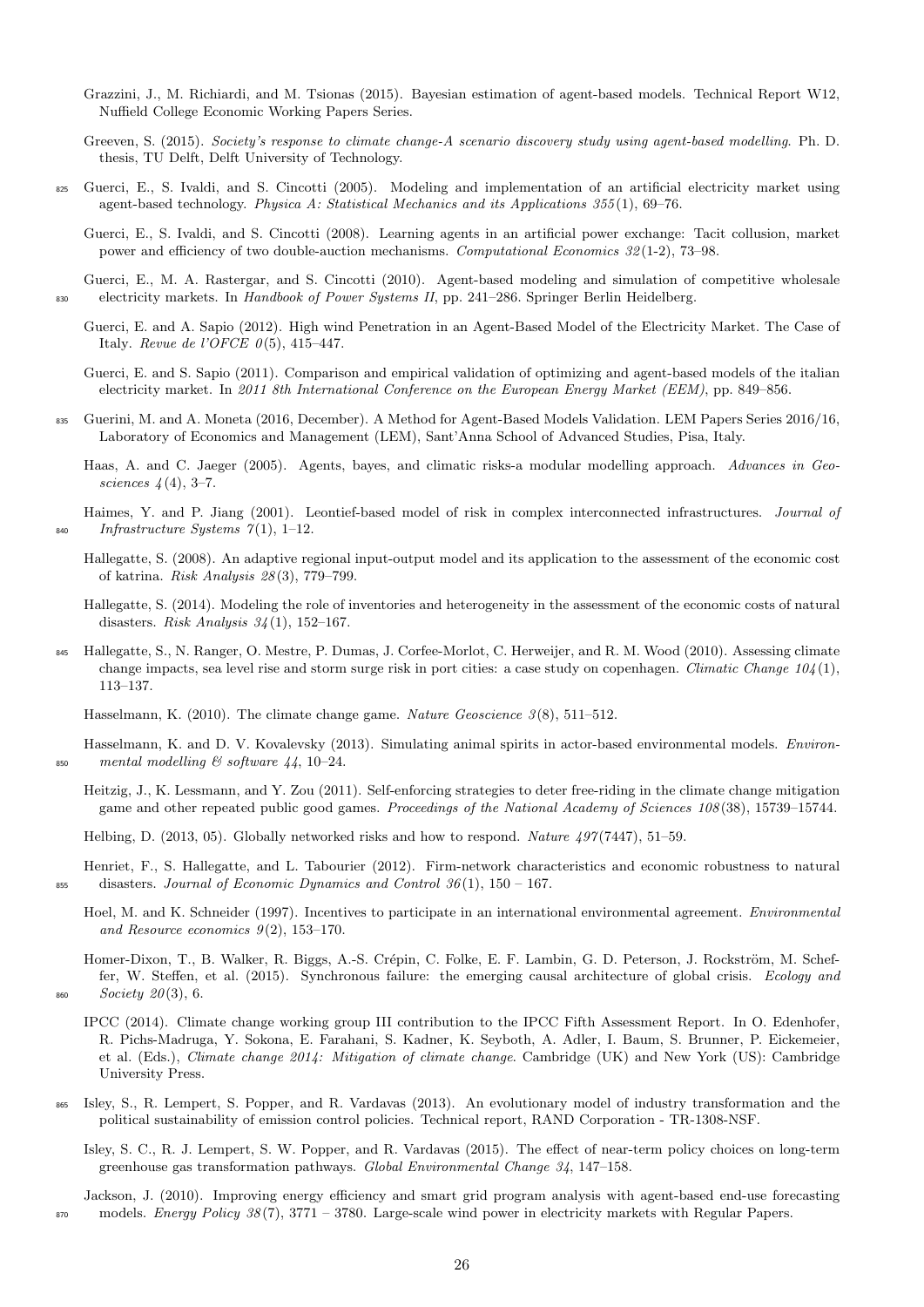- <span id="page-26-9"></span>Jaeger, C. (2012). Scarcity and coordination in the global commons. In C. Jaeger, K. Hasselmann, G. Leipold, D. Mangalagiu, and J. D. Tàbara (Eds.), Reframing the Problem of Climate Change: From Zero Sum Game to Win-Win Solutions, pp. 85–101. Routledge.
- <span id="page-26-8"></span><span id="page-26-2"></span>Jaeger, C., K. Hasselmann, G. Leipold, D. Mangalagiu, and J. D. Tàbara (2013). Reframing the problem of climate change: <sup>875</sup> from zero sum game to win-win solutions. Routledge.
	- Jaeger, C. C. and J. Jaeger (2011). Three views of two degrees. Regional Environmental Change 11(1), 15–26.
	- Jamasb, T. and M. Pollitt (2005). Electricity market reform in the European Union: review of progress toward liberalization & integration. The Energy Journal 26, 11–41.
- <span id="page-26-20"></span><span id="page-26-11"></span><span id="page-26-5"></span>Janssen, M. and B. de Vries (1998). The battle of perspectives: a multi-agent model with adaptive responses to climate 880 change. Ecological economics  $26(1)$ , 43–65.
	- Janssen, M. and W. Jager (2002). Simulating diffusion of green products. Journal of Evolutionary Economics 12(3), 283–306.
	- Janssen, M. A. and E. Ostrom (2006). Governing social-ecological systems. Handbook of computational economics 2, 1465–1509.
- <span id="page-26-18"></span><span id="page-26-16"></span><span id="page-26-3"></span>885 Karpf, A., S. Battiston, and A. Mandel (2016). A network-based analysis of the EU ETS. In S. Battiston, F. D. Pellegrini, G. Caldarelli, and E. Merelli (Eds.), Proceedings of ECCS 2014, Springer Proceedings in Complexity. Springer.
	- Keith, D. (2013). A case for climate engineering. MIT Press.

<span id="page-26-0"></span>Kelly, R. A., A. J. Jakeman, O. Barreteau, M. E. Borsuk, S. ElSawah, S. H. Hamilton, H. J. Henriksen, S. Kuikka, H. R. Maier, A. E. Rizzoli, H. van Delden, and A. A. Voinov (2013). Selecting among five common modelling approaches for integrated environmental assessment and management. Environmental Modelling & Software  $47, 159 - 181$ .

<span id="page-26-17"></span>Kemp, R. (2010). Eco-innovation: definition, measurement, and open research issues. Economia Politica 27 (3), 397–420.

<span id="page-26-21"></span>Kiesling, E., M. Günther, C. Stummer, and L. Wakolbinger (2012). Agent-based simulation of innovation diffusion: a review. Central European Journal of Operations Research 20 (2), 183–230.

Knight, F. (1921). Risk, Uncertainty, and Profits. Chicago, Chicago University Press.

- <span id="page-26-7"></span><span id="page-26-1"></span><sup>895</sup> Kovalevsky, D. V. and K. Hasselmann (2014). Assessing the transition to a low-carbon economy using actor-based systemdynamic models. In A. E. R. Daniel P. Ames, Nigel W. T. Quinn (Ed.), Proceedings of the 7th Intl. Congress on Env. Modelling and Software.
	- Kowalska-Pyzalska, A., K. Maciejowska, K. Suszczyński, K. Sznajd-Weron, and R. Weron (2014). Turning green: Agentbased modeling of the adoption of dynamic electricity tariffs. Energy Policy 72, 164 – 174.
- <span id="page-26-19"></span><span id="page-26-13"></span><span id="page-26-12"></span><sup>900</sup> Kunneke, R. (2008). Institutional reform and technological practice: the case of electricity. Industrial and Corporate Change  $17(2)$ , 233-265.
	- Künneke, R., J. Groenewegen, and C. Menard (2010). Aligning modes of organization with technology: Critical transactions in the reform of infrastructures. Journal of Economic Behavior  $\mathcal{B}$  Organization 75(3), 494–505.
- <span id="page-26-22"></span><span id="page-26-14"></span>L'Abbate, A., G. Migliavacca, R. Calisti, C. Brancucci Martinez-Anido, A. Chaouachi, and G. Fulli (2014). Regional energy <sup>905</sup> initiatives in the mediterranean basin. In C. Cambini and A. Rubino (Eds.), Regional Energy Initiatives: MedReg and the Energy Community. London: Routledge.
	- Lamperti, F. (2016, 04). Empirical Validation of Simulated Models through the GSL-div: an Illustrative Application. LEM Papers Series 2016/18, Laboratory of Economics and Management (LEM), Sant'Anna School of Advanced Studies, Pisa, Italy.
- <span id="page-26-23"></span><span id="page-26-6"></span><sup>910</sup> Lamperti, F. (2017). An information theoretic criterion for the empirical validation of simulation models. Econometrics and Statistics, forthcoming.
	- Lamperti, F., G. Dosi, M. Napoletano, A. Roventini, and A. Sapio (2016). Faraway, so close: an agent-based model for climate, energy and macroeconomic policy. LEM working papers forthcoming, Laboratory of Economics and Management (LEM), Sant'Anna School of Advanced Studies, Pisa, Italy.
- <span id="page-26-15"></span><span id="page-26-10"></span><sup>915</sup> Lazarus, M. and K. Tempest (2014). Fossil fuel supply, green growth, and unburnable carbon. Technical report, SEI Discussion Brief - Stockholm Environment Institute.
	- Lee, T., R. Yao, and P. Coker (2014). An analysis of UK policies for domestic energy reduction using an agent based tool. Energy Policy 66, 267 – 279.
- <span id="page-26-4"></span>Lempert, R., J. Scheffran, and D. F. Sprinz (2009). Methods for long-term environmental policy challenges. Global 920 Environmental Politics  $9(3)$ , 106-133.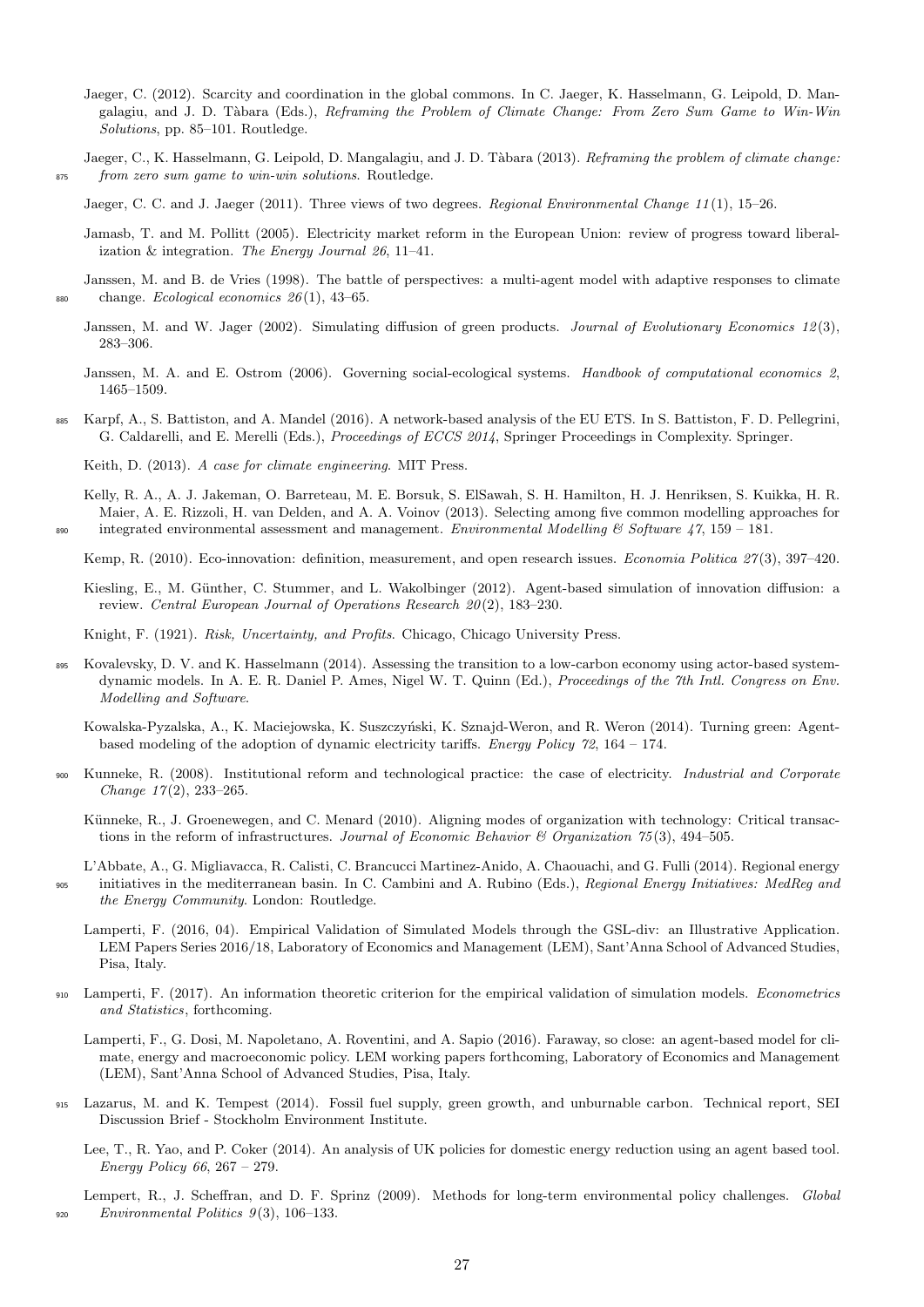<span id="page-27-8"></span>Lessmann, K., U. Kornek, V. Bosetti, R. Dellink, J. Emmerling, J. Eyckmans, M. Nagashima, H.-P. Weikard, and Z. Yang (2015). The stability and effectiveness of climate coalitions. Environmental and Resource Economics 62 (4), 811–836.

- <span id="page-27-22"></span>Li, H. and L. Tesfatsion (2009, Summer). Development of open source software for power market research: the AMES test bed. The Journal of Energy Markets  $2(2)$ , 111–128.
- <span id="page-27-25"></span><span id="page-27-16"></span><sup>925</sup> Mandel, A., S. F¨urst, W. Lass, F. Meissner, and C. Jaeger (2009). Lagom generic: an agent-based model of growing economies. Technical report, European Climate Forum, Working Paper 1/2009.
	- Markard, J., R. Raven, and B. Truffer (2012). Sustainability transitions: An emerging field of research and its prospects. Research Policy 41 (6), 955–967.
- <span id="page-27-11"></span><span id="page-27-6"></span>Mastrandrea, M. D. and S. H. Schneider (2001). Integrated assessment of abrupt climatic changes. Climate Policy 1(4), <sup>930</sup> 433–449.
	- Matthews, R. B., N. G. Gilbert, A. Roach, J. G. Polhill, and N. M. Gotts (2007). Agent-based land-use models: a review of applications. Landscape Ecology  $22(10)$ , 1447–1459.

Mazzucato, M. (2015). The (green?) entrepreneurial state. In The Politics of Green Transformations. Routledge.

- <span id="page-27-19"></span><span id="page-27-14"></span><span id="page-27-7"></span>McGinty, M. (2006). International environmental agreements among asymmetric nations. Oxford Economic Papers 59 (1),  $935 - 45 - 62$ .
	- Meadows, D., J. Randers, and D. Meadows (2004). Limits to growth: The 30-year update. Chelsea Green Publishing.
	- Meadows, D. H., D. L. Meadows, and J. Randers (1992). Beyond the limits: confronting global collapse envisioning a sustainable future. Post Mills Vermont Chelsea Green Publishing Company 1992.
- <span id="page-27-13"></span><span id="page-27-10"></span><span id="page-27-1"></span>Meadows, D. H., D. L. Meadows, J. Randers, and W. W. Behrens (1972). The limits to growth. New York: Universe  $940$  Books.
	- Mercure, J.-F., H. Pollitt, A. M. Bassi, J. E. Viñuales, and N. R. Edwards (2016). Modelling complex systems of heterogeneous agents to better design sustainability transitions policy. Global Environmental Change 37, 102 – 115.
	- Monasterolo, I. and M. Raberto (2016). A hybrid system dynamics agent based model to assess the role of green fiscal and monetary policies. Technical report, SSRN.
- <span id="page-27-12"></span><span id="page-27-4"></span><span id="page-27-3"></span>945 Moss, S. (2002a). Agent based modelling for integrated assessment. Integrated Assessment 3(1), 63–77.

Moss, S. (2002b). Policy analysis from first principles. *PNAS* 99(3), 72677274.

- <span id="page-27-2"></span>Moss, S., C. Pahl-Wostl, and T. Downing (2001). Agent-based integrated assessment modelling: the example of climate change. Integrated Assessment  $2(1)$ , 17-30.
- <span id="page-27-26"></span><span id="page-27-23"></span>Mureddu, M., G. Caldarelli, A. Chessa, A. Scala, and A. Damiano (2015). Green power grids: How energy from renewable 950 sources affects networks and markets.  $P \log \,$  one 10(9), e0135312.
	- Narbel, P. A. (2013). What is really behind the adoption of new renewable electricity generating technologies? Energy for Sustainable Development 17 (4), 386–390.
	- Nicolaisen, J., V. Petrov, and L. Tesfatsion (2001). Market power and efficiency in a computational electricity market with discriminatory double-auction pricing. IEEE Transactions on Evolutionary Computation 5(5), 504–523.
- <span id="page-27-21"></span><span id="page-27-9"></span><span id="page-27-5"></span>955 Nordhaus, W. et al. (2015). Climate clubs: Overcoming free-riding in international climate policy. American Economic Review 105 (4), 1339–70.
	- Nordhaus, W. D. (1992). An optimal transition path for controlling greenhouse gases. Science 258 (5086), 1315–1319.
	- Nordhaus, W. D. (2008). A question of balance: economic modeling of global warming. Yale University Press New Haven.
- <span id="page-27-20"></span><span id="page-27-18"></span><span id="page-27-17"></span>Okuyama, Y. (2004). Modeling spatial economic impacts of an earthquake: input-output approaches. Disaster Prevention <sup>960</sup> and Management: An International Journal 13 (4), 297–306.
	- Okuyama, Y. and J. R. Santos (2014). Disaster impact and input-output analysis. Economic Systems Research  $26(1)$ ,  $1-12.$
	- Pasqualino, R., A. W. Jones, I. Monasterolo, and A. Phillips (2015). Understanding global systems today a calibration of the World3-03 model between 1995 and 2012. Sustainability 7 (8), 9864–9889.
- <span id="page-27-24"></span><span id="page-27-15"></span><span id="page-27-0"></span>965 Perdan, S. and A. Azapagic (2011). Carbon trading: Current schemes and future developments. Energy Policy 39(10), 6040 – 6054. Sustainability of biofuels.
	- Pindyck, R. S. (2013, September). Climate Change Policy: What Do the Models Tell Us? Journal of Economic Literature  $51(3)$ , 860-72.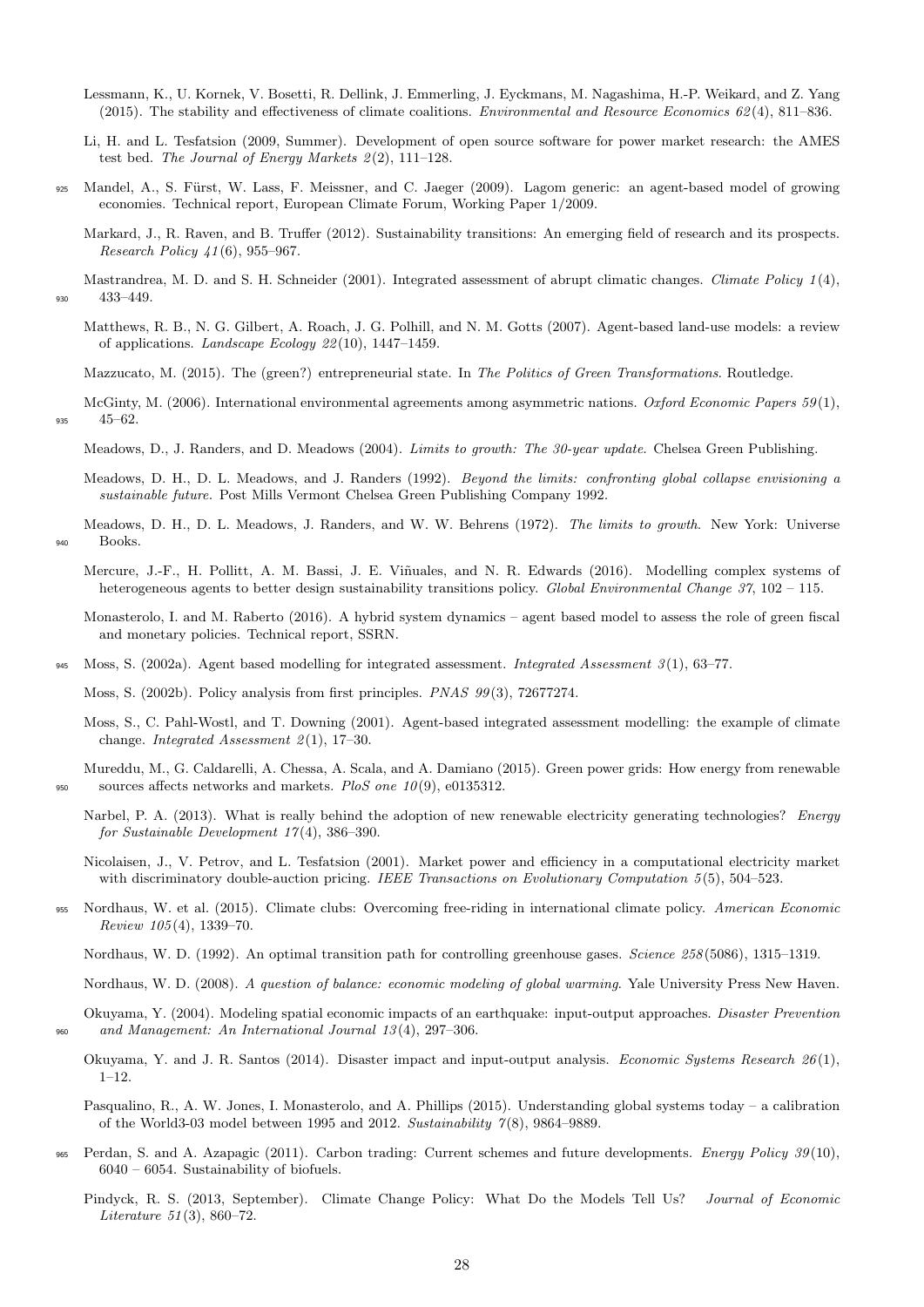<span id="page-28-19"></span>Pizer, W. A. and D. Popp (2008). Endogenizing technological change: Matching empirical evidence to modeling needs. 970 Energy Economics  $30(6)$ , 2754–2770.

- <span id="page-28-20"></span>Popp, D., I. Hascic, and N. Medhi (2011). Technology and the diffusion of renewable energy. *Energy Economics* 33(4), 648–662.
- <span id="page-28-5"></span>Putnam, R. D. (1988). Diplomacy and domestic politics: the logic of two-level games. *International organization 42* (03), 427–460.
- <span id="page-28-14"></span><span id="page-28-12"></span><sup>975</sup> Rassenti, S. J., V. L. Smith, and B. J. Wilson (2003). Discriminatory price auctions in electricity markets: low volatility at the expense of high price levels. Journal of Regulatory Economics 23 (2), 109–123.
	- Rengs, B., M. Wackerle, A. Gazheli, M. Antal, and J. van den Bergh (2015). Testing innovation, employment and distributional impacts of climate policy packages in a macro-evolutionary systems setting. Working paper 83, WWWforEurope.
- <span id="page-28-1"></span>Revesz, R. L., P. H. Howard, K. Arrow, L. H. Goulder, R. E. Kopp, M. A. Livermore, M. Oppenheimer, and T. Sterner 980 (2014). Global warming: Improve economic models of climate change. Nature  $508(7495)$ , 173–175.

<span id="page-28-7"></span>Rezai, A. and S. Stagl (2016). Ecological macroeconomics: Introduction and review. Ecological Economics 121, 181–185.

<span id="page-28-11"></span>Robalino, D. A. and R. J. Lempert (2000). Carrots and sticks for new technology: Abating greenhouse gas emissions in a heterogeneous and uncertain world. Integrated Assessment  $1(1)$ , 1–19.

<span id="page-28-18"></span>Rogers, E. (1983). Diffusion of innovations (Third edition ed.). New York: Free Press.

- <span id="page-28-13"></span><span id="page-28-6"></span>985 Rothkopf, M. H. (1999). Daily repetition: A neglected factor in the analysis of electricity auctions. The Electricity Journal  $12(3)$ , 60 – 70.
	- Rozenberg, J., C. Guivarch, R. Lempert, and S. Hallegatte (2014). Building ssps for climate policy analysis: a scenario elicitation methodology to map the space of possible future challenges to mitigation and adaptation. Climatic change 122(3), 509-522.
- <span id="page-28-15"></span><sup>990</sup> Saguan, M., N. Keseric, P. Dessante, and J. m. Glachant (2006, Aug). Market power in power markets: Game theory vs. agent-based approach. In 2006 IEEE/PES Transmission Distribution Conference and Exposition: Latin America, pp. 1–6.
	- Sapio, A. (2014). The diffusion of renewable energy technologies in the mediterranean basin. In C. Cambini and A. Rubino (Eds.), Regional Energy Initiatives: MedReg and the Energy Community, pp. 261–280. Routledge.
- <span id="page-28-22"></span><span id="page-28-16"></span><span id="page-28-10"></span>995 Schwoon, M. (2006). Simulating the adoption of fuel cell vehicles. Journal of Evolutionary Economics 16(4),  $435-472$ .
	- Siegel, L. S., J. Homer, T. Fiddaman, S. McCauley, T. Franck, E. Sawin, A. P. Jones, and J. Sterman (2015). En-roads simulator reference guide.
	- Silverberg, G., G. Dosi, and L. Orsenigo (1988). Innovation, diversity and diffusion: a self-organisation model. The Economic Journal 98 (393), 1032–1054.
- <span id="page-28-21"></span><span id="page-28-4"></span><span id="page-28-2"></span><sup>1000</sup> Smajgl, A., D. G. Brown, D. Valbuena, and M. G. Huigen (2011). Empirical characterisation of agent behaviours in socio-ecological systems. Environmental Modelling & Software  $26(7)$ , 837 – 844.
	- Smead, R., R. L. Sandler, P. Forber, and J. Basl (2014). A bargaining game analysis of international climate negotiations. Nature Climate Change 4 (6), 442–445.
- <span id="page-28-24"></span><span id="page-28-23"></span>Soete, L. and A. Arundel (1993). An integrated approach to european innovation and technology diffusion policy (a <sup>1005</sup> Maastricht memorandum). EUR(Luxembourg).
	- Sopha, B. M., C. A. Klöckner, and E. G. Hertwich (2011). Exploring policy options for a transition to sustainable heating system diffusion using an agent-based simulation. Energy Policy  $39(5)$ ,  $2722-2729$ .
	- Sorrell, S. and J. Sijm (2003). Carbon trading in the policy mix. Oxford Review of Economic Policy 19 (3), 420–437.
- <span id="page-28-17"></span><span id="page-28-8"></span><span id="page-28-3"></span>Stanton, E. A., F. Ackerman, and S. Kartha (2009). Inside the integrated assessment models: Four issues in climate 1010 economics. Climate and Development  $1(2)$ , 166–184.
	- Sterman, J., T. Fiddaman, T. Franck, A. Jones, S. McCauley, P. Rice, E. Sawin, and L. Siegel (2012). Climate interactive: the C-ROADS climate policy model. System Dynamics Review 28 (3), 295–305.
- <span id="page-28-9"></span><span id="page-28-0"></span>Sterman, J. D., T. Fiddaman, T. Franck, A. Jones, S. McCauley, P. Rice, E. Sawin, and L. Siegel (2013). Management flight simulators to support climate negotiations. Environmental Modelling & Software  $44$ , 122 – 135. Thematic Issue <sup>1015</sup> on Innovative Approaches to Global Change Modelling.
	- Stern, N. (2013). The structure of economic modeling of the potential impacts of climate change: Grafting gross underestimation of risk onto already narrow science models. Journal of Economic Literature 51, 838–859.